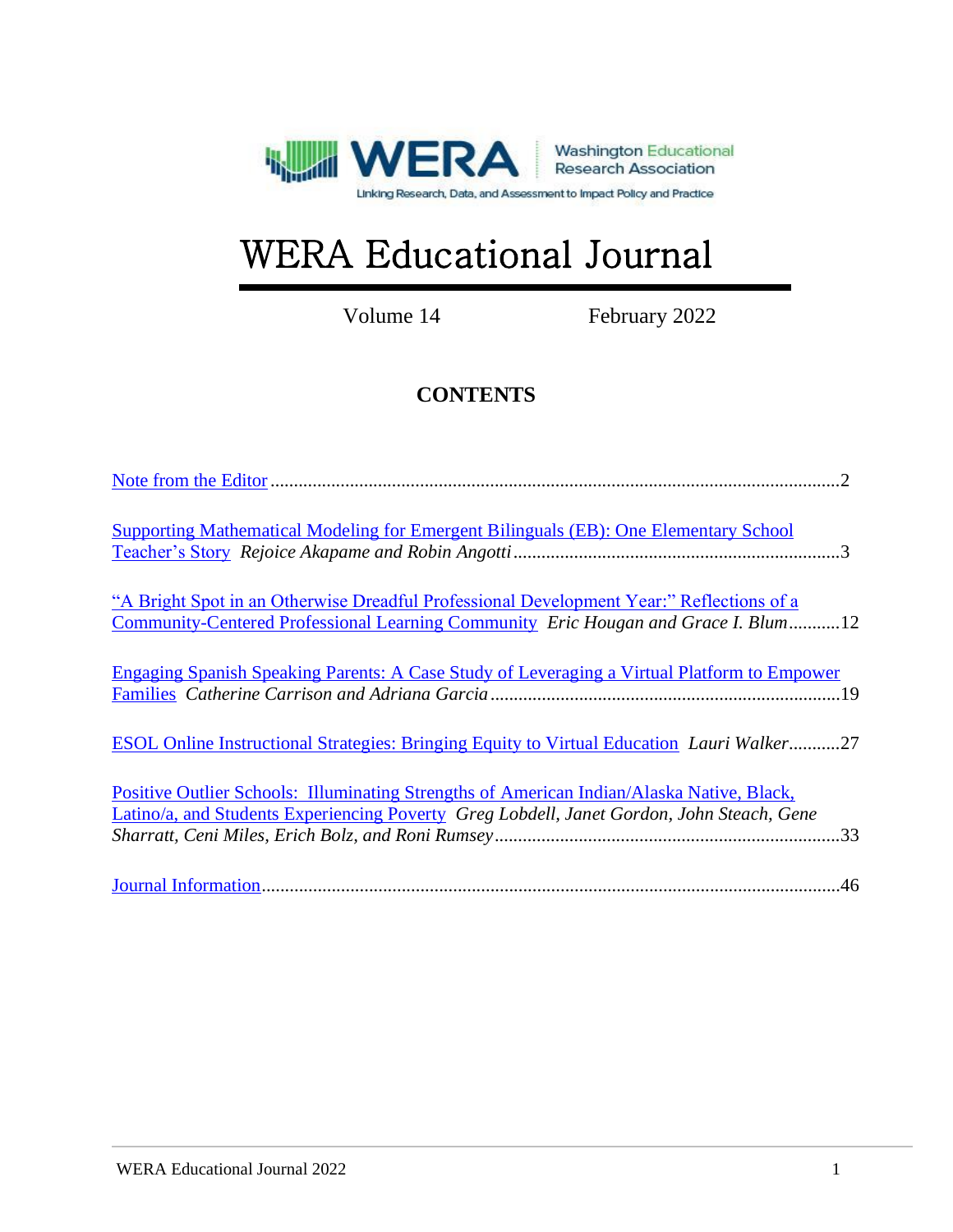# **Note from the Editor**

<span id="page-1-0"></span>This issue has articles related to the topic "*Moving Forward, Not Going Back*," providing a space for educators to reflect on the tumultuous years we just experienced and to consider what we've learned along the way. Additional articles on educational topics relevant to the Pacific Northwest are also included in this issue.

*WERA Educational Journal (WEJ)* has shifted to an annual publication. We are seeking submissions for the 2023 issue. *WEJ* is a collection of academic papers, professional reports, book reviews, and other articles and summaries of general significance and interest to the Pacific Northwest education research and practitioner community. Topics in *WEJ* cover a wide range of areas of educational research and related disciplines. These include but are not limited to issues related to the topics listed below.

- COVID-related educational challenges
- Early childhood education
- Curriculum and instruction
- State and national standards
- Professional development
- Special populations (e.g., gifted, ELLs, students with disabilities)
- Assessments and their relationship with other variables
- Early warning indicators
- Social and emotional issues
- School and district effectiveness
- Teacher and principal evaluation
- Education finance and policy
- Educational technology
- Educational leadership
- Remote learning

We encourage the submission of condensed versions of dissertations and theses that are readerfriendly. School and district practitioners are encouraged to write for *WEJ.* Manuscripts for the 2023 issue are due August 1, 2022. For information about the *WEJ* and its submissions, see the Submission Guidelines posted on the WERA website. If you have questions about the process or about possible submissions, email [smithant@uw.edu.](mailto:smithant@uw.edu)

Antony T. Smith, Ph.D. Editor, *WERA Educational Journal* Associate Professor, School of Educational Studies, University of Washington Bothell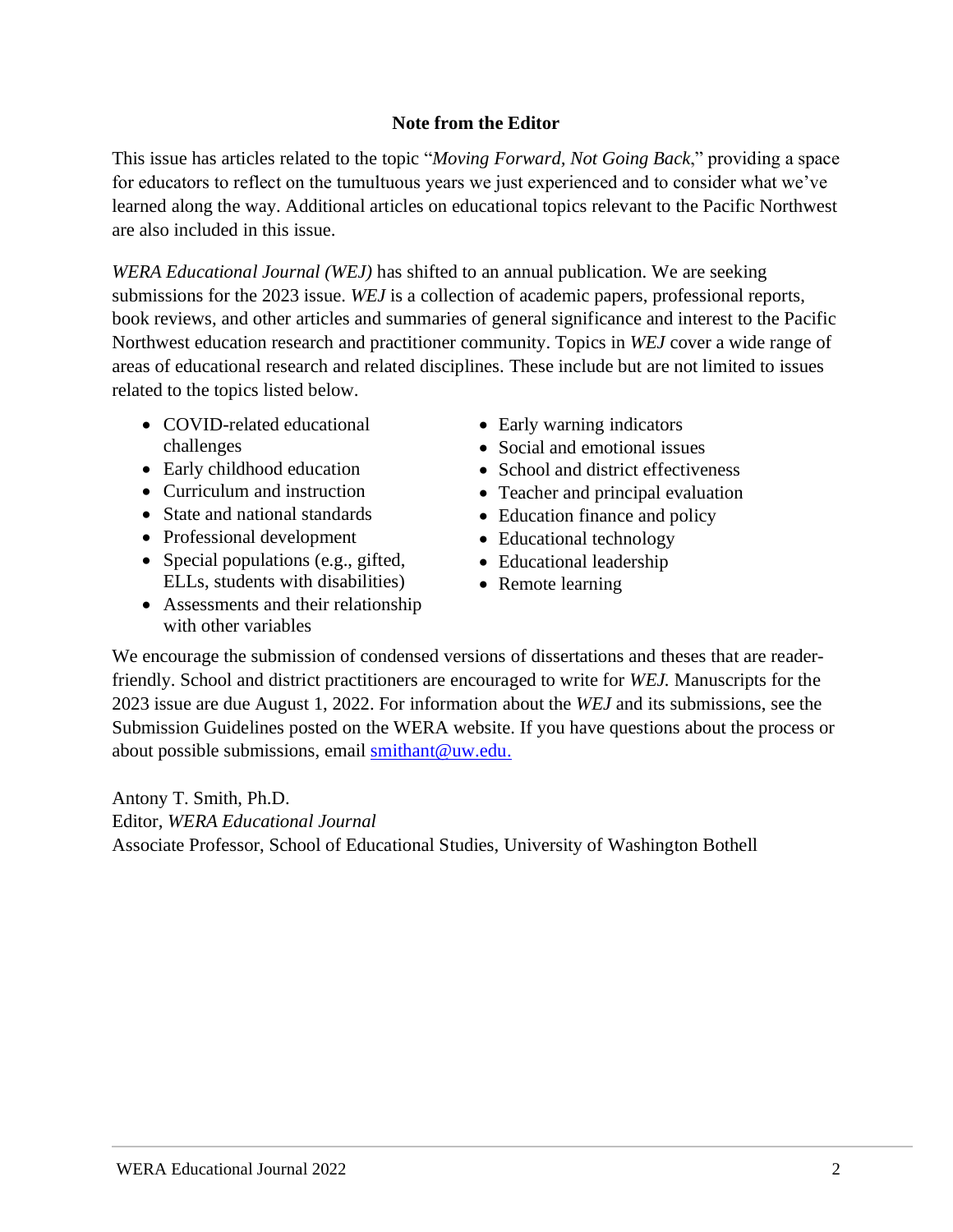#### <span id="page-2-0"></span>**Supporting Mathematical Modeling for Emergent Bilinguals (EB): One Elementary School Teacher's Story**

Rejoice Akapame and Robin Angotti

*Mathematical modeling, by nature, is well suited to the use of innovative pedagogical strategies such as collaborative group work and formative assessment techniques. In this research study, one elementary school teacher implemented mathematical modeling tasks to teach number sense, geometry, algebra, and linear modeling. After participating in a year-long professional development program focused on mathematical modeling and pedagogy, the teacher made changes to the content and used collaborative learning and formative assessment practices. Analysis of assessment results using a t-test showed that students made significant gains with the largest increase in mathematics achievement being realized by emergent bilingual students.*

#### **Introduction**

The Guidelines for Assessment and Instruction in Mathematical Modeling Education (GAIMME) defined mathematical modeling as "a process that uses mathematics to represent, analyze, make predictions or otherwise provide insight into real-world phenomena" (2019, p. 8). In addition, the modeling Common Core standards for mathematical practice state that "mathematically proficient students can apply the mathematics they know to solve problems arising in everyday life, society, and the workplace" (Common Core State Standards for Mathematics (CCSSM) 2010, p. 7). Thus, mathematical modeling is a way to incorporate authentic, "real-world" problems with high cognitive demand that are of interest to students into the mathematics curriculum. These types of problems increase proficiency and engage students in mathematics. Students must understand the general and academic language to be able to interpret the problem situation and extract the mathematics needed to find a solution. This can be challenging for many students but particularly for emergent bilingual students who are learning both new content and language. Teachers who may already find it challenging mathematically and pedagogically to incorporate these types of problems may be particularly ill-equipped to address the needs of emergent bilingual students. This paper details the journey of one such teacher.

The research featured in this paper was part of a small, funded professional development project in rural Western United States in which mathematics teachers were engaged in creating mathematical modeling problems and enacting them in their highly interactive classroom environments. It comprised a two-part summer institute augmented with three additional workshops throughout the year. The emphasis of this professional development was on increasing mathematics teacher subject-matter knowledge and pedagogical skills to support learning for all students. A particular emphasis was on fostering language and content development of emergent bilingual students through mathematical modeling to broaden opportunities for this group of students. The case study featured in this article gave insight into the following questions:

1. How does incorporating mathematical modeling help emergent bilinguals learn mathematics?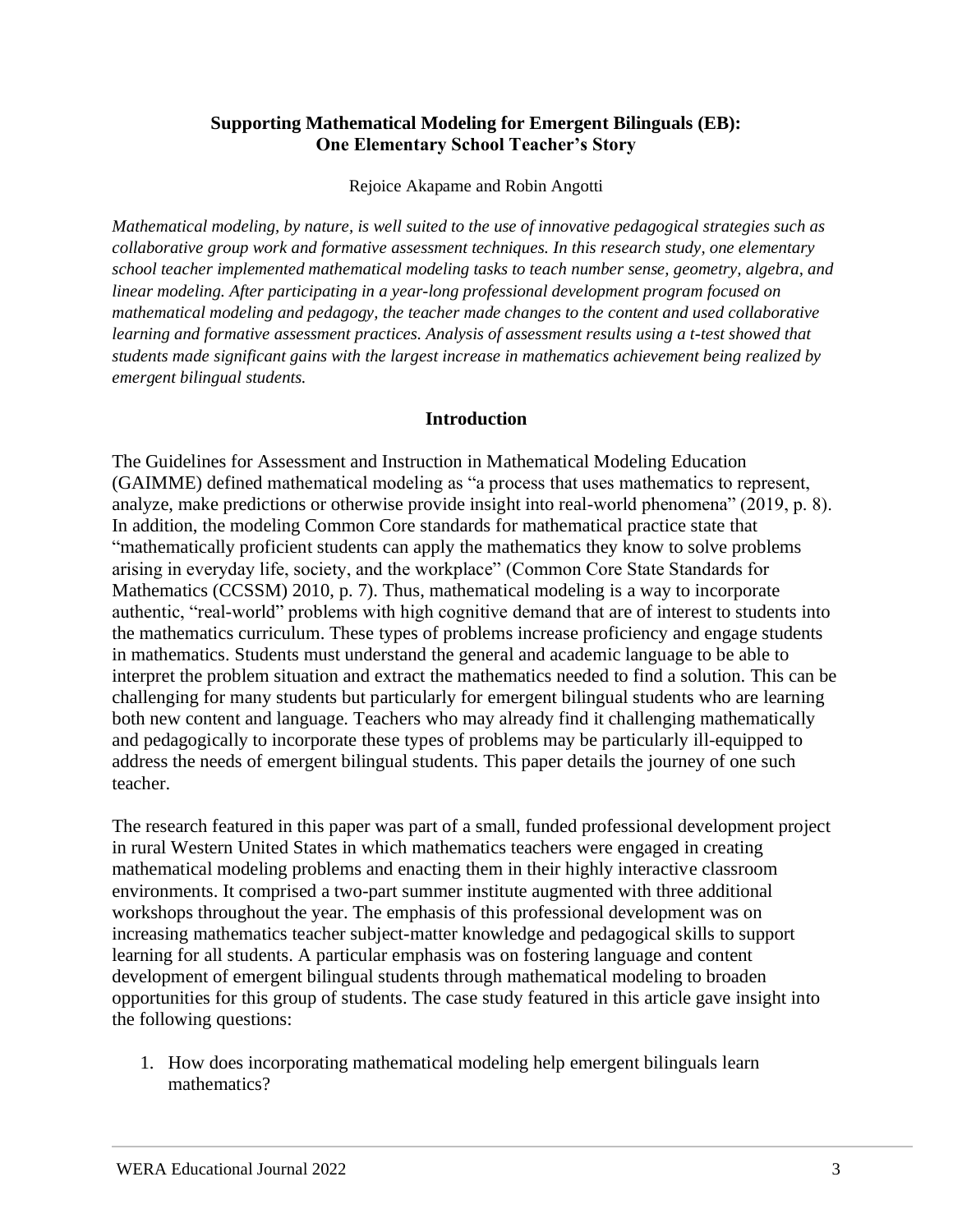2. What pedagogical strategies are effective for helping emergent bilinguals solve mathematical modeling problems?

The following sections discuss literature on mathematical modeling and pedagogical practices for increasing collaboration in mathematics, particularly related to how these impact the mathematical understanding of emergent bilingual students.

# **Theoretical Framework**

We use Gutierrez's (2009) theoretical framework on equity to more deeply understand the relationship of access to mathematical modeling activities and the achievement of emergent bilingual students. We share Gutierrez's belief that "equity is ultimately about the distribution of power—power in the classroom, power in future schooling, power in one's everyday life and power in a global society" (Gutierrez, 2009, p. 5). Gutierrez conceptualizes her equity framework in terms of four dimensions along two axes. The first axis, called the dominant axis, has *Access* on one end and *Achievement* on the other, the two elements often operating in tension with one another. Access relates to available student resources that allow students to participate in mathematics. This could include such things as a rigorous curriculum, teacher quality, availability of technology, and classrooms conducive to learning (Gutierrez, 2009). Achievement, on the other end of the dominant axis, relates to class participation, standardized test scores, and participation in courses that lead to a solid base in mathematics. The dominant axis "measures how well students can play the game called mathematics" (Gutierrez, 2009, p. 6).

Gutierrez's second axis, termed the critical axis, places *Power* on one end and *Identity* on the other. Examples of power include who gets to talk, who has opportunities to do interesting mathematics that can be used to explore and solve societal problems, and more. Identity involves consideration of race, gender, ethnicity, and how these are valued in contexts such as classrooms. The critical axis considers students' lived realities and resources in ways that help them become citizens who are capable of changing the system. Gutierrez (2009) suggests that equity is only possible if all four dimensions are considered.

Using Gutierrez's equity framework, we sought to examine the effect of incorporating mathematical modeling and the pedagogical strategies that support its successful application on emergent bilingual students' achievement in mathematics. In order to address this question, we first reviewed prior research, examined student data from a year-long professional development project, and drilled down to specific case studies of participating teachers, one of whom is featured in this paper, to get a clearer picture of factors that contribute to success.

# **Literature Review**

# **Curriculum - Mathematical Modeling**

To most students, mathematics is dry, boring, and irrelevant, and teachers have long struggled with making it meaningful in a real-world context, hence the proverbial question "when are we ever going to use this?" Mathematical modeling is one way to spark student interest, because it "links mathematics and authentic real-world questions" (Cirillo et al., 2016, p. 5). Mathematical modeling moves students beyond solving traditional textbook problems that use a predetermined procedural approach to arrive at a single correct answer and opens students up to a conceptual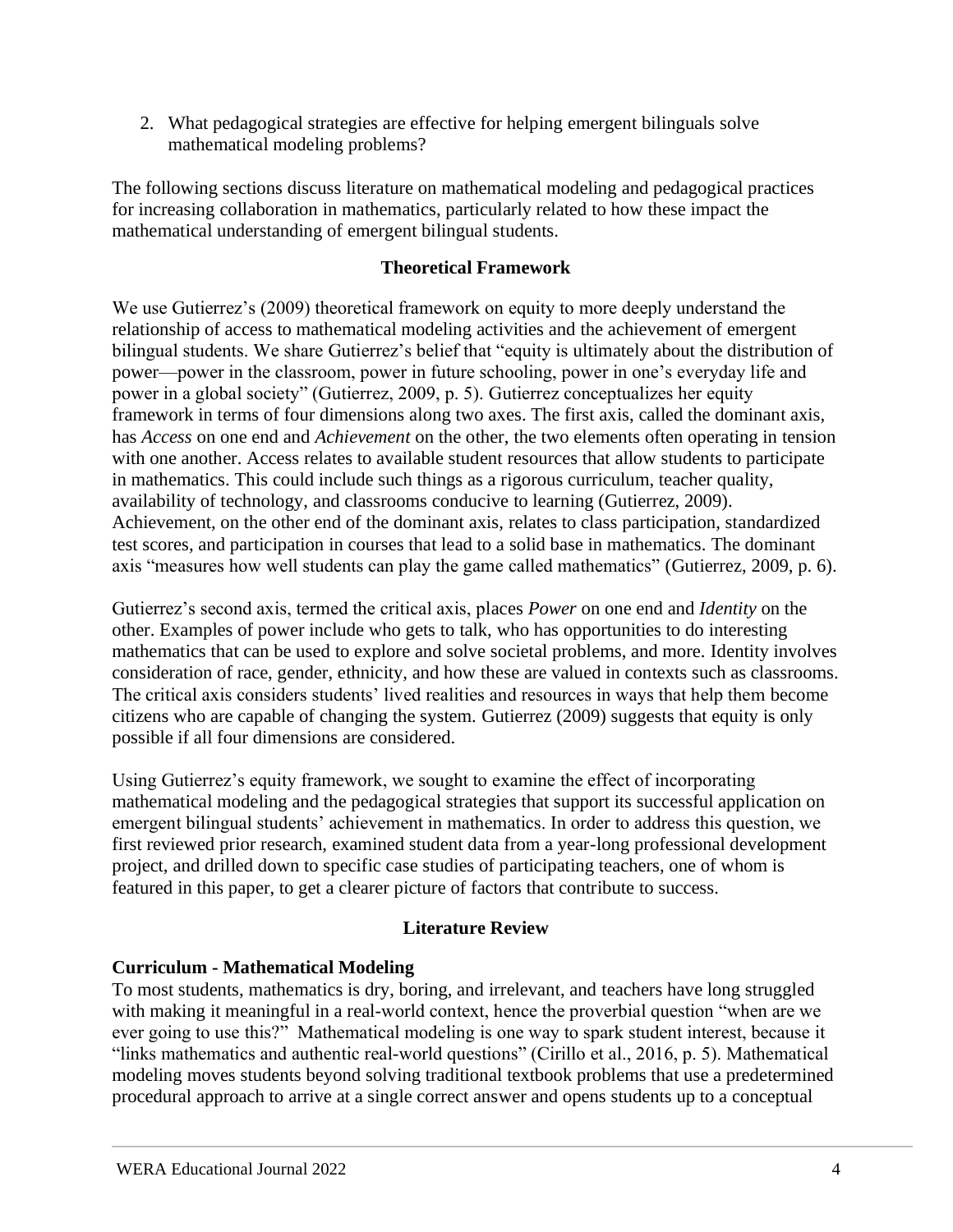understanding of mathematics as it applies to solving authentic, messy, open-ended, real-life tasks that do not have one right answer. This enables students to see the value in learning mathematics by helping them understand how mathematics is applied to the real world. For these reasons, mathematical modeling opens the door to mathematics for many students as it enables students with a wider range of achievement to be successful, leading to engagement and meaningful mathematical learning (Scott-Wilson et al., 2017), increased confidence in mathematical abilities, and improved attitudes toward mathematics (English & Watters, 2004; Lesh & Doer, 2003).

In order to solve a mathematical modeling problem, a student first has to be able to read and make sense of the problem situation, simplify it, and then abstract it to a mathematical model. Once they have a potential solution, they have to validate their solution in the problem situation and test it to see if there is a better solution. This requires students to work bi-directionally between real-world problems written out in words and abstract mathematical formulas (Bonotto, 2013; Lesh & Doerr, 2003). For emergent bilingual students with a limited grasp of English, this can be overwhelming and lead to decreased participation.

With the initiation of Common Core School Standards for Mathematics (CCSSM), there is renewed curricular emphasis on conceptual understanding; this makes it imperative that *all* students be exposed to problems that are more complex than can be learned through rote memorization. However, this requires teachers to create and engage students to solve rich mathematical tasks with high cognitive demand, such as mathematical modeling problems, which can be daunting from the perspective of creating and implementing the curriculum.

Mathematical modeling problems that are of interest to students are intrinsically tied to their physical and cultural environment; consequently, they are rarely commercially available. They are difficult for teachers to create, and, if taught at all, these problems are reserved for advanced classes. Underrepresented groups, which comprise the majority of emergent bilingual students, are typically funneled into lower-level courses where rote, abstract mathematical content is predominant. These students have limited to no access to interesting mathematical content even though research has shown that "students need opportunities to understand mathematics through activities that allow them to make sense of things in the world" (Horn, 2006, p.76).

In addition to the noted complexities of creating the curriculum, implementing mathematical modeling in the classroom presents challenges. Implementation requires language-rich classrooms (Leinwand, 2009) as students must make sense of real-world situations, validate solutions, and explain their reasoning. Most mathematics teachers have limited knowledge of pedagogical strategies that can foster this type of learning environment.

# **Pedagogy - Collaborative Learning**

Solving mathematical modeling problems requires students to be able to ask questions around a real phenomenon, define a mathematical model that is an abstraction of the phenomenon in order to estimate the parameters of the model, and identify the assumptions in their model. This process works effectively when students are collaborating, communicating, and critiquing each other's thinking. Studies show that high concentrations of emergent bilingual students showed significant gains in mathematical achievement when immersed in classrooms where they were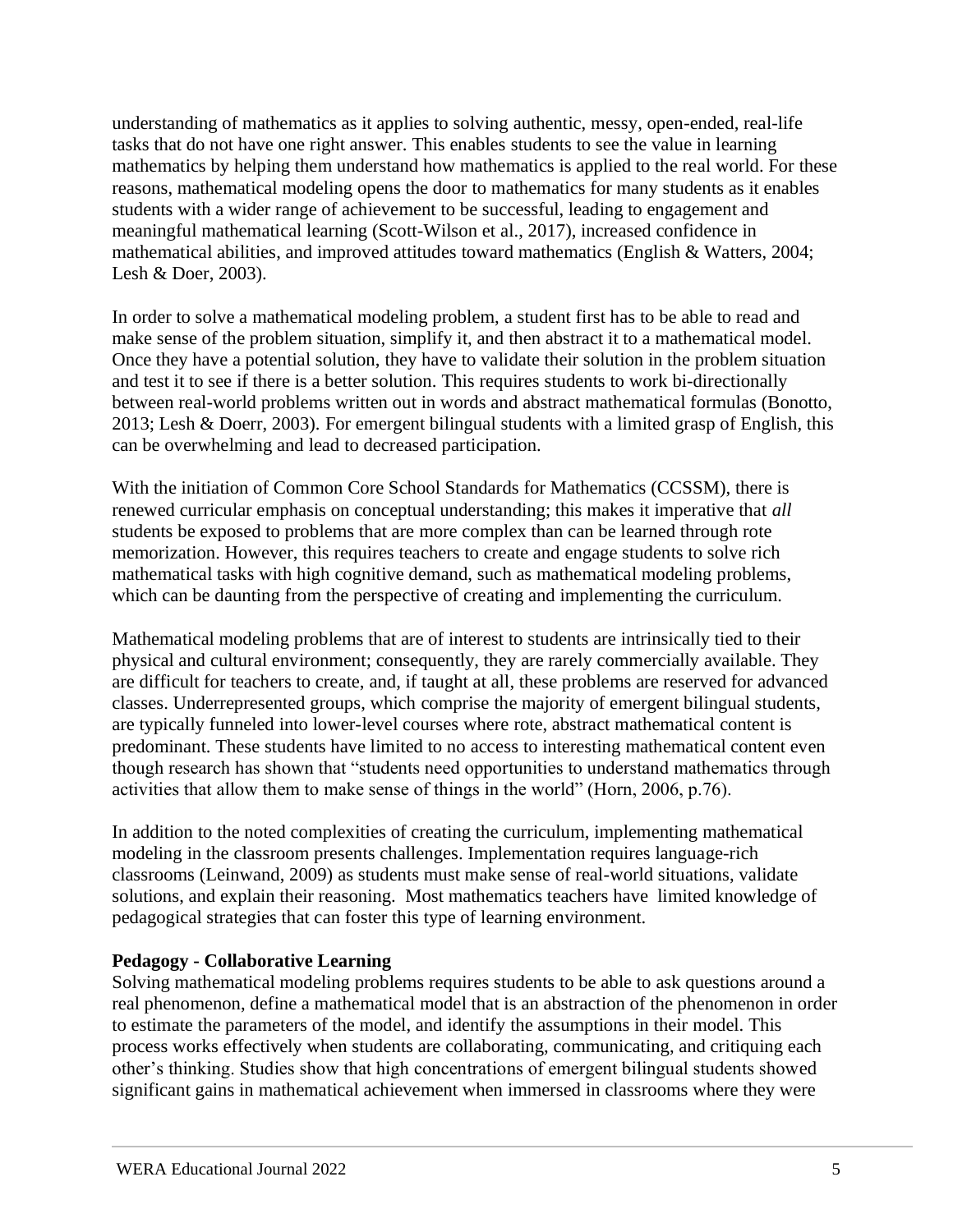engaged in small collaborative learning groups (Brandy, 2013) involving authentic problemsolving and innovative use of technology, (Banes et al., 2018; Lopez, 2010), two important components of mathematical modeling. These students showed significant gains not only in computation, but also problem-solving and language acquisition (Trautman & Howe, 2004). Thus, *access* to mathematical modeling, by its nature, is especially well poised to help emergent bilingual students *achieve* in mathematics, which defines both ends of the dominant axis outlined in Gutierrez (2009).

Studies have shown that emergent bilinguals are capable of effectively participating in classroom discussions as part of collaborative learning (Banes et al., 2018). Moschkovich (2013) recommended that emergent bilingual students have access to mathematics that supports conceptual understanding, participate in mathematical discussions as they learn to use English, utilize multiple representations of abstract mathematical concepts, and communicate their thinking. These experiences as well as classroom environments which value native language and lived experiences of students also help emergent bilinguals with language-acquisition skills.

Banes et al. (2018) "identified five key features for effective mathematics discussion: (1) variety of approaches, (2) opportunities to speak, (3) equitable participation, (4) explanations, and (5) connection to ideas" (pp. 417-418). In the current study, an attempt was made to foster student participation through the use of culturally relevant challenging mathematical modeling problems, pedagogy that supports communication among students, formative assessment that informs classroom decisions, and the integration of technology. All of these are embedded within the mathematical modeling process. However, incorporating mathematical modeling with innovative, group-oriented classroom teaching while working with emergent bilingual students also requires a broader skill set than many teachers are prepared for in teacher education programs.

#### **Methodology**

This is a mixed-methods case study of one elementary teacher who successfully implemented mathematical modeling tasks with emergent bilingual students while he engaged in a year-long professional-development experience. Qualitative data for this study included an open-ended survey, teacher interview, and lesson plans. The survey was administered at the beginning of the Summer Institute in June 2016 and at the end of the June 2017 workshop. A 60-minute recorded interview was conducted with the teacher in May 2017. The interview and the survey responses were analyzed using Qualitative Narrative Analysis (QNA). Quantitative data consisted of students' pre-and-post Measures of Academic Progress (MAP) assessment results. MAP assessments are computerized adaptive tests provided by the Northwest Evaluation Association (NWEA) that measure students' instructional level in math, reading, and language usage. The MAP was administered in the fall of 2016 and spring of 2017 and provided growth data in varying strands such as geometry and algebraic thinking. A paired two-tailed *t*-test was conducted to explore differences between pre- and post-test scores.

#### **Participants**

The participants of this case study were an elementary-school teacher and his first- and secondgrade students. The teacher is a Mathematics Specialist for grades K-5 who works with struggling mathematics and Special Education students. Both the teacher and the students were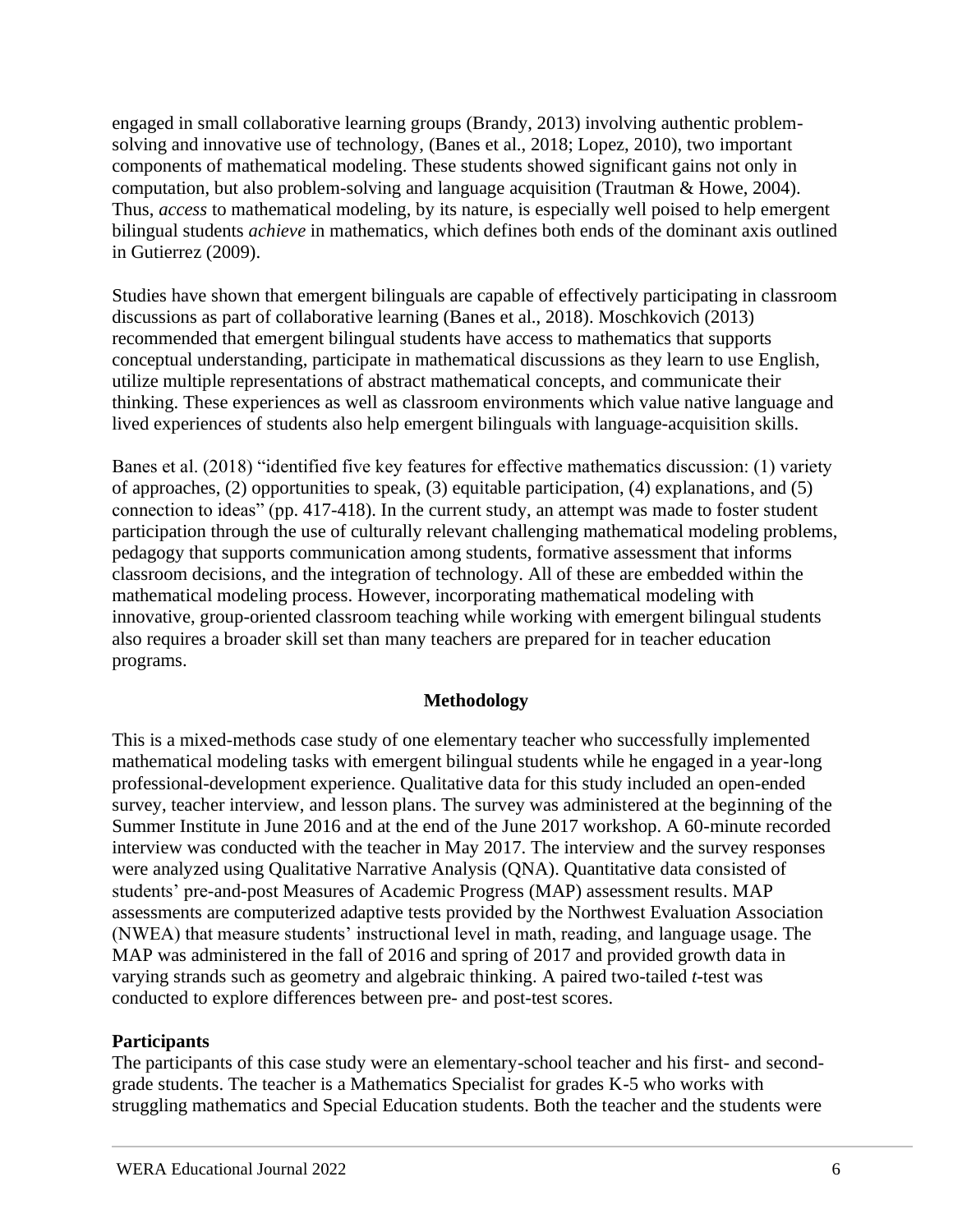Latino, and all the students in this study had an Individualized Education Program (IEP). The first-grade class had nine students while the second grade had 17 students. The participants were purposely selected because of the teacher's outstanding success in implementing mathematical modeling tasks using pedagogical strategies such as collaborative learning and formative assessment.

# **Pedagogical Strategies**

The pedagogical strategies featured in this research were implemented in the case-study classroom by the teacher who learned them in the professional development project previously discussed. These strategies were 1) utilizing open-ended, big, messy problems with multiple entry points, 2) making use of group work to foster collaboration for problem solving, and 3) employing community assessment ideas such as gallery walks for students to compare and refine potential solutions. These pedagogical strategies were chosen because they are congruent with the recommendations for teaching mathematical modeling by the GAIMME report (2009) and are consistent with the Equity Framework outlined by Gutierrez (2009).

Mathematical modeling requires big, open-ended, messy problems which promote reasoning and problem-solving so that students see themselves as "doers and sense makers of mathematics," (Barry 2019). Thus, utilizing these types of problems allows students to build procedural fluency as well as conceptual understanding. This speaks to the dominant axis in Gutierrez (2009) that encompasses access and achievement.

Mathematical discourse, which is central in mathematical modeling, helps emergent bilingual students practice both content and language (Moschkovich, 2013). Working together on problems with multiple entry points also allows students with varying mathematical skills to have access to important mathematical concepts. It also gives every student a voice in problemsolving. This addresses Gutierrez's (2019) critical axis of power and identity.

The teacher in this study used gallery walks to help facilitate meaningful discourse. A gallery walk is an activity where groups of students display their collaborative work on a poster much like an art exhibit and then go around the room visiting all other groups' posters. In order to generate a discussion about the work done by their classmates, students post a comment and/or a clarifying question (San Francisco Unified School District, n.d.). Once each group of students has analyzed all other group posters, they return to their own poster and review the comments and/or clarifying questions left by their peers. Students then have the opportunity to utilize the work they saw on other posters and the feedback on their own to modify their work if necessary. Analyzing, assessing, and iterating their model are integral parts of the modeling process (GAIMME, 2009). The gallery walks were a vehicle for doing this work. Finally, in service of a whole-class discussion, the classroom teacher utilizes information from the clarifying questions left on the posters. This type of classroom process helps students become citizens of their classroom environment and addresses the critical axis of Gutierrez's (2009) framework.

# **Case Study**

Nick (pseudonym) teaches in a small, rural school surrounded by orchards in the rural Western United States. Most of Nick's students are emergent bilinguals whose parents work in the orchards or packing sheds. Nick has been a Mathematics Specialist for grades K-5 for six years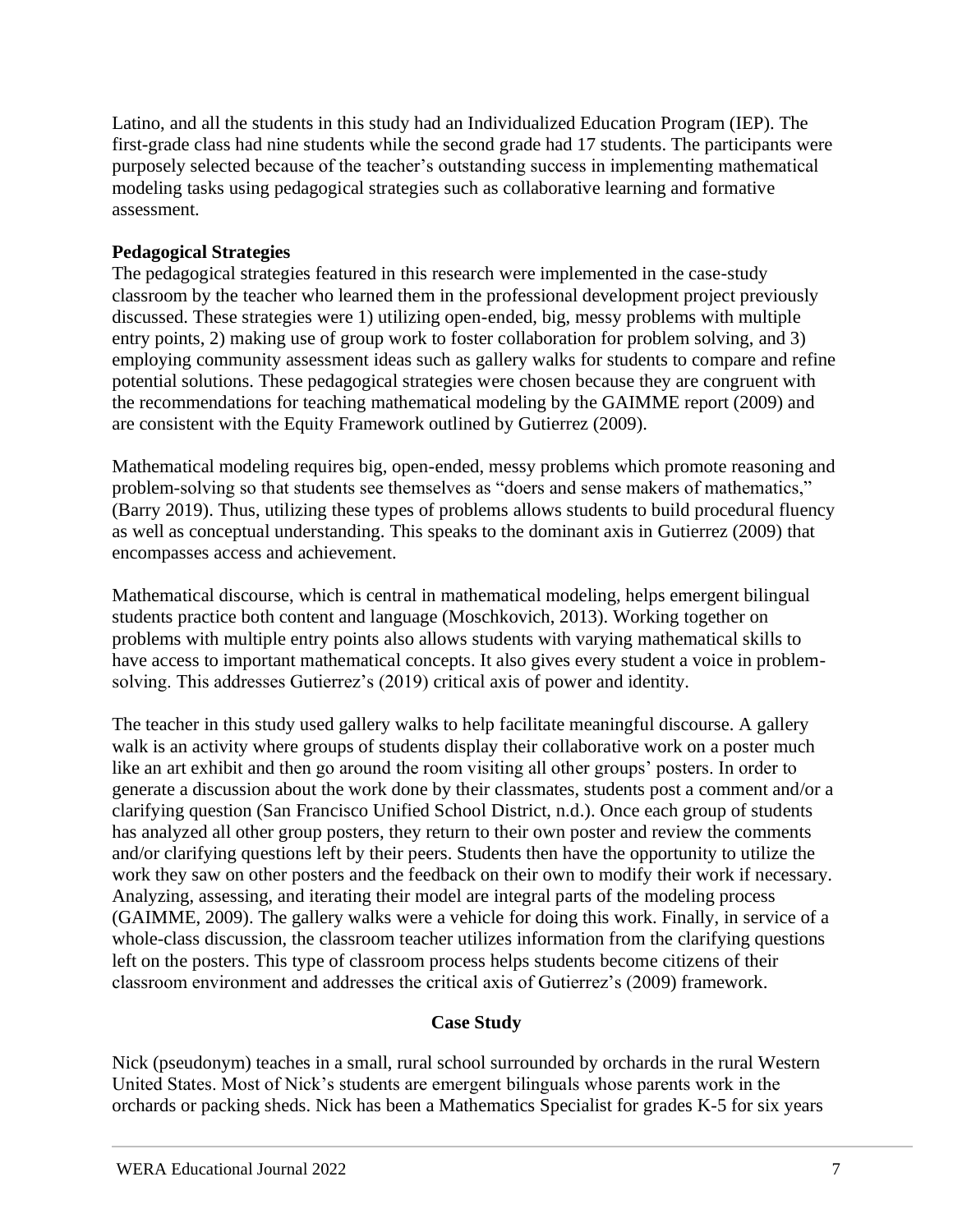and works with struggling mathematics and Special Education students. In an interview, Nick described how he used a state achievement test to track students' growth as he implemented what he learned in the mathematical modeling professional development workshops. To provide access to rigorous curricula, he designed locally and culturally-relevant mathematical modeling lessons to teach number sense, geometry, algebra, and linear modeling. He shared that the biggest change in his teaching was to emphasize and encourage collaborative learning and hands-on activities, which provided students an opportunity to participate fully in relevant mathematics. His students worked in groups and discussed their learning which "was particularly helpful to my [emergent bilingual] students." The sharing of ideas and the group discussions also allowed individual students to "pick up skills or knowledge from group members that they did not have in a non-threatening way." He implemented gallery walks that he was exposed to during the Summer Institutes where students examined the work of other groups and received feedback. He used them as a formative assessment and allowed students to re-address their solutions and make any changes they thought necessary to their work. He shared, "The changes I made in how the learning is structured, is directly inspired by the [professional development] workshops."

Nick also explained how he brought local relevance into the mathematics lessons by talking about the three bridges that surround their town. "I wanted to use something that they see every day. Every day, the bus goes over the bridges, and I get them to think about it." Students in his 3<sup>rd</sup>- and 4th-grade mathematics class built bridges with toothpicks and marshmallows, which provided an opportunity to talk about right and obtuse angles as well as applied mathematical modeling. He excitedly proclaimed, "Every kid wanted to participate. They didn't hang back!" He explained his reaction when he saw the increase in his students' achievement test scores: "I was impressed because my 2<sup>nd</sup> graders...I have never seen this. They made 26-point gains but the average gain for one year is usually 16 points for 2nd grade. I saw the same pattern for 1<sup>st</sup> graders. I asked myself, 'What did I do differently this year?' and I did five-to-six exercises this year using techniques learned in the professional development project."

# **Student Pre/Post Assessment Results**

An analysis of students' test scores using a two-tailed paired *t*-test revealed statistically significant differences between students' Fall 2016 and Spring 2017 scores as shown in Table 1. Overall, the first graders made a 28-point gain while the second graders made a 26-point gain.

| Overall MAP Mathematics Scores in Fall 2016 & Spring 2017 |                  |                  |                           |          |   |
|-----------------------------------------------------------|------------------|------------------|---------------------------|----------|---|
| Grade                                                     | Mean Fall 2016   | Mean Spring 2017 | <b>Standard Deviation</b> | p-value  | N |
|                                                           | <b>MAP</b> Score | <b>MAP</b> Score |                           |          |   |
| 1 st                                                      | 146.78           | 174.67           | 8.00                      | $0.000*$ |   |
| 2nd                                                       | 189.88           | 215.82           | 9.74                      | $0.000*$ |   |
|                                                           |                  |                  |                           |          |   |

# **Table 1**

*Overall MAP Mathematics Scores in Fall 2016 & Spring 2017*

\*Significant at p<.01

\*\*includes Special Education students

Additionally, MAP assessment scores for the geometry component also showed significant increases for the 13 students who participated in the new lessons with geometry-oriented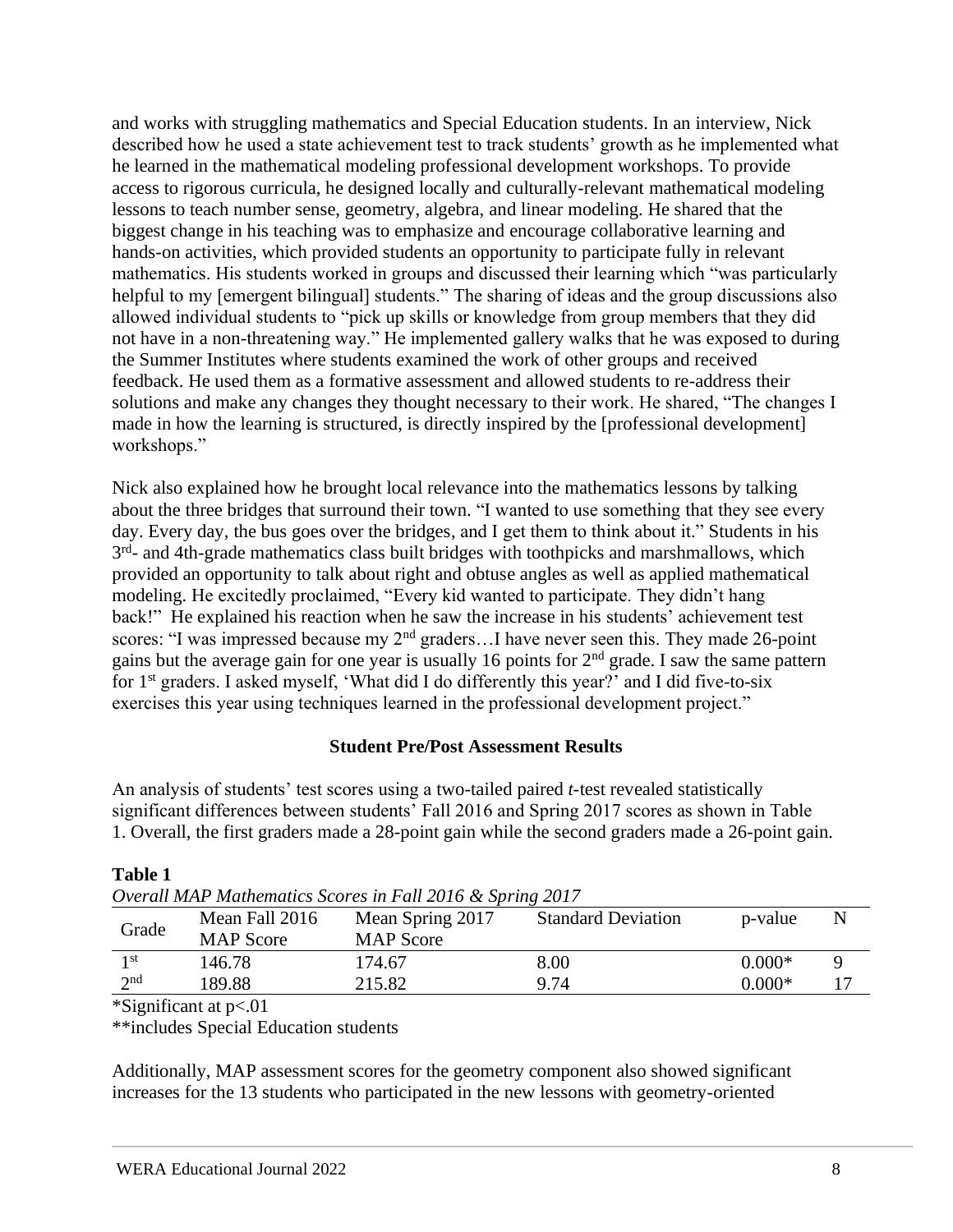learning objectives as shown in Table 2. Out of 20 possible points, student' scores increased from a mean score of 2.54 to a mean score of 19.23. The difference was statistically significant  $(p<.01)$ .

# **Table 2**

*Geometry Strand MAP Score in Fall 2016 & Spring 2017*

| Grade           | Mean Pre-MAP                               | Mean Post MAP               | <b>Standard Deviation</b> | p-value  |  |
|-----------------|--------------------------------------------|-----------------------------|---------------------------|----------|--|
|                 | <b>Geometry Score</b>                      | <b>Geometry Score</b>       |                           |          |  |
| 2 <sub>nd</sub> | 2.54                                       | $19.23$ (out of 20 maximum) | 1.70                      | $0.000*$ |  |
|                 | $\frac{1}{2}$ Significant at $n \times 01$ |                             |                           |          |  |

\*Significant at p<.01

#### **Discussion and Conclusion**

Data collected through teacher interviews indicated Nick used a variety of strategies to provide *access* to complex mathematics to *all* students. The pre/post assessments administered to students showed improved mathematics *achievement* and application of mathematical reasoning for all Nick's students, with the largest gains by students classified as below proficient and those enrolled in Special Education. This addresses the dominant axis of Gutierrez's (2009) equity framework. The increased scores were attributed to using complex mathematical problems with multiple entry points and the critical nature of making lessons that connect to students' lives, which also addresses the critical axis in the domain of *identity*. By facilitating activities where all students' voices were valued and where students had the opportunity to do interesting mathematics to explore and solve societal problems, Nick also addressed the *power* domain of Gutierrez's (2009) critical axis. Nick's joy of discovery of the benefits of intentionally grouping students for effective learning and for lowering the affective filter for emergent bilingual students speaks to an increase in his teaching efficacy and his cultural teaching efficacy.

This study examined one classroom teacher's success when implementing mathematical modeling tasks combined with a collaborative learning environment. It is no way implying that all teachers will have the same success. Changing from traditional teaching practices to a more open and collaborative classroom that "simulates the work of professionals who actually engage in mathematical modeling" (Cirillo et al., 2016, p. 14) is not a simple task. Ultimately, the willingness to implement the ideas found in this paper takes courage on the part of classroom teachers. The work of developing tasks and implementing collaborative learning effectively using messy problems with multiple solutions is labor-intensive, takes thoughtful preparation, and requires careful orchestration of classroom activities. It is a process that many teachers are unprepared to take on without significant support.

Any teacher interested in mathematical modeling should consider the pedagogical strategies outlined above. It is important to attend to the content and the open-ended nature of the problems the students are trying to solve. Unfortunately, those problems are rarely available commercially and require teachers to develop new content or modify existing content to make it more relevant to students' lives. Additionally, these types of problems require students to work together, discussing their ideas, solving problems, and assessing the feasibility of their solutions. Thus, the teacher's classroom becomes louder with the students more engaged in solving rich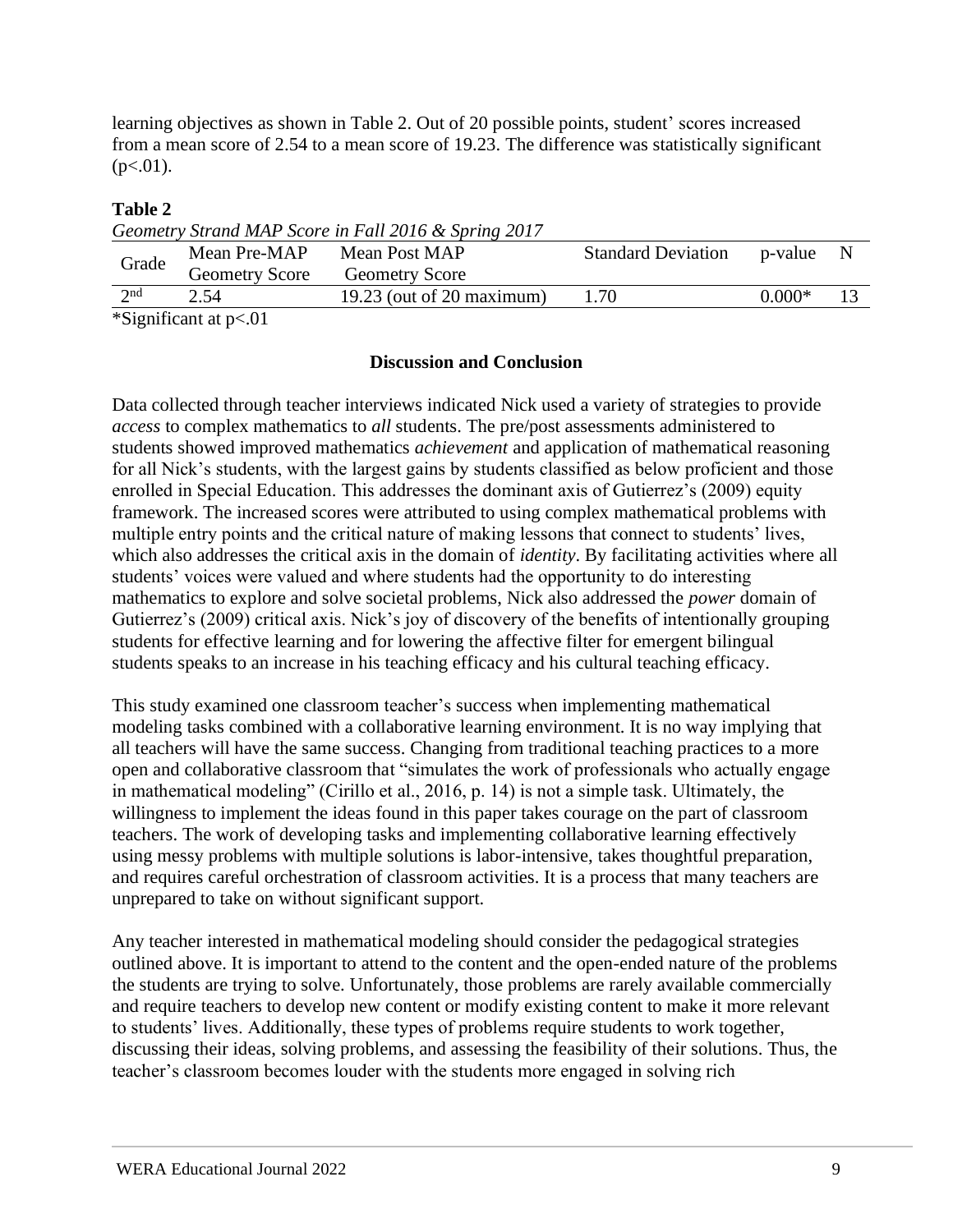mathematical problems. Teachers would need to be prepared for a shift in how learning is happening in their classrooms.

Since this is a single case study, caution should be used in drawing broad conclusions. However, this study does bring up the need for more research on how mathematical modeling fosters language acquisition. This suggests further research that separates the impact of the content of mathematical modeling from the impact of collaborative learning on emergent bilinguals.

#### **References**

- Banes, L. C., Ambrose, R. C., Bayley, R., Restani, R. M., & Martin, H. A. (2018) Mathematical classroom discussion as an equitable practice: Effects on Elementary English Learners' Performance. *Journal of Language, Identity & Education,* 17(6), 416-433.
- Bonotto, C. (2013). Artifacts as sources for problem-posing activities. *Educational Studies in Mathematics, 83*(1), 37-55.
- Berry, R. Q. (May, 2019). Examining equitable teaching using the mathematics teaching framework. [https://www.nctm.org/News-and-Calendar/Messages-from-the-](https://www.nctm.org/News-and-Calendar/Messages-from-the-President/Archive/Robert-Q_-Berry-III/Examining-Equitable-Teaching-Using-the-Mathematics-Teaching-Framework/)[President/Archive/Robert-Q\\_-Berry-III/Examining-Equitable-Teaching-Using-the-](https://www.nctm.org/News-and-Calendar/Messages-from-the-President/Archive/Robert-Q_-Berry-III/Examining-Equitable-Teaching-Using-the-Mathematics-Teaching-Framework/)[Mathematics-Teaching-Framework/](https://www.nctm.org/News-and-Calendar/Messages-from-the-President/Archive/Robert-Q_-Berry-III/Examining-Equitable-Teaching-Using-the-Mathematics-Teaching-Framework/)
- Boston, M. D., Dillon, F., Smith, M. S., & Miller, S. (2017). *Taking action: Implementing effective mathematics teaching practices in grades 9–12*. National Council of Teachers of Mathematics.
- Brandy, T. D. (2013). The effects of cooperative learning on student achievement in algebra 1. [Doctoral Dissertation, Pepperdine University] <https://digitalcommons.pepperdine.edu/etd/332>
- Cirillo, M., Pelesko, J.A., Felton-Koestler, M.D., & Rubel, L. (2016) Perspectives on modeling in school mathematics. In Hirsch, C.R., & McDuffie A.R. (Eds.), *Annual Perspectives in Mathematics Education. Mathematical Modeling and Modeling Mathematics.* The National Council of Teachers of Mathematics.
- English, L., & Watters, J. (2004). Mathematical modeling in the early years. In B. Sriraman, V. Freiman, & N. Lirette-Petre (Eds.), *Interdisciplinarity, creativity, and learning* (pp. 233- 247). Information Age.
- *Guidelines for Assessment and Instruction in Mathematical Modeling Education (GAIMME)*. Second Edition. 2019. Consortium of Mathematics and Its Applications (COMAP) and Society for Industrial and Applied Mathematics (SIAM), (2019).
- Gutierrez, R. (2009). Framing equity: Helping students "Play the Game" and "Change the Game." *Teaching for Excellence and Equity in Mathematics.* 1(1), 4-8.
- Hegedus, S., & Penuel, W. (2008). Studying new forms of participation and identity in mathematics classrooms with integrated communication and representational infrastructures. *Special Issue of Educational Studies in Mathematics: Democratizing Access to Mathematics Through Technology—Issues of Design and Implementation*, 68(2), (pp. 171–184).
- Horn, I.S. (2006). Lessons learned from detracked mathematics departments. *Theory Into Practice*, 45(1), 72-81.
- Leinwand, S. (2009). *Accessible mathematics: 10 instructional shifts that raise student achievement*. Heinemann.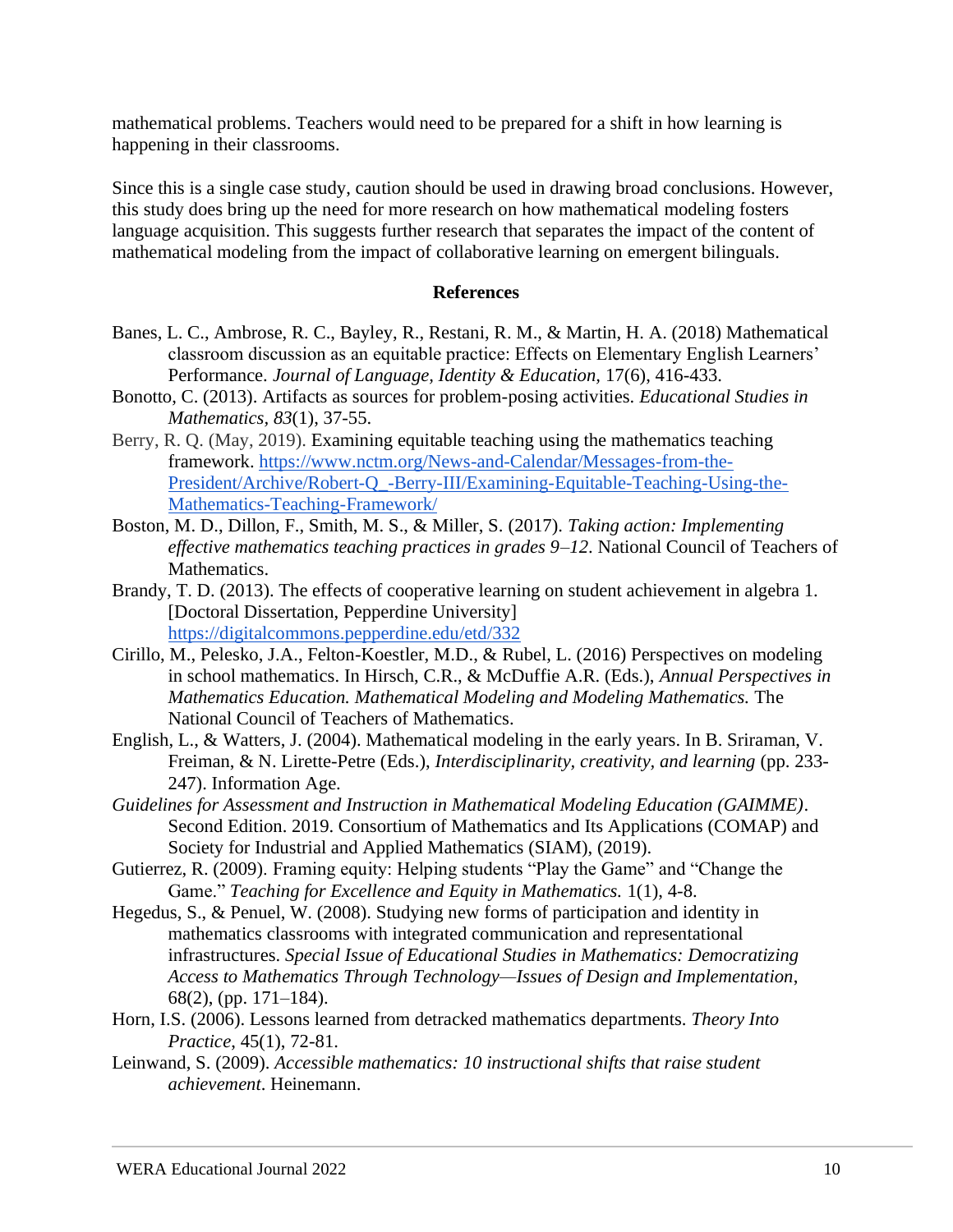- Lesh, R., & Doerr, H. (2003). Foundations of a model and modeling perspective on mathematics teaching, learning and problem solving. In R. Lesh & H. Doerr (Eds.), *Beyond constructivism: Models and modeling perspectives on mathematics, problems solving.*
- Lopez, O. (2010). The digital learning classroom: Improving English Language Learners' academic success in mathematics and reading using interactive whiteboard technology. *Computers & Education* 54, 901–915.
- Moschkovich, J. (2013). Principles and guidelines for equitable mathematics teaching practices and materials for English language learners. *Journal of Urban Mathematics Education,* 6, 45–57. Retrieved from http://education.gsu.edu/JUME
- National Council of Teachers of Mathematics (NCTM). 2014. *Principles to actions: Ensuring mathematical success for all*. NCTM.
- San Francisco Unified School District (n.d). *Gallery Walk / Status Poster*. <https://www.sfusdmath.org/gallery-walk.html>
- Scott-Wilson, R., Wessels, D.C.J., Wessels, H.M., Swart, E. (2017). The hidden benefits of mathematical modeling for students with disabilities. In: Stillman, G., Blum, W., & Kaiser, G. (Eds.). *Mathematical modelling and applications. International perspectives on the teaching and learning of mathematical modelling.* Springer. Cham. https://doi.org/10.1007/978-3-319-62968-1\_38
- Trautman, T., & Howe, Q. (2004). *Computer-aided instruction in mathematics: Improving performance in an inner city elementary school serving mainly English Language Learners.* American Education Corporation.

#### **About the Authors**

**Rejoice Akapame**, Ph.D., is an assistant professor of mathematics education with a joint appointment between the School of Educational Studies and the School of Science Technology Engineering and Mathematics (STEM) at the University of Washington Bothell.

**Robin Angotti**, Ph.D., is a professor of mathematics in the Division of Engineering  $\&$ Mathematics in the School of Science Technology Engineering and Mathematics (STEM) at the University of Washington Bothell.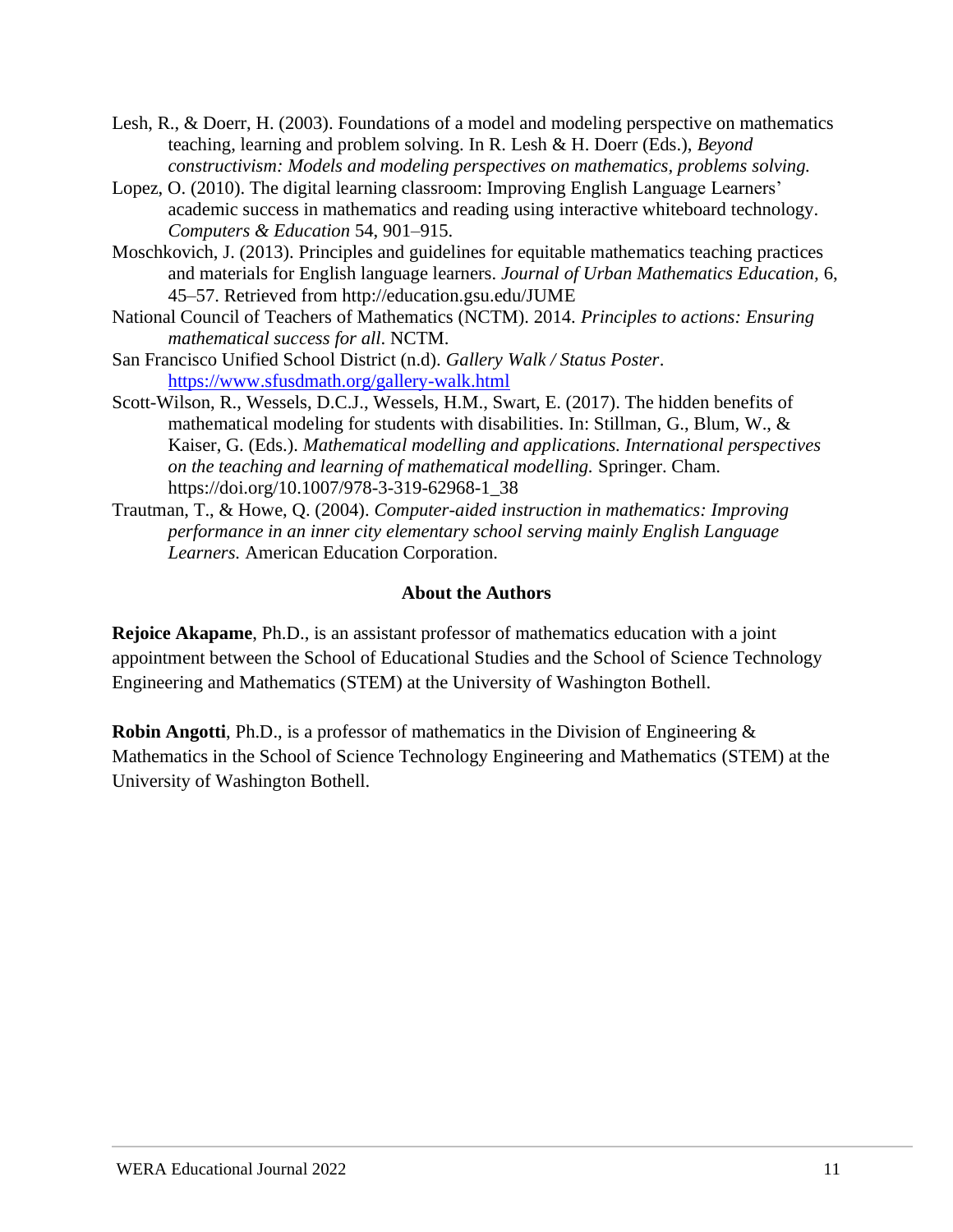# <span id="page-11-0"></span>**"A Bright Spot in an Otherwise Dreadful Professional Development Year:" Reflections of a Community-Centered Professional Learning Community**

# Eric Hougan and Grace I. Blum

*Professional Learning Communities (PLCs) are an effective way of supporting educator learning and retention. This article highlights the work of implementing a virtual PLC that intentionally sought to center community assets and strengths during the context of the COVID-19 pandemic. A survey of the PLC participants indicated that the PLC approach positively impacted completion of their Professional Growth Plans (PGPs) and signaled areas of growth for future PLC work.*

# **Introduction**

Intentional, purposeful professional learning communities (PLC) can be an effective way to support educator retention because providing educators with opportunities for *collaboration* is an important factor in teachers' choice to remain in the field (Charlton & Kritsonis, 2009). PLCs are an opportunity for strong mentorship and induction support for novice teachers, which can be especially critical for educators from underserved communities. Teachers who participated in comprehensive mentoring/induction support programs were more likely to report having a positive first-year teaching experience and more likely to remain teaching at the same school (Carver-Thomas & Darling Hammond, 2017; Ingersoll & Strong, 2011). Another critical factor affecting retention is *teachers' ability to influence student learning* (Charlton & Kritsonis, 2009). Providing opportunities for teachers to set specific goals based on their students' needs, implement an action plan, and evaluate these goals within a PLC allows participants to see and reflect upon the direct impact this work has on their students.

During the 2020-2021 academic year, Central Washington University (CWU) received a professional learning grant from the Washington State Professional Educators Standards Board (PESB) to support educator retention through the development of PLCs. Specifically, Social Emotional Learning (SEL) was the content focus of our PLC. This PLC supported participants in developing their own personalized professional growth plans (PGP) in which educators set their own goals, aligned them to Washington State SEL standards, designed an action plan, and collected evidence documenting movement toward achieving their goals.

Considering the isolating context of the COVID-19 pandemic, we—the PLC facilitators intentionally designed the PLC to include meaningful social-emotional supports for participants working on their individualized PGPs. Also, we intentionally sought to humanize the virtual interactions by being authentic and infusing joy and humor within our conversations (Love, 2019; Muhammad, 2020). The PLC design was further informed by various asset-based pedagogies, including funds of knowledge (Moll et al., 2006) and culturally sustaining pedagogies (Paris & Alim, 2017) that intentionally seek to center the varied ways of knowing, being, and doing, that each of the participants brings to the learning community. Further, we sought to center the dynamic practices and selves to facilitate a critical, additive, expansive vision of teaching and learning within our PLC (Paris & Alim, 2017). Participants engaged in ongoing dialogue and critical reflection upon the oppressive systems our participants and their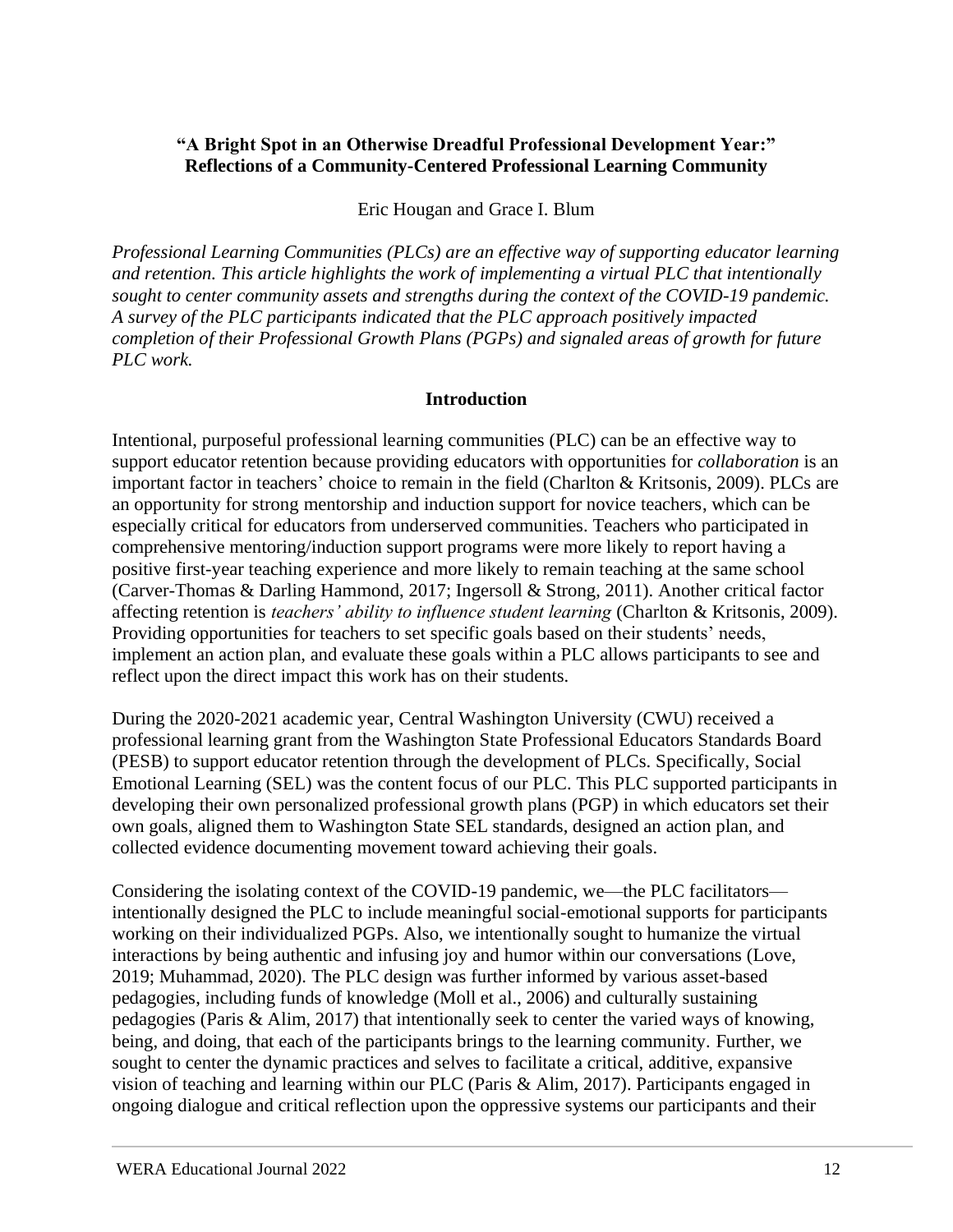students were a part of. We further modeled culturally sustaining pedagogies in our approach to facilitating each of the in-person meetings. Finally, as facilitators, we worked to decolonize the syllabus traditionally used in SEL training to center more voices of BIPOC scholars and critical pedagogies inclusive of indigenous ways of knowing.

# **Project Design & Overview**

The PLC met virtually (via Zoom) four times during the 2020-2021 academic year due to the ongoing safety concerns of COVID-19. This approach afforded convenience, such as eliminating drivetime necessary to meet face-to-face, and providing an opportunity for our educators to connect from across the state, especially in remote, rural areas. And in response to participants' needs related to feelings of being overwhelmed from teaching virtually during COVID-19, two optional meetings were later added to allow participants to hang out and work together on completing various aspects of their PGPs. Each PLC meeting focused on a particular theme related to SEL and also allowed for time for participants to work on their PGPs. Several key features were considered in the design of each PLC session. First, participants were divided into special interest groups (SIGs) that met in smaller breakout rooms during each PLC session. These SIGs were formed out of shared interests in particular topics related to SEL. Second, a variety of pedagogical strategies and tools were utilized to facilitate learning in a virtual environment, including a Canvas Course Resource page, PadLet, and Zoom breakout rooms. Next, the PLC was facilitated by four experienced educators, two of whom also acted as grant coordinators, and two were teacher leaders within their respective school communities. Finally, each session was designed to create multiple opportunities for participants to learn from and with one another.

# **Participants**

Sixteen participants, from across the state, volunteered to be in the PLC which included twelve classroom teachers, two paraeducators, one counselor, and one librarian. A majority of the participants were educators of color (81%) and had 1-3 years of experience in their current role (71%).

# **Methods**

After the last PLC meeting in May, we (as the grant coordinators) administered a nine-item survey to all participants. The response rate was 63% (10 participants completing the survey). The responses were anonymous. The survey utilized a combination of open-ended questions (e.g., "Describe what (or combination of factors that) brought you to join and do this PLC work") and Likert scale questions (e.g., "Taking into account your reasons for coming to this work and reflecting over the year, to what degree did the PLC experience support your professional goals with SEL?").

The purposes of the survey were to 1) understand the degree to which the PLC was beneficial to participants in completing their SEL-focused professional goals, 2) elicit participants' perceptions of which features of the PLC were meaningful, and 3) identify areas for improvement in the PLC approaches and supports. The survey responses generated qualitative and quantitative data. To analyze the descriptive, open-ended response, we employed qualitative methods that included iterative readings of the responses with an open-coding approach,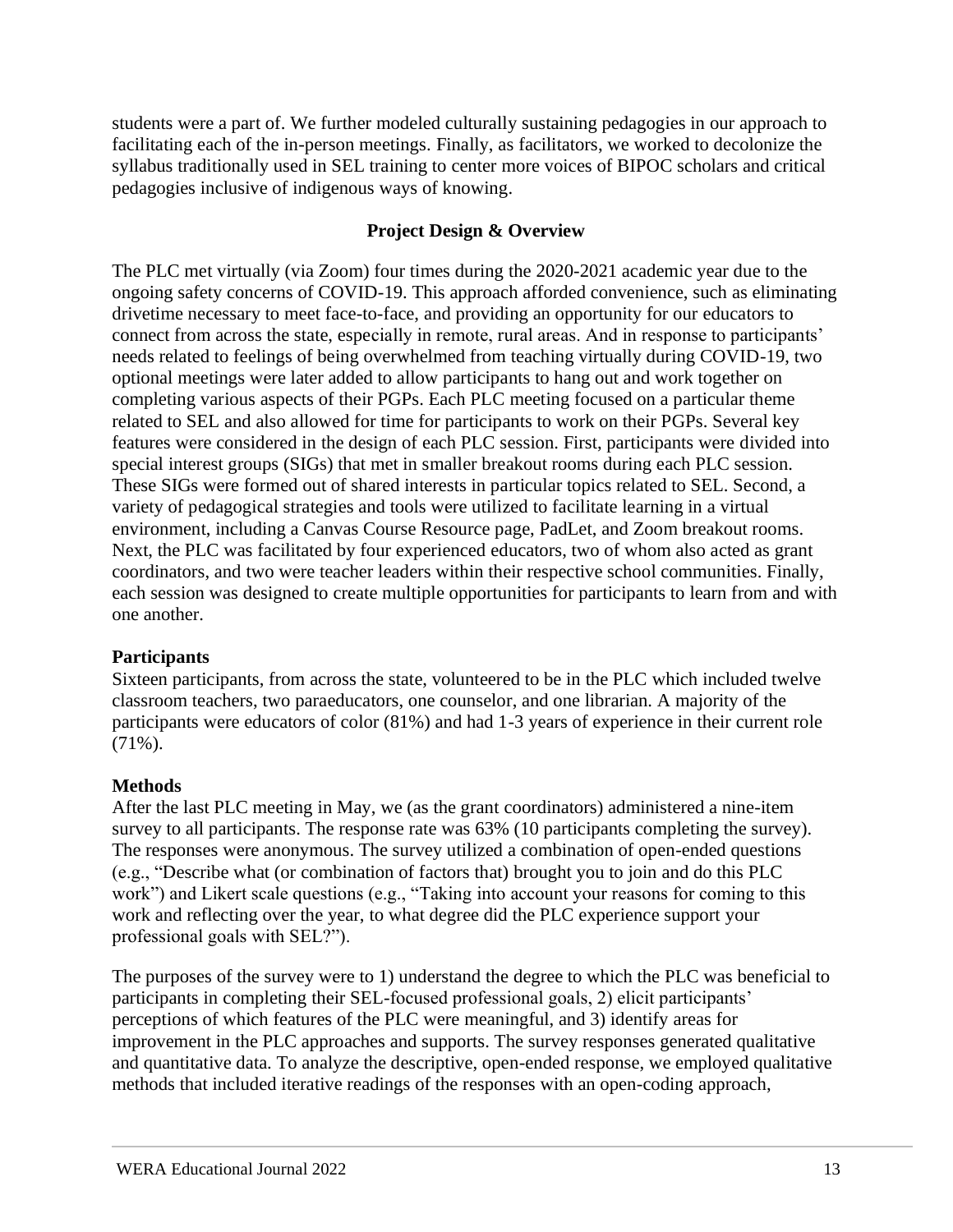allowing us to capture emerging patterns and themes. The quantitative results were analyzed using basic statistical methods.

#### **Results**

#### **PLC Provided Support to Participants' Social-Emotional Well-Being and Professional Growth Goals**

It is no exaggeration that being an educator during the 2020-21 AY was difficult because of the challenges of the COVID-19 pandemic, and participating in professional development activities was no exception. And, leaning into SEL literature, educators must first take care of themselves in order to teach effectively, especially with students with trauma (Romero, Robertson, & Warner, 2018). In response, our PLC efforts first centered on our participants' social and emotional needs; at each meeting, participants were encouraged to, if they chose, express the state of their well-being before launching into our agenda of action items. For example, during one of our breakout room sessions, one participant, in tears, shared how she was on the brink of giving up. After a difficult day of virtual teaching, she shared openly with the PLC about the overwhelming challenges she was experiencing. Another participant shared that he had chosen to attend the optional PGP work sessions, not because he needed to work on his PGP but rather he wanted to do grading and hang out—signaling a need to be in community and not feel isolated. In addition, many participants shared how the PLC positively impacted their socio-emotional health with one of our themes focused on self-care.

Based on survey results, the PLC had a positive impact on participants' professional growth, especially in light of the challenges of the pandemic. One participant succinctly wrote:

*I really appreciate the four of you for organizing this opportunity and allowing me to be a part of it. It was a bright spot in an otherwise dreadful professional development year.*

Participants were asked to what degree did the PLC experience support their professional (PGP) goals with social-emotional learning. Eighty percent of the participants selected "to a great extent." The thematic reasons for this response were a sustained focus and deeper learning of SEL (with an equity lens), a sense of community belonging, and access to resources. Below are comments representing these themes, respectively.

*It [the PLC] really has helped me understand how I can change my SEL curriculum in my own classroom to meet student needs. Not just the compliance that they normally teach us SEL is.*

*I felt that I was connecting with like-minded educators and did not have to start at square one when discussing social justice issues.*

*I also loved the guest speakers, the podcast, and readings we engaged inespecially loved the fact that everything was presented with an equity lens. Everything was relevant and powerfully engaging.*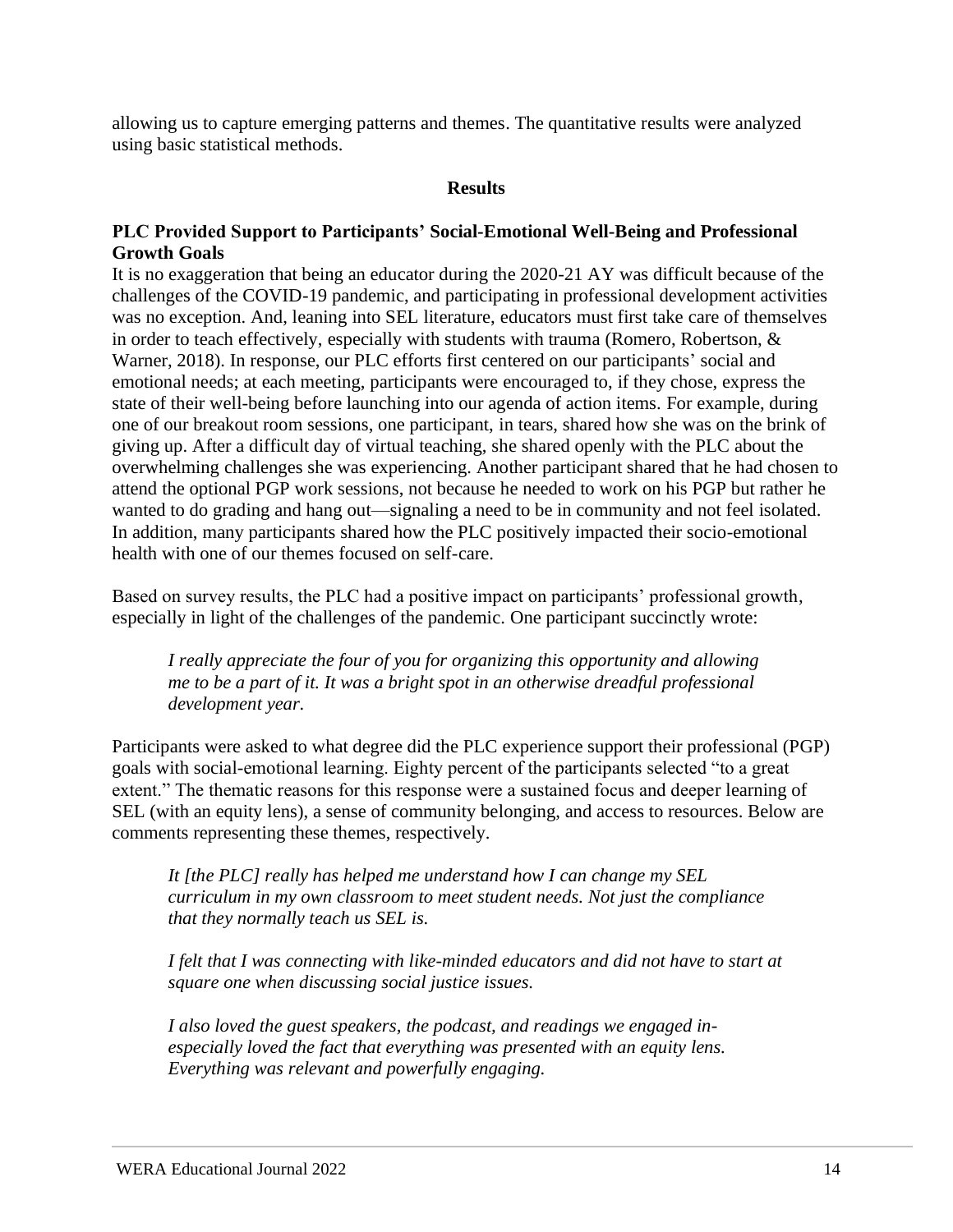The remaining participants indicated that the PLC experience "somewhat" supported their professional SEL goals, and the reasons for their responses varied. One participant wrote that the PLC "would have had an even higher impact if the year had not been so scrambled and disjointed, in general." Her comments reflected the tumultuous context in which the pandemic impacted the implementation of her goals. The other participant shared that the PLC focused too much on the teacher role versus their role as a counselor.

# **Varied Learning Resources**

A key feature of the PLC design was to provide meaningful information and resources from varied sources to facilitate participants' learning. In survey responses participants highlighted how they learned from both the resources provided *to* them and shared *among* them in the PLC. Resources provided *to* the participants included both instructional modules containing research and practitioner-oriented articles, podcasts, and videos centered on various SEL-related topics. Here are a few illustrative participant responses on the perceived value of these resources:

*[The] articles were really helpful, it gave context and examples of what other teachers were doing.*

*Each meeting provided relevant articles, podcasts, and instructional practice ideas that gave me learning opportunities and a challenge to see things in a new perspective.*

In addition, several nationally renowned guest speakers were invited to speak on various topics of expertise, including educator self-care and trauma-informed teaching. While participants were not asked explicitly in the survey about the guest speakers, several participants commented on this particular feature of our PLC, such as "I really appreciated the guest speakers (shea, Kelly, and Annalisa)," and "[the] guest speakers were excellent to have."

Participants also spoke about how they valued the opportunities to learn *from* one another and help each other with their PGPs. In particular, several participants wrote about the importance of "connection." For example, one respondent wrote, "The connection opportunities, in particular, were a strength..."

Understanding some of the personal knowledge and expertise that several of our participants had coming into our PLC, the grant facilitators invited two of them to lead the session on trauma-Informed teaching. Participants noted appreciation and the value of learning from the experiences of their co-participants. For example, one educator wrote, "Hearing about the experiences of my peers as they figured out what their students needed this year helped me keep grounded and motivated in that work."

# **Areas of Improvement**

The survey results yielded insights on how the PLC experience could be improved. A design feature of breaking the whole PLC into special-interest groups (SIGS) for certain times during the meetings was viewed on average as "valuable" but in comparison to the other features (e.g., having a theme each week and having fellow participants present) ranked lower in perceived value. While the intention of using SIGs was to build deeper connections and community with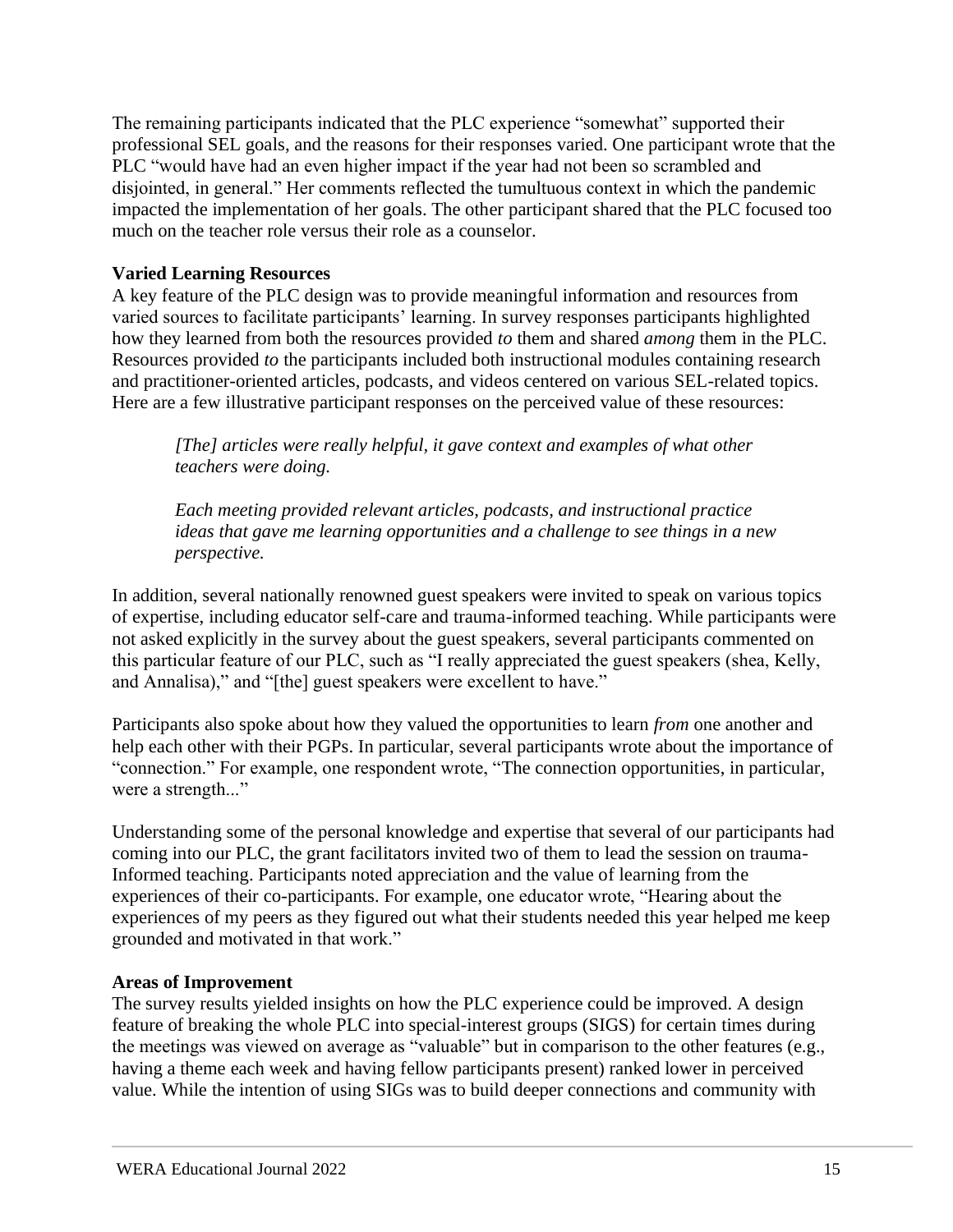educators with similar SEL interests, this feature had constraints. One major constraint that emerged was that the SIGs were too task-orientated on completing the PGP compared to engaging in community sharing and learning. Here is one illustrative comment on SIGs:

*I liked the idea of SIGs, but I felt we never fully utilized them as ways to really explore the work. They became more task-oriented instead of community oriented at times. I think that mostly came from the need to get the PGP work done, which I totally understand. So I'd say SIGs or some other home group or small group would be great in the future, but with more of a focus on using the time for shared learning and community and less about task review or share-out.*

Another constraint with utilizing the SIG feature was participants met with the same participants within their SIG throughout the academic year. Participants indicated a desire to meet in small breakouts with the other participants outside of SIG to further engage in meaningful community learning and sharing.

Finally, participants indicated a need for additional time to share and learn about SEL and how it relates to their practice emerged as another area of improvement. In designing the number of meetings and the length of these meetings, we intentionally tried to balance providing adequate time for educators to learn about SEL and complete their PGP, while being cognizant that these educators have competing demands on their time. Yet, overwhelmingly, despite meeting after a long workday and feeling tired by the end of the day, a majority of participants signaled the need to expand the meeting time—and a few shared they would prefer to have additional meetings to allow for deeper learning and sharing within the PLC. For instance, one respondent expressed the need for more time:

*I understand the need to set lots of time aside for creating the actual documents for our personal growth [plans], but the discussions around student need and self-care were so exciting and vital—I wish there was more time for that community discussion.*

# **Discussion and Implications**

From the onset of designing the PLC approach to implementation, we strove toward community solidarity with our participants by investigating and bringing forward participants' funds of knowledge and culturally sustaining pedagogies within our learning community. Specifically, we fostered opportunities for participants to share their expertise, knowledge, and experiences. Furthermore, we facilitated ways for participants to teach and learn from each other and share resources. In light of the classroom challenges brought on by the COVID-19 pandemic, the connections and supportive community of the PLC were a critical component to participants' social-emotional well-being. While our initial design of the PLC considered participants' own social-emotional goals as articulated in their PGPs, we did not anticipate how the PLC itself would become a source of social-emotional strength-building for the participants themselves. The community formed through our PLC may have been the lifeline to many of our participants navigating the challenges of teaching during the pandemic.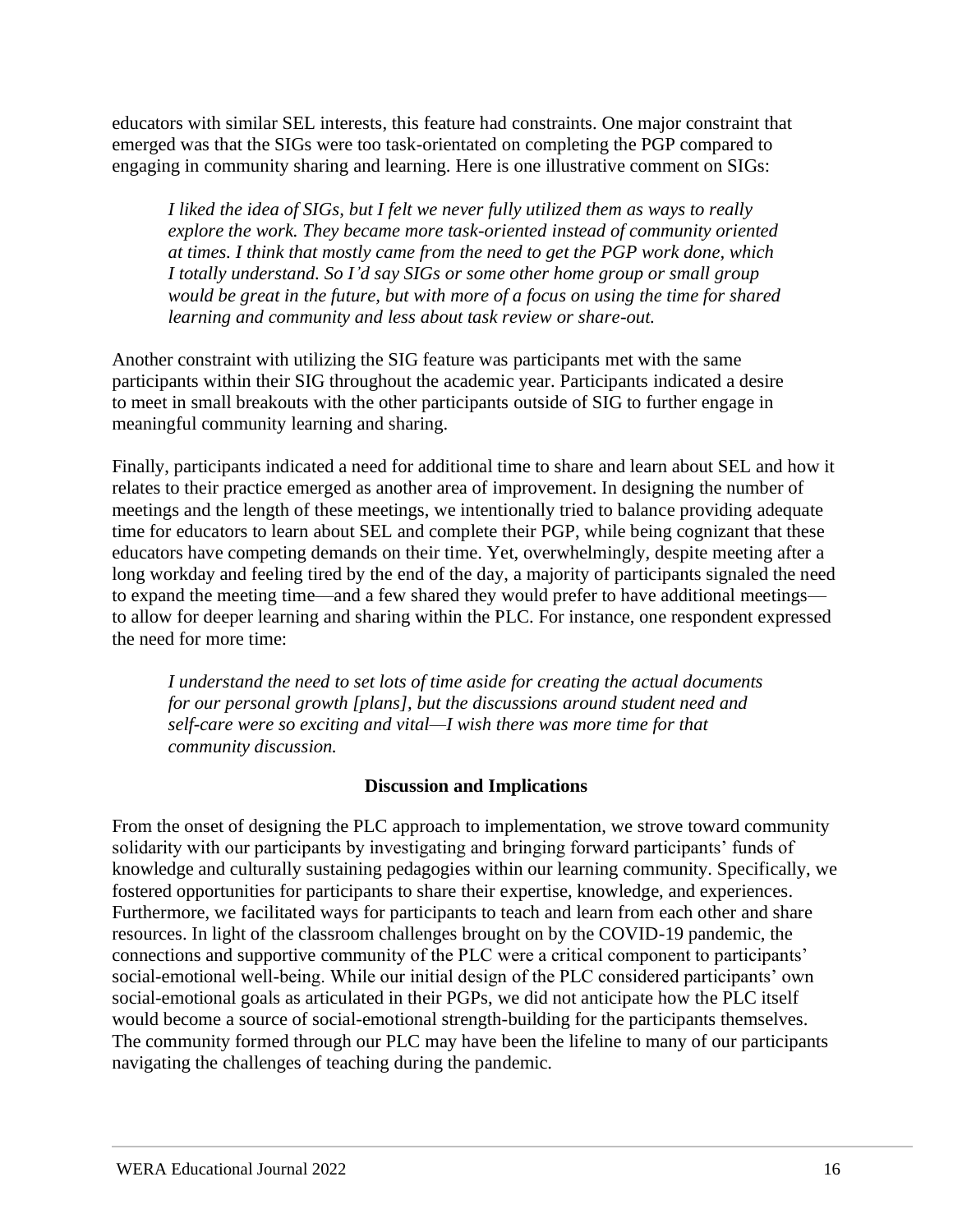Overall, it's reasonable to assert that this community-solidarity effort was beneficial for the participants. The survey results reflect that a) the PLC supported participants in their professional growth plans, b) all respondents noted that they wished to participate in our PLC next academic year, and c) the centering of community was a key factor to their professional learning and choosing to return for continued professional development next year.

It is noteworthy that in the work toward community solidarity, there is an investment of time and effort needed on behalf of both the facilitators and participants, but this investment comes with constraints. Participants overwhelmingly expressed their desire to have more time in discussion with one another and more time in community with one another. Yet, we also observed that several participants of the PLC were only able to engage with the PLC asynchronously as scheduling conflicts arose, preventing them from attending the PLC real-time. Pressing questions arise when considering the time challenges and constraints that full-time educators experience:

- *How can we enhance a PLC experience that allows for sufficient time to cultivate meaningful relationships while being mindful of other constraints: educators' busy lives/schedules, managing PGP completions and logistics (e.g., where to find forms), etc.?*
- *How can we ensure the PLC structure (e.g., number of meetings, length of the meetings) and approaches are responsive to participants' emergent needs?*

These questions and others may help guide us as we reflect upon the next iteration of our work in future PLCs. Specifically, we hope to better bridge the dual priorities of 1) supporting our participants in the PGPs and 2) cultivating community solidarity among and with our participants. At times these dual priorities conflicted with one another, as considerable PGPsession time was spent helping participants understand the procedures and processes related to the completion of their PGPs. In this next iteration, we will lessen conversations around procedures ("task-oriented" activities) and increase deeper conversations around the authentic problems of practices participants hope to address through their personalized PGPs. From our reflections as facilitators and in analyzing the survey responses, we will continue toward greater community solidarity within the PLC work by centering participants' funds of knowledge and collectively working together toward meeting participants' individual and shared goals. In doing so, we hope to further foster a learning community that provides social-emotional support as we navigate the ongoing challenges of teaching during the pandemic.

#### **References**

- Charlton, D. & Kritsonis, W. (2009). Human resources management: Accountability, reciprocity and the nexus between employer and employee. *National Forum of Educational Administration and Supervision Journal*, 26(3), 46-59.
- Carver-Thomas, D., & Darling-Hammond, L. (2017). Why Black women teachers leave and what can be done about it. In Black female teachers. Emerald Publishing Limited.
- Ingersoll, R. M., & Strong, M. (2011). The impact of induction and mentoring programs for beginning teachers: A critical review of the research. *Review of educational research*, *81*(2), 201-233.
- Love, B. L. (2019). *We want to do more than survive: Abolitionist teaching and the pursuit of educational freedom*. Beacon Press.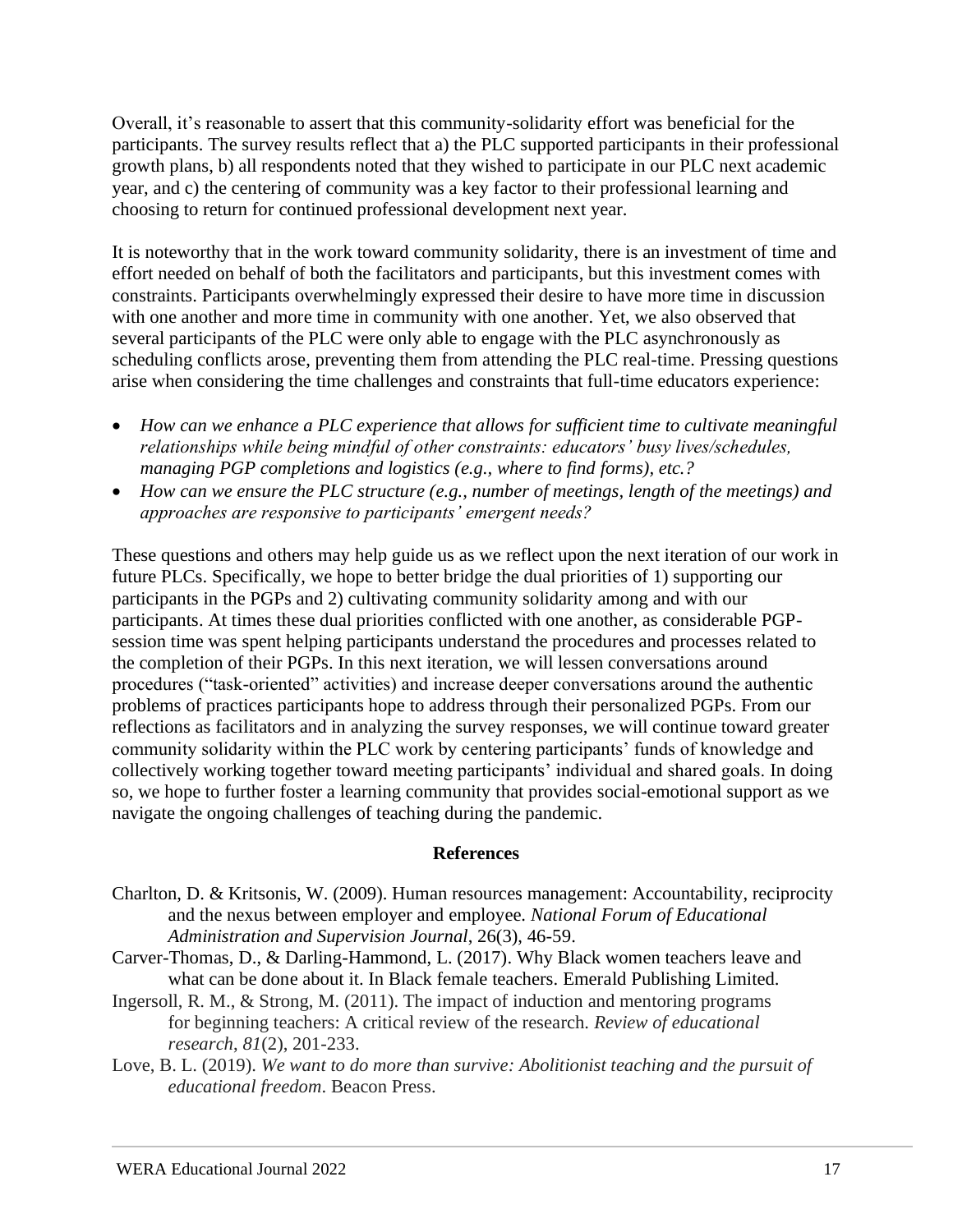- Moll, L., Amanti, C., Neff, D., & Gonzalez, N. (2006). Funds of knowledge for teaching: Using a qualitative approach to connect homes and classrooms. In *Funds of knowledge* (pp. 83- 100). Routledge.
- Muhammad, G. (2020). *Cultivating Genius: An equity framework for culturally and historically responsive literacy*. Scholastic Inc.
- Paris, D., & Alim, H. S. (Eds.). (2017). *Culturally sustaining pedagogies: Teaching and learning for justice in a changing world*. Teachers College Press.
- Romero, V. E., Robertson, R., & Warner, A. N. (2018). *Building resilience in students impacted by adverse childhood experiences: A whole-staff approach*. Corwin Press.

#### **About the Authors**

**Eric Hougan,** Ph.D., is an associate professor in the Department of Curriculum, Supervision, and Educational Leadership at Central Washington University.

**Grace I. Bloom**, Ph.D., is an associate professor of Curriculum and Instruction at Seattle Pacific University.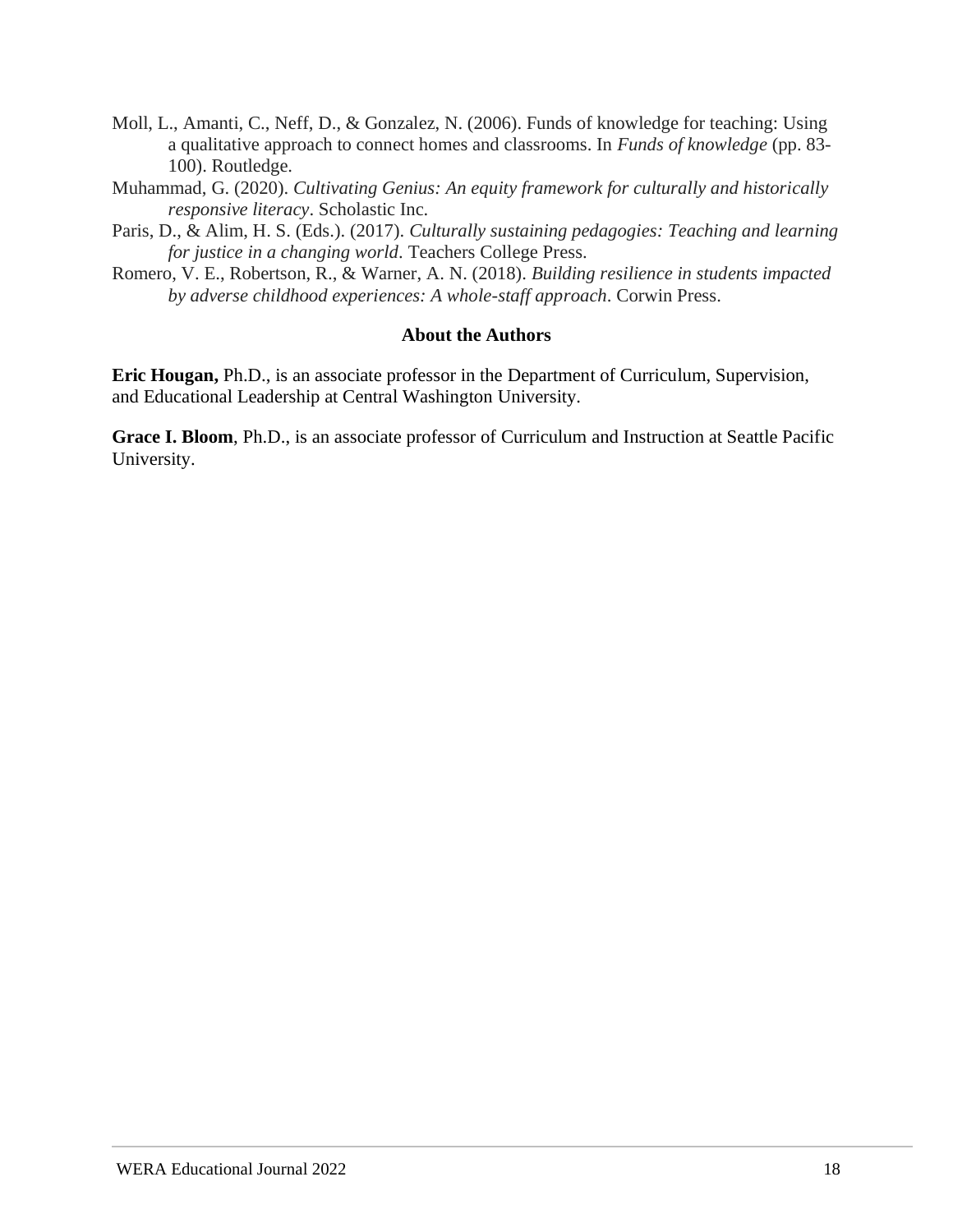# <span id="page-18-0"></span>**Engaging Spanish Speaking Parents: A Case Study of Leveraging a Virtual Platform to Empower Families**

Catherine Carrison and Adriana Garcia

*This essay provides an overview of a local English Language Learner (ELL) Department's efforts to engage Spanish-speaking families during the COVID-19 pandemic. Through the tireless and innovative work of its Spanish Speaking Family Liaison, the ELL Department was able to keep many ELL families connected to the school district and their children's schools during closures and subsequent remote and hybrid learning sessions. As a result of leveraging a virtual platform, the Liaison found creative ways to engage and educate families and also give them greater access to district and school staff as well as community resources.* 

#### **The Need**

Without question, school districts across the country have faced unprecedented challenges to facilitating learning during the COVID-19 pandemic. Among these challenges has been establishing meaningful avenues of communication with families. Seeking effective ways to connect with and engage parents during remote learning has been a pressing need, not only for supporting students academically, socially, and emotionally, but also for providing guidance and encouragement for parents. This has been especially true for our Multilingual and English Language Learner (M/EL) families. Under normal circumstances, cultural and linguistic differences can contribute to a disconnect in the important relationship between home and school (Barr & Gibson, 2013; Epstein et al., 2018; Jeynes, 2003). The situation has been exacerbated by the abundant logistical and communicative challenges faced during the pandemic. Over the past year and a half, the barriers previously present for multilingual families have become even more significant. Many of these obstacles, such as insufficiently translated information or reduced access to technology, etc., have led to diminished communication, increased misunderstandings, disengagement, and even isolation among our culturally and linguistically diverse families.

This article shares the story of what one Family Liaison did to overcome barriers and empower the district's Spanish-speaking families during remote and hybrid learning. The foundational theory and research supporting this work are anchored in the importance of leveraging and developing the social and cultural capital parents already possess and will need to fully engage in the education of their children (Bourdieu, 1998; Bourdieu & Passeron, 1990; Coleman, 1988; Freire, 1993; Hurley, 2017; Schaller, Rocha, & Barshinger, 2007; Turney & Kao, 2009). It is our hope that this story will serve as a useful tool in guiding and strengthening our support of and work with multilingual families.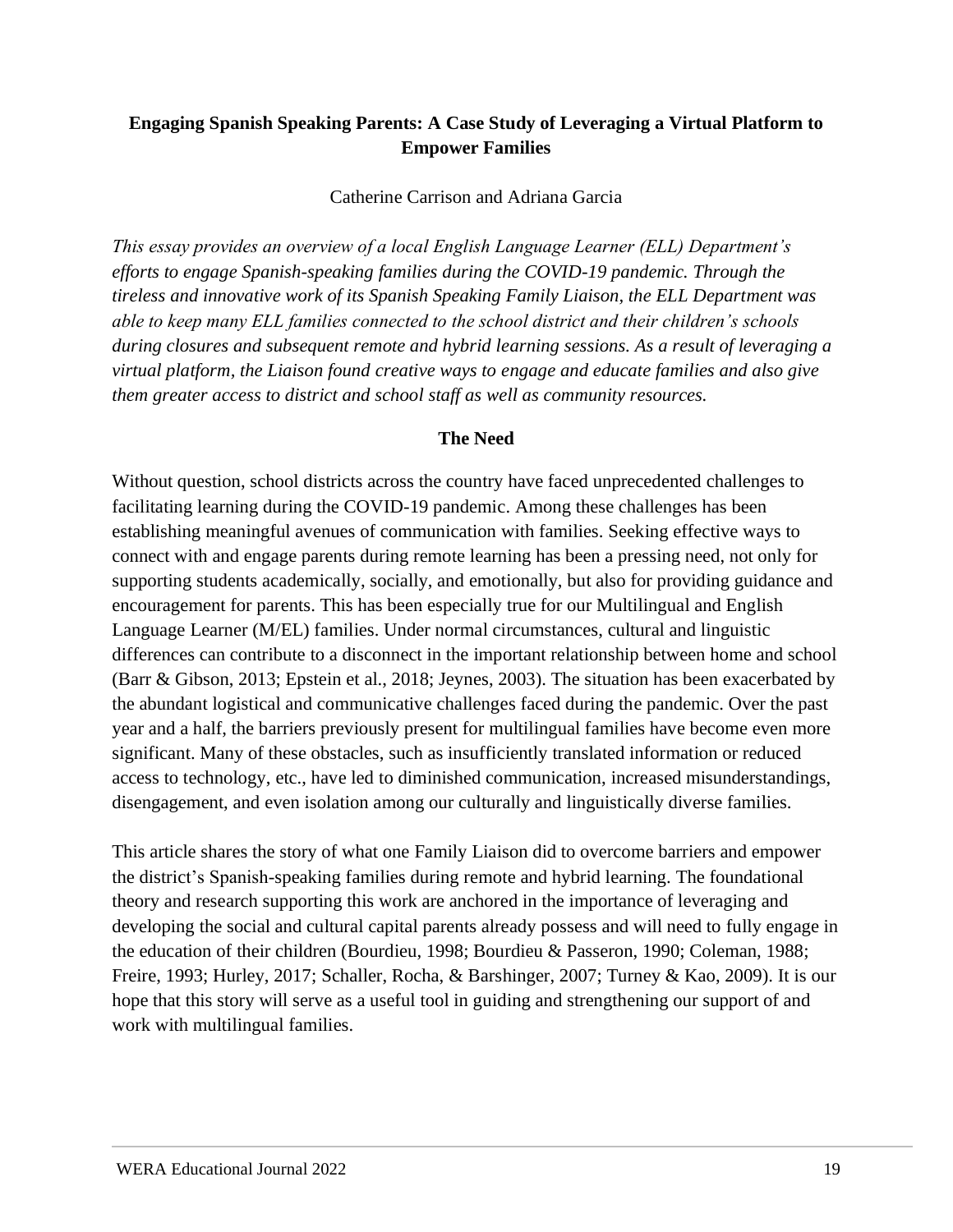# **Pre-Pandemic**

With a population of just over 3,000 M/EL students, most of whom are Spanish speaking, the English Language Learner (ELL) Department of Evergreen Public Schools works diligently to establish ways to enhance relationships with and support for families. For well over a decade, the ELL Department facilitated a *Parents as Natural Leaders Program* for parents of M/EL students. Parents were invited to participate in this multilingual program by ELL paraeducators in the schools who also attended meetings with and interpreted for parents.

The purpose of the program, which originated and evolved from a partnership with the Washington Alliance for Better Schools (2021), was three-fold. First, participating parents (mostly mothers) attending the monthly meetings received training in a myriad of topics related to district processes, instructional practices, and community resources. Second, parents were trained and invited to volunteer in their children's schools and classrooms. Third, *Natural Leader (NL)* parents developed peer relationships within the group and gained greater understanding of one another's cultures. These parent leaders also became an additional support and point of contact for other M/EL parents in schools. Broadly and most importantly, the *Parents as Natural Leaders Program* provided a non-threatening place and way for multilingual parents to actively partner with the school district and their children's schools. This valuable opportunity fostered engagement as well as agency. In most cases, these *NL* parents developed relationships with office staff and teachers who may have otherwise remained strangers. As an added benefit, some of the *NL* parents were eventually hired as ELL paraeducators. In a few of these cases, after participating in one of the district's para-to-teacher certification partnership programs, *NL* parents even became bilingual teachers in the district.

In addition to the *Parents as Natural Leaders Program*, the Spanish Speaking Family Liaison assigned to the district's ELL Department also hosted monthly meetings with Spanish-speaking parents at several school sites throughout the district. Each gathering focused on a different topic that, through conversations with parents, the Liaison determined to be a need. For instance, sessions offered information for parents on time-sensitive issues such as college, financial aid, and other applications important for student engagement and success. These meetings, which were held in Spanish or interpreted into English, provided relevant and much-needed information for parents. And like the *Natural Leaders'* program, they drew parents into schools while providing a safe place for them to learn about the district and school systems in order to support their children.

# **Meeting the Need in the "New Normal"**

Unfortunately, due to the restrictions placed on in-person gatherings as a result of the pandemic safety measures, the *Parents as Natural Leaders Program* was put on hold and in-person meeting groups at schools were discontinued. This was particularly problematic since, in the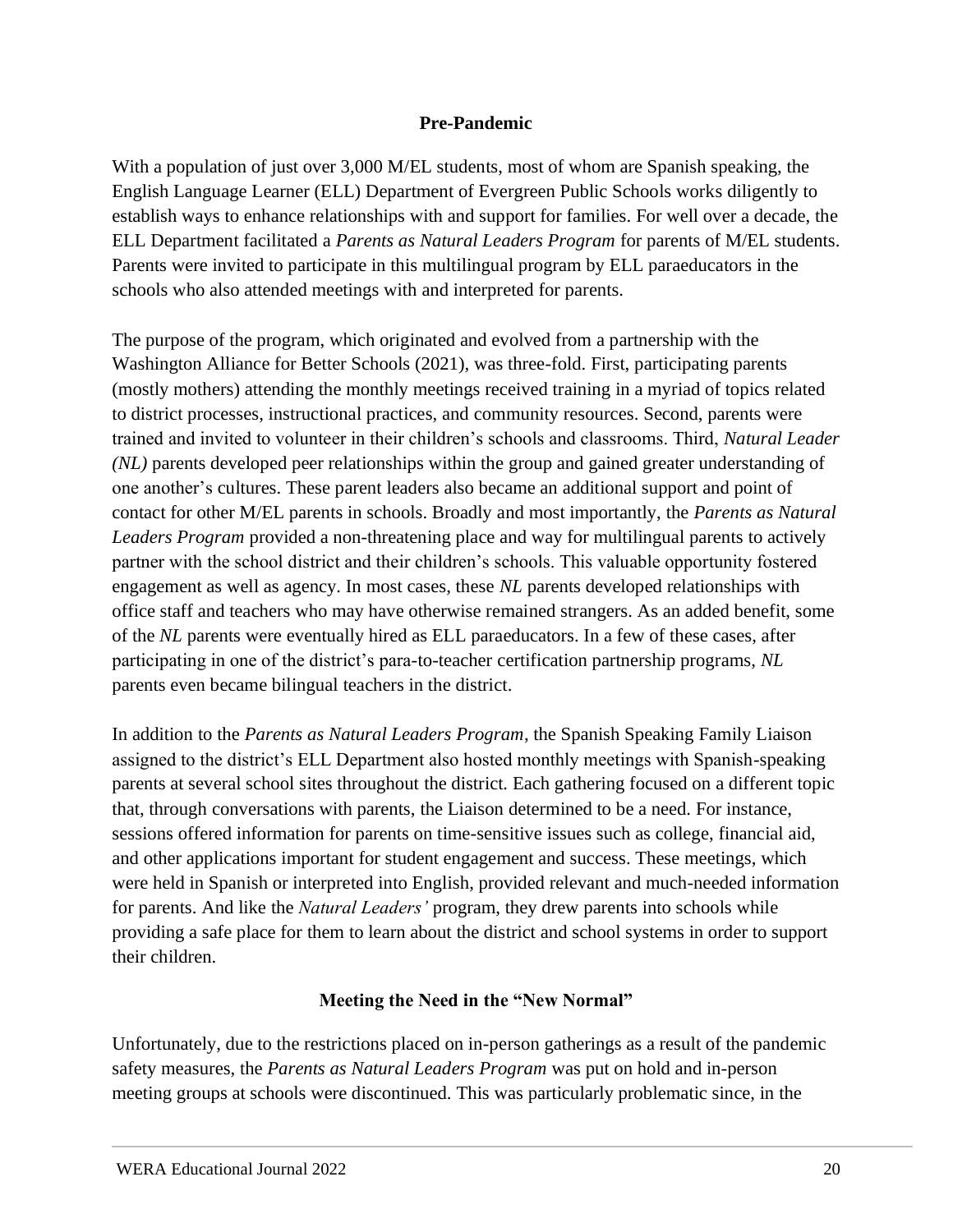midst of school closures and remote and hybrid learning models, the district's M/EL families urgently needed prompt and accurate communication and guidance about pressing issues ranging from homework help and Internet access to mental health resources and support. Because of this critical need, the Family Liaison developed an avenue to stay connected with and engage the district's Spanish-speaking parents.

Once schools closed, parents were faced with the new reality of having to connect with teachers and other school staff remotely through the district's Zoom and other virtual platforms. Although this was a mode of access unfamiliar to many M/EL parents, it made sense to leverage this resource since teachers and other support staff were using Zoom to connect with students. Additionally, since each student had been assigned a district laptop for working at home, parents would now also have access to a device. Even though there had been increased publication of strategies and guidance for connecting with families virtually, many M/EL families were still overwhelmed with the logistics involved in this new reality (Bair & McBride, 2009; Colorín Colorado, 2021; Gallardo et al., 2020; Ibañez et al., 2020; NEA, 2021; Robertson, 2020; Snipes, 2020). In short, employing some of these strategies would not only serve to connect the Liaison with families, it would afford parents the timely opportunity to gain a better understanding of the virtual platform and the devices used by their students.

Weekly virtual parent meetings were held in Spanish via Zoom on Wednesdays from 1:00-3:00 p.m. (the day and time determined through parent surveys to be most convenient for the majority of the parents). Utilizing the district and school messaging system, the Liaison invited the M/EL parents she regularly supported to join. The Liaison connected with parents individually to ensure they had the Zoom meeting links, passwords, and understood how to access the platform. As parents shared meeting information with their peers, the weekly attendance increased. Weekly agenda topics were determined by the needs identified from conversations with parents and as well as relevant district events and deadlines.

Table 1 provides a sample of the topics, events, and resources covered in the weekly meetings. The Liaison or other expert guest speakers shared information about district procedures and policies, application processes and deadlines, community events, and various district and community resources available to support families. The weekly agenda was driven by district timelines as well as the perceived and expressed needs and interests of parents. When feasible, bilingual guest speakers were invited to present. When this was not possible, interpreting was provided by either the Liaison or another Spanish-speaking staff member. Most of the parents attending were mothers, but fathers occasionally joined the group when they were able. In an effort to help parents feel safe to share and to protect their privacy, these virtual meetings were not recorded.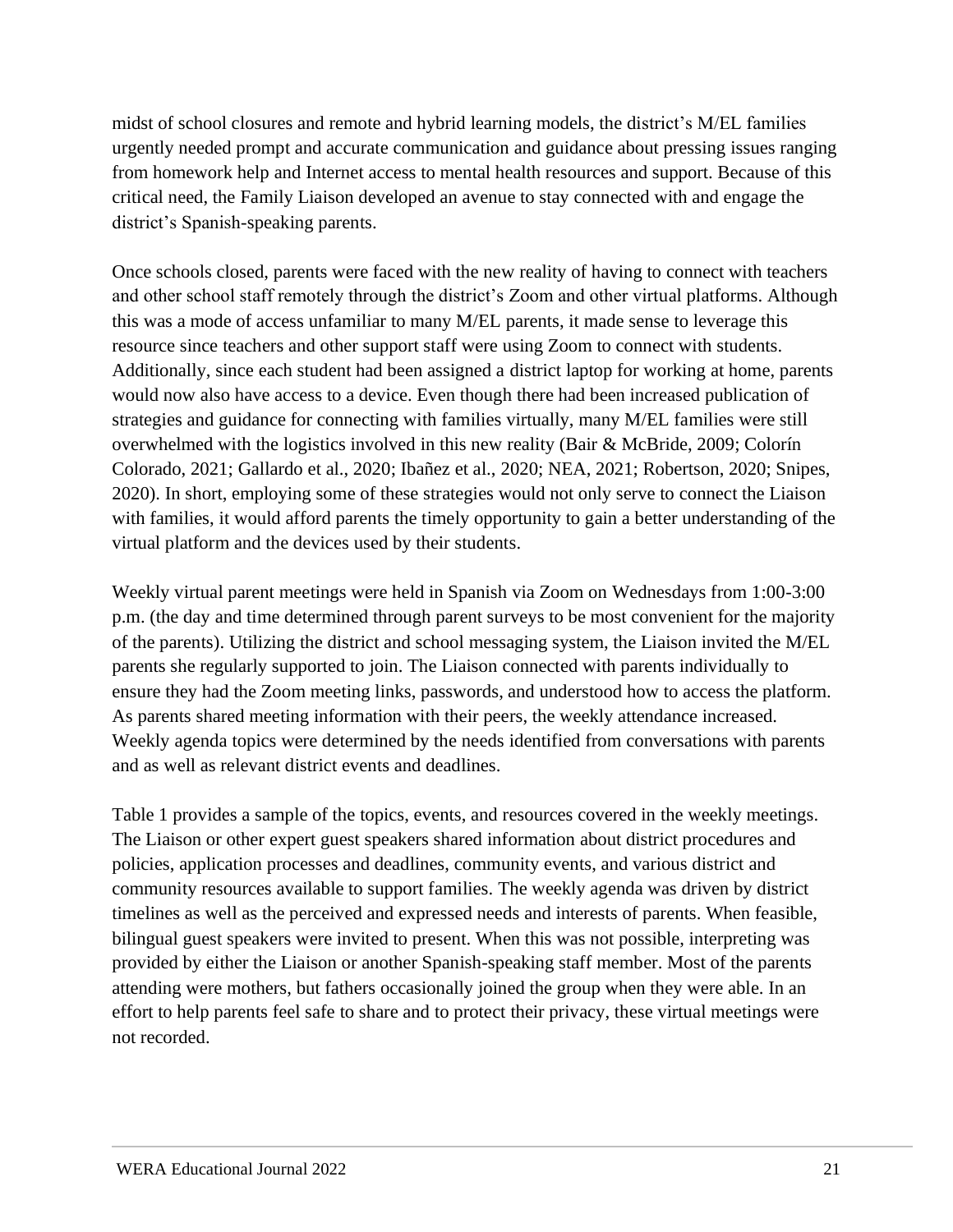# **Table 1**

|                                                  | Covid19 and vaccination updates<br>$\bullet$                            |  |  |
|--------------------------------------------------|-------------------------------------------------------------------------|--|--|
|                                                  | Free & Reduced Lunch applications                                       |  |  |
|                                                  | Logging into the school system to complete health attestations and      |  |  |
|                                                  | check student attendance, homework, and grades                          |  |  |
|                                                  | Completing College Bound applications<br>٠                              |  |  |
| District and State-                              | <b>High School and Beyond Plans</b><br>$\bullet$                        |  |  |
| related Topics                                   | District assessment schedule                                            |  |  |
|                                                  | Spanish Dual Language Program information<br>$\bullet$                  |  |  |
|                                                  | District Equity Committee and Affinity Group updates<br>$\bullet$       |  |  |
|                                                  | $Q & A$ with school principals regarding remote learning<br>$\bullet$   |  |  |
|                                                  | Grab-n-Go Lunch pick up locations and times<br>$\bullet$                |  |  |
|                                                  | Nutrition<br>$\bullet$                                                  |  |  |
| EBT access and updates<br>$\bullet$              |                                                                         |  |  |
|                                                  | Self-care tips                                                          |  |  |
|                                                  | SeaMar Community Health Center Back to School Vaccinations<br>$\bullet$ |  |  |
| Community<br>Summer Playground and Lunch Program |                                                                         |  |  |
| Events                                           | <b>Learning Camps</b><br>$\bullet$                                      |  |  |
|                                                  | <b>Mental Health Solutions</b><br>$\bullet$                             |  |  |
|                                                  | Socio-emotional Learning & Community/Family Groups                      |  |  |
|                                                  | School District website resource page<br>$\bullet$                      |  |  |
| Community                                        | Public Library                                                          |  |  |
| <b>Resources</b>                                 | Columbia Language Translation Service<br>$\bullet$                      |  |  |
|                                                  | Boys and Girls Club<br>$\bullet$                                        |  |  |
|                                                  | Food Bank<br>$\bullet$                                                  |  |  |
| <b>Mexican Consulate</b>                         |                                                                         |  |  |
|                                                  |                                                                         |  |  |

*Sample Agenda Items for Weekly Virtual Parent Meetings*

As the school year progressed, noting that many of the mothers were feeling isolated and stressed, the Liaison developed a series of five informative virtual seminars to present during *La Semana Nacional de la Salud de la Mujer* or National Women's Health Week. The sessions included a rich line-up of expert guest presenters and covered an array of health-related topics including breast-care awareness, nutrition, mental health, identity, and diabetes. In preparation for this week-long series, the Liaison collected a variety of donated products from local health organizations and packaged them in gift bags to distribute to each participant. As a culminating activity, the gift bags were presented to participants in a drive-thru event in the district parking lot (Figure 1).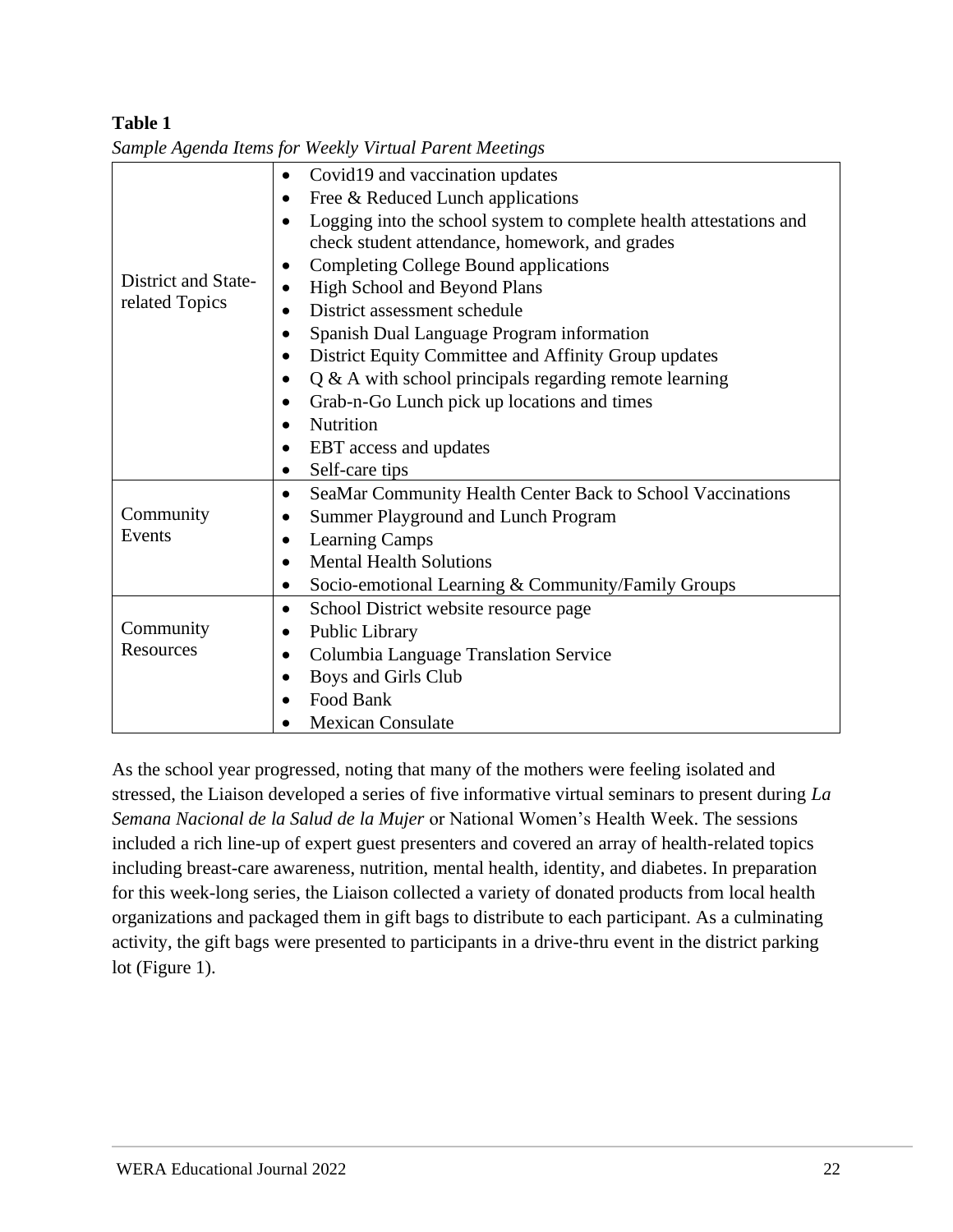**Figure 1**  *Gift Bag Event* 



#### **Reflections**

Parents who participated in the virtual meetings this past year have repeatedly expressed their gratitude for the virtual meetings, and they hope the meetings will continue even when in-person meeting is possible. They look forward to the gatherings and say they feel welcome. In addition to having a direct line of communication with the district, they say that it is good to have a place where they can come to talk when they feel isolated. One parent shared, "Yo no tengo familia o amigos aquí y ahora ya me siento parte del grupo, ya tengo a alguien aquí" (*I don't have any family or friends here—now I feel that I am a part of the group—that I have someone).* As a result of these meetings, parents shared that they feel like they are a family and are more supported by the district.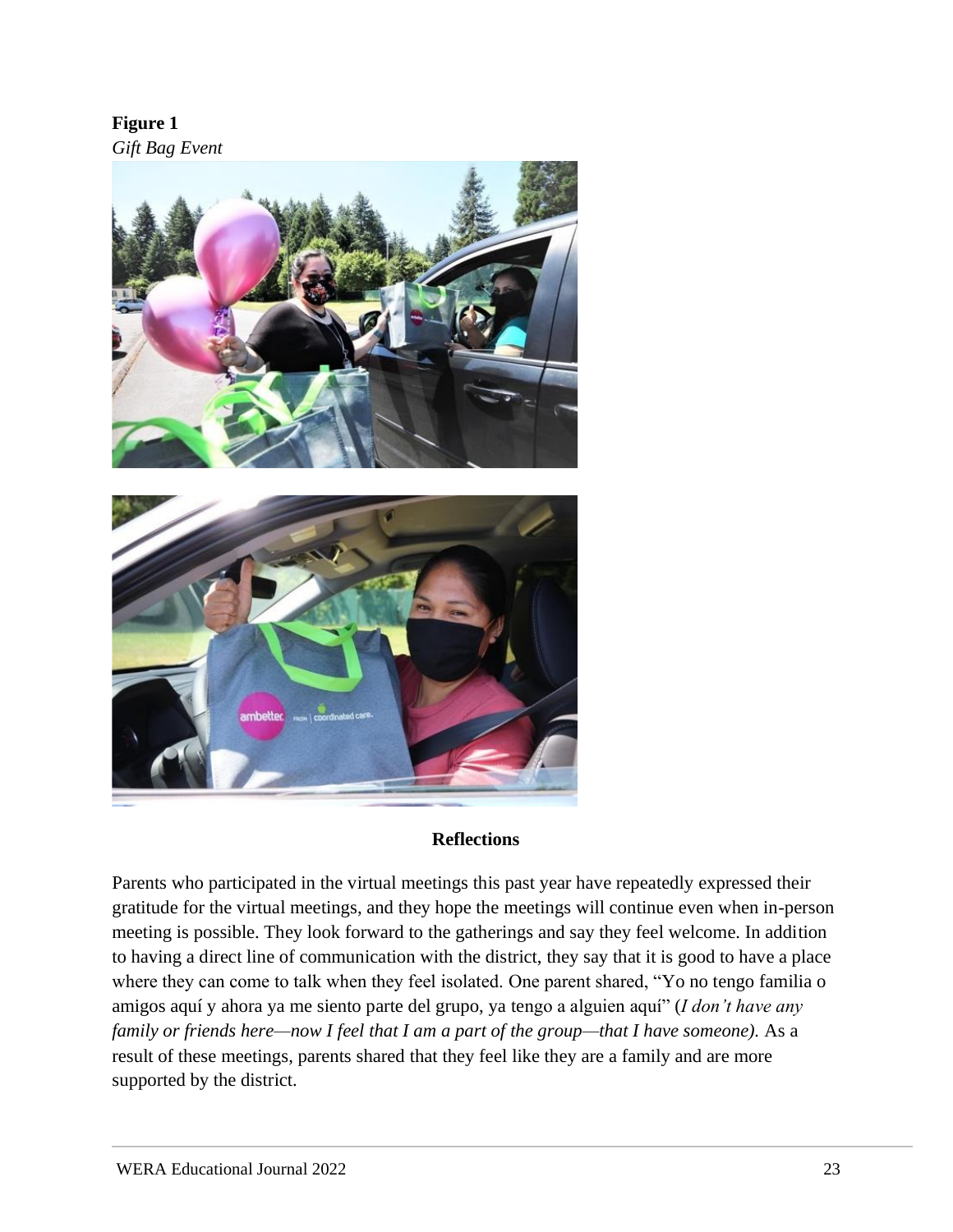As the Liaison considers the benefits of meeting virtually, she wishes she had hosted them sooner:

*I would have been able to connect with working parents who couldn't participate as a Natural Leader or join one of the school-based in-person groups. Now they can call in with Zoom. Even when they are working, they might still be able to listen to the meetings. I let them know, if they hear something in the meeting that they want more information about but can't ask in the moment, they can contact me when they are available.*

These meetings are working for parents and will undoubtedly continue to be a part of the ELL Department parent outreach and support for Spanish-speaking families.

In reflecting upon the lessons learned from this project and moving forward through and beyond the pandemic, the Liaison is considering a few adjustments to support this work. She plans to advertise the meetings more widely so new parents will join the group. For instance, connecting with school-based ELL paraeducators and English Language Development (ELD) teachers will facilitate disseminating meeting information directly to parents as will using the district's website, Facebook page, and other social media platforms. Additionally, she anticipates the time of the meetings may need to be later in the day since many parents must use their students' laptops to join the meetings. With students learning in-person at schools, parents will need to wait until students are home before having access to these laptops. Finally, the Liaison plans to incorporate more district and school staff members as presenters to share information with parents. In this way, both parents and staff benefit by becoming better acquainted with one another. Parents will have more familiarity with district personnel and the district team will gain more insight into Spanish-speakers' thoughts and concerns. As the Liaison put it, "These relationships are built on trust. To the parents, I am the voice of the district. District leaders also need to build this relationship with our families." In order for this essential relationship to develop, parents need to hear from and directly engage with district leadership. This is even more critical during these times when parents cannot physically be at schools or other district events and are relying upon district-led outreach to stay informed.

# **Moving Forward**

Based on the overwhelmingly positive responses from parents, it's clear that the virtual meetings were a success. It is critical that the positive momentum built through last year's gatherings continues. Although students are back in classrooms this fall, school-site volunteers and inperson meetings are still on hold, a circumstance that makes it that much more important for M/EL parents to have access to essential information and resources in support of their children. The Liaison affirms that virtual meetings are a tool she will continue to use and expand upon with families. It allows for greater interaction and increases the possibilities for new activities and parental-engagement opportunities. As she reflects, "Virtual activities make it possible for parents to be a part of the community. They can participate without leaving home in the evenings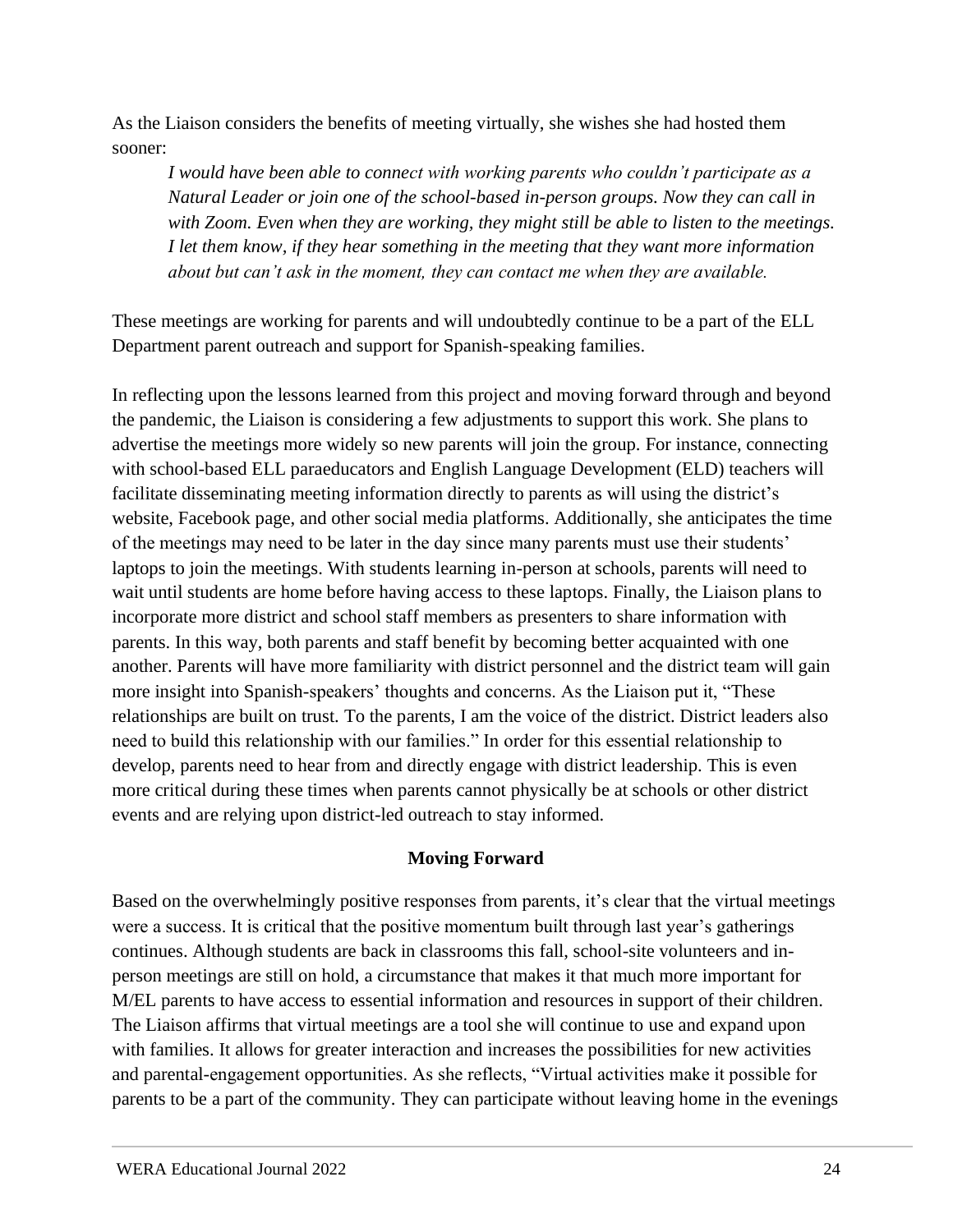or having to worry about child care." This experience demonstrates that if districts work to ensure their multilingual families have access to technology and support them in using it, the opportunities are bountiful. The investment of time and effort makes it possible for families to engage and be a part of the school and district community and to more effectively support their children at school.

#### **References**

- Bair, M., & McBride, A. (2020, October 9). With online schooling, Latino immigrant parents fear their kids are being left behind. *The Oaklandside.* Retrieved from <https://oaklandside.org/>
- Barr, R. D., & Gibson, E. L. (2013). *Building a culture of hope: Enriching schools with optimism and opportunity*. Bloomington, IN: Solution Tree Press.
- Bourdieu, P. (1998). *Practical reason.* (Polity Press, Trans.). Stanford, California: Stanford University Press. (Original work published 1994)
- Bourdieu, P., & Passeron, J.-C. (1990). *Reproduction in education, society and culture*. (R. Nice, Trans.). (Original work published 1977)
- Coleman, J. S. (1988). Social Capital in the creation of human capital. *The American Journal of Sociology,* 94, S95-S120. [https://www.crcresearch.org/files](https://www.crcresearch.org/files-crcresearch/File/coleman_88.pdf)[crcresearch/File/coleman\\_88.pdf](https://www.crcresearch.org/files-crcresearch/File/coleman_88.pdf)
- Colorín Colorado. (2021). *Strengthening partnerships with ELL families: 15 strategies for success.* Retrieved from<https://www.colorincolorado.org/>
- Epstein, J. L., Sanders, M. G., Simon, B. S., Salinas, K. C., Jansorn, N. R., Van Voorhis, F. L. (2002). *School, family, and community partnerships: Your handbook for action* (2nd ed.). Thousand Oaks, CA: Corwin Press.
- Freire, P. (1993). *Pedagogy of the oppressed*. (M. B. Ramos, Trans.). New York, NY: Continuum Publishing Company. (Original work published 1970)
- Hurley, R. (2017). *Bonding & bridging social capital in family & school relationships*. (Publication No. 1489) [Doctoral dissertation, University of Wisconsin]. UWM Digital Commons.<https://dc.uwm.edu/etd/1489>
- Ibañez, A., Ledesma, G., Martin, S., Mena, P., Pardo, M., & Reyna, S. (2020). Best practices for using technology with multilingual families toolkit. Retrieved from Washington Office of Superintendent of Public Instruction [https://www.k12.wa.us/sites/default/files/public/titlei/parentfamilyengagement/pubdocs/](https://www.k12.wa.us/sites/default/files/public/titlei/parentfamilyengagement/pubdocs/Best%20Practices%20For%20Using%20Technologies%20with%20Multilingual%20Families%20Toolkit%202020%20FINAL.pdf) [Best%20Practices%20For%20Using%20Technologies%20with%20Multilingual%20Fam](https://www.k12.wa.us/sites/default/files/public/titlei/parentfamilyengagement/pubdocs/Best%20Practices%20For%20Using%20Technologies%20with%20Multilingual%20Families%20Toolkit%202020%20FINAL.pdf) [ilies%20Toolkit%202020%20FINAL.pdf](https://www.k12.wa.us/sites/default/files/public/titlei/parentfamilyengagement/pubdocs/Best%20Practices%20For%20Using%20Technologies%20with%20Multilingual%20Families%20Toolkit%202020%20FINAL.pdf)
- Gallardo, V., Finnegan, P., Ingram, A., & Martin, S. (2020). Reopening Washington schools 2020: Supporting multilingual/English learners. Retrieved from Washington Office of Superintendent of Public Instruction [https://www.k12.wa.us/sites/default/files/public/communications/Reopening%20Washin](https://www.k12.wa.us/sites/default/files/public/communications/Reopening%20Washington%20Schools%202020%20Guidance%20for%20Supporting%20Multilingual%20English.%20Learners.pdf) [gton%20Schools%202020%20Guidance%20for%20Supporting%20Multilingual%20Eng](https://www.k12.wa.us/sites/default/files/public/communications/Reopening%20Washington%20Schools%202020%20Guidance%20for%20Supporting%20Multilingual%20English.%20Learners.pdf)
- Jeynes, W. H. (2003). A Meta-Analysis: The effects of parental involvement on minority children's academic achievement. *Education and Urban Society,* 35(2), 202–218. <https://journals.sagepub.com/doi/abs/10.1177/0013124502239392>

[lish.%20Learners.pdf](https://www.k12.wa.us/sites/default/files/public/communications/Reopening%20Washington%20Schools%202020%20Guidance%20for%20Supporting%20Multilingual%20English.%20Learners.pdf)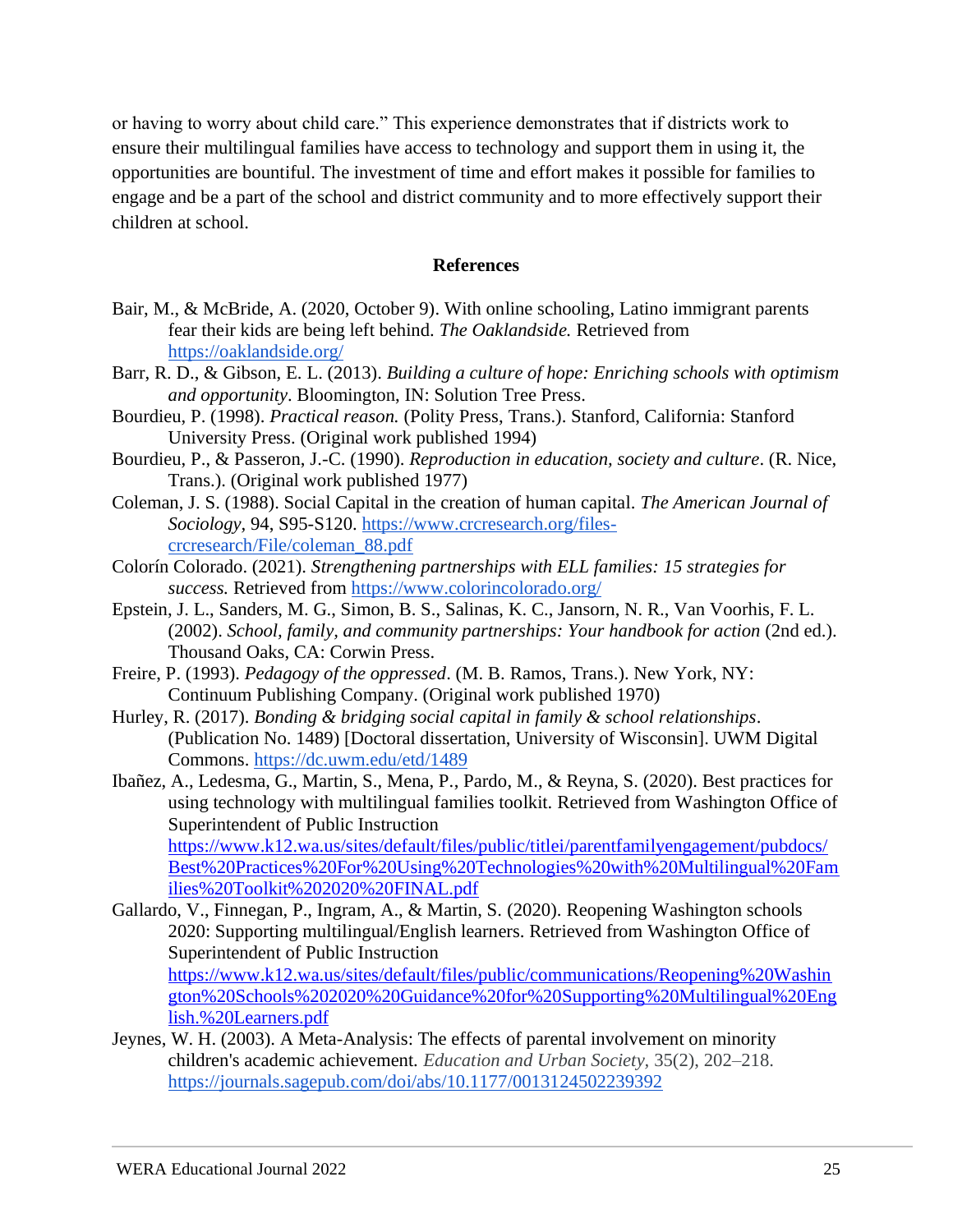- National Education Association. (2021). *How to use technology to engage multilingual families.* Retrieved from [https://www.nea.org/professional-excellence/student-engagement/tools](https://www.nea.org/professional-excellence/student-engagement/tools-tips/how-use-technology-engage-multilingual)[tips/how-use-technology-engage-multilingual](https://www.nea.org/professional-excellence/student-engagement/tools-tips/how-use-technology-engage-multilingual)
- Robertson, K. (2020). Distance learning for ELLs: Lessons learned about family partnerships. Retrieved from<https://www.colorincolorado.org/article/distance-learning-ells-family>
- Schaller, A., Rocha, L. O., & Barshinger, D. (2007). Maternal attitudes and parent education: How immigrant mothers support their child's education despite their own love levels of education. *Early Childhood Education Journal,* 34(5), 351-356. <https://link.springer.com/article/10.1007/s10643-006-0143-6>
- Snipes, J., Birge, M., Jones, B., Crain, D., Medina, C., & Stone, S. (2021, May 11). *Engaging parents and students from diverse populations in the context of distance learning.*  Institute of Education Services. <https://ies.ed.gov/ncee/edlabs/regions/west/Events/Details/362>
- Turney, K. & Kao, G. (2009). Barriers to school involvement: Are immigrant parents disadvantaged? *The Journal of Education Research,* 102(4). https://www.academia.edu/11947039/Barriers to School Involvement Are Immigrant Parents Disadvantaged
- Washington Alliance for Better Schools. (2021). Natural leaders: Natural leaders serve as multicultural bridges between students, families, communities and schools. Retrieved from [https://www.wabsalliance.org/engaged\\_families/natural-leaders/](https://www.wabsalliance.org/engaged_families/natural-leaders/)

# **About the Authors**

**Catherine Carrison**, Ph.D., was formerly the ELL Department Director for Evergreen Public Schools and currently works as a Bilingual Program Consultant in Washington State.

**Adriana Garcia** is the Spanish Speaking Family Liaison for Evergreen Public Schools.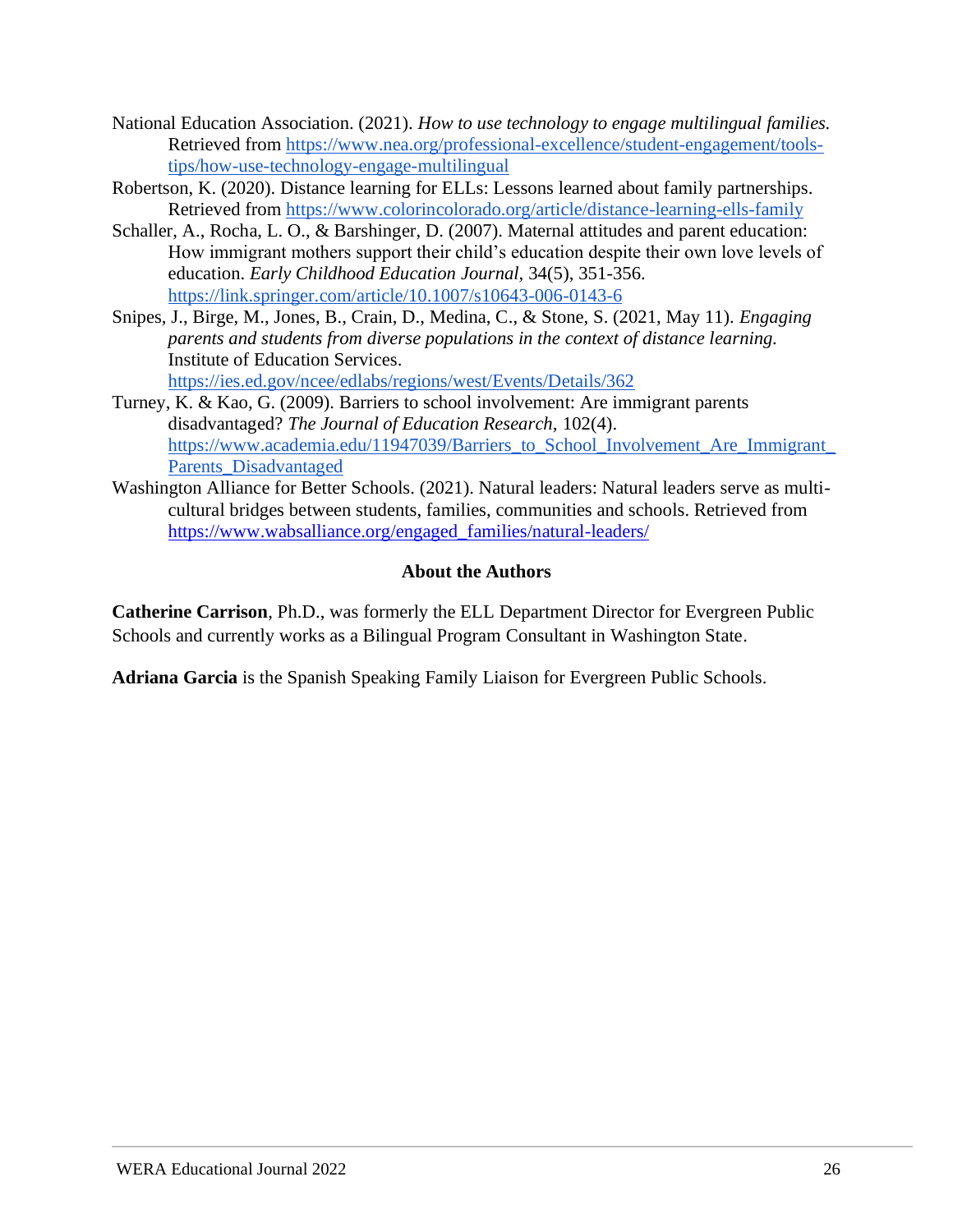# <span id="page-26-0"></span>**ESOL Online Instructional Strategies: Bringing Equity to Virtual Education**

#### Lauri Walker

*The shift to virtual education has exposed the magnitude of inequitable access to the educational resources and support necessary to adequately meet the needs of students who are Emergent Bilingual (EB). From the wide-spread school closures of the past year and a half, we have learned many lessons and discovered an array of virtual tools that can continue to serve EB students far beyond the season of comprehensive distance learning. Educators need to think about ways to provide quality instruction using online tools to assist with bridging equitable access to both the language and content of schools. This article focuses on tools, resources, and strategies teachers can utilize in any setting to support EB students.*

#### **Introduction**

For decades now, educators have used technology in the classroom to enhance and differentiate instruction. Reaching a 1:1 student-to-device ratio was a desired outcome in the push for  $21^{st}$ century skills, which are imperative for young people as they enter universities, the military, or the workforce. This effort to meaningfully integrate technology as a useful tool to support learning and equitable access plodded along until March 2020, when the COVID-19 virus reached pandemic proportions. Immediately, school districts not only had to mitigate the spread of disease among the students and staff, they also had to find an alternative solution to providing meals, family services, and most importantly, education, to the thousands of students served by each district. In the rush to offer something consistent for the 2020-2021 school year, many school districts opted for a fully virtual educational format known in some states as Comprehensive Distance Learning (CDL). Based on my observations during the Fall 2020 trimester, students attended online meetings with their teachers at set times each day to check in, ask questions about assignments, and learn new materials, usually with the additional support of a learning management system (LMS). With so many unknowns about the virus, virtual classrooms were the most feasible way to keep students and staff safe while still providing learning opportunities and social connections. This method was effective for many students: those who had parental support, technological proficiency, Internet accessibility, and access to the language of instruction and materials (García, 2020). But for other students, the virtual classroom experience made clear the magnitude of inequitable access to educational resources and support required for students who are emergent bilingual (EB) to reach their educational goals.

During CDL, my colleagues and I struggled to connect with many of our students, particularly with our EB students. Providing adequate support comparable to what they would have received in a face-to-face space was extremely challenging. However, the lessons we learned from this wide-spread event forced us to see online learning tools in new ways that can be used to support students and families moving forward. Online learning does not have to stop informing the ways we think about quality instruction, in fact, "[q]uality online instruction should entail solving digital divide issues regarding students' race, class, language, disabilities, and gender" (Shin & Seger, 2016). Through a literature review, this article will focus on strategies teachers can implement to help their EB students succeed in any setting using virtual supports.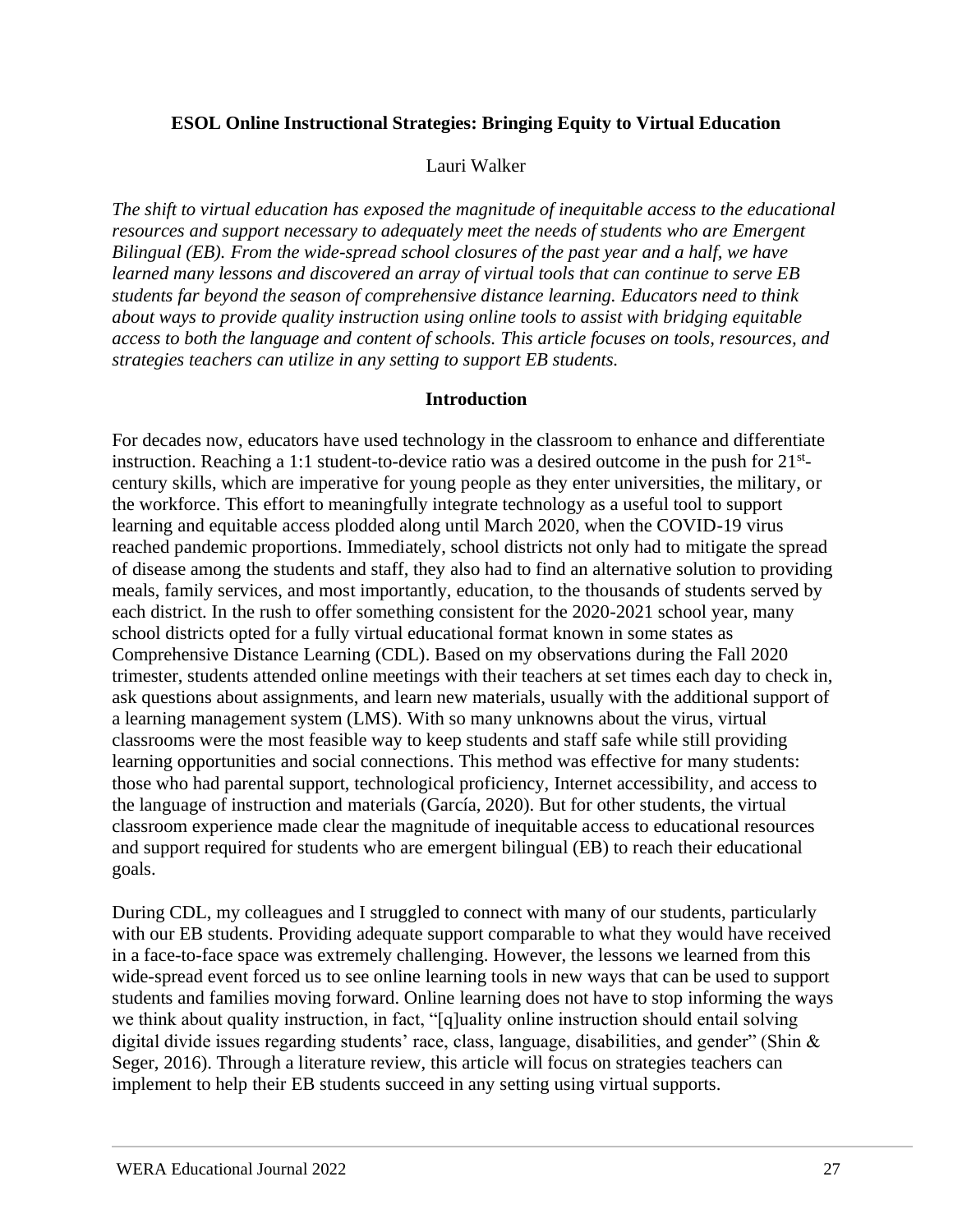#### **Literature Review**

The literature regarding virtual education (Farhud, 2020; Macgilchrist, 2019; Scott, 2020; Shin, 2020; Warschauer et al., 2004), both prior to and during the COVID-19 outbreak, has made clear the array of inequities faced by EB students. Unequal access to technology, specifically Internet connectivity, has created a digital divide and opened up an opportunity gap that, "threatens to create an increasingly larger body of undereducated and underserved Latin[x students], expanding social and economic stratification within the United States ever further" (Warschauer et al., 2004, p. 563). Even with sufficient technological resources, the way the technology is currently being used has only served to "exacerbate entrenched inequalities" (Macgilchrist, 2019, p. 77). More specific criticisms include: "injustice in global education...lack of face-to-face communication skills…[and] replacement of memorizing versus perception" (Farhud, 2020, p. i). The lack of high-quality and comprehensive-instructional time is of special concern for EB students due to the inequitable access to social and cultural capital that would allow them to use technology more effectively (Shin, 2020). Educators face their own set of challenges in that they must be proficient not only in their content area and pedagogy, but also in technology. Teachers must also reevaluate their online teaching practices and effective use of technology as an instructional support, especially now that the initial pivot to virtual learning has passed and they can spend more time reflecting on what is best for their students (Scott, 2020) and how to meaningfully integrate instructional strategies that utilize technology as a tool to support student learning.

#### **Strategies**

In order to mitigate the lost opportunities for in-person support and to ensure past inequities are not replicated moving forward, research indicates that educators must have the intent of creating online lessons for EB students that provide support and ensure opportunities for growth (Farhud, 2020; Macgilchrist, 2019; Scott, 2020; Shin, 2020; Warschauer et al., 2004). Supporting students meaningfully through online resources is not as simple as just taking the assignment that would normally be done on paper in a classroom, making it a PDF, and uploading it to the LMS. Purposefully integrating online tools to support EB learning requires an invested consideration of how the online tool meaningfully supports both language access and content understanding. Having a clear sense of what is most essential for supporting EB students is helpful in making this task less daunting.

The GO TO Strategies: Scaffolding Options for English Language Learners, K-12 (Levine et al., 2013) provides a list of five principles to adhere to:

- 1. Teach the language and skills required for content learning.
- 2. Incorporate ways to support students in thinking about and drawing from their life experiences and prior knowledge.
- 3. Use visuals, demonstrations, etc. to provide students with opportunities to produce language (speaking or writing).
- 4. Engage students in using English to accomplish academic tasks.
- 5. Teach thinking skills and learning strategies to support students in becoming independent learners.

In this section, we will explore resources that teachers can provide for their EB students to achieve each principle.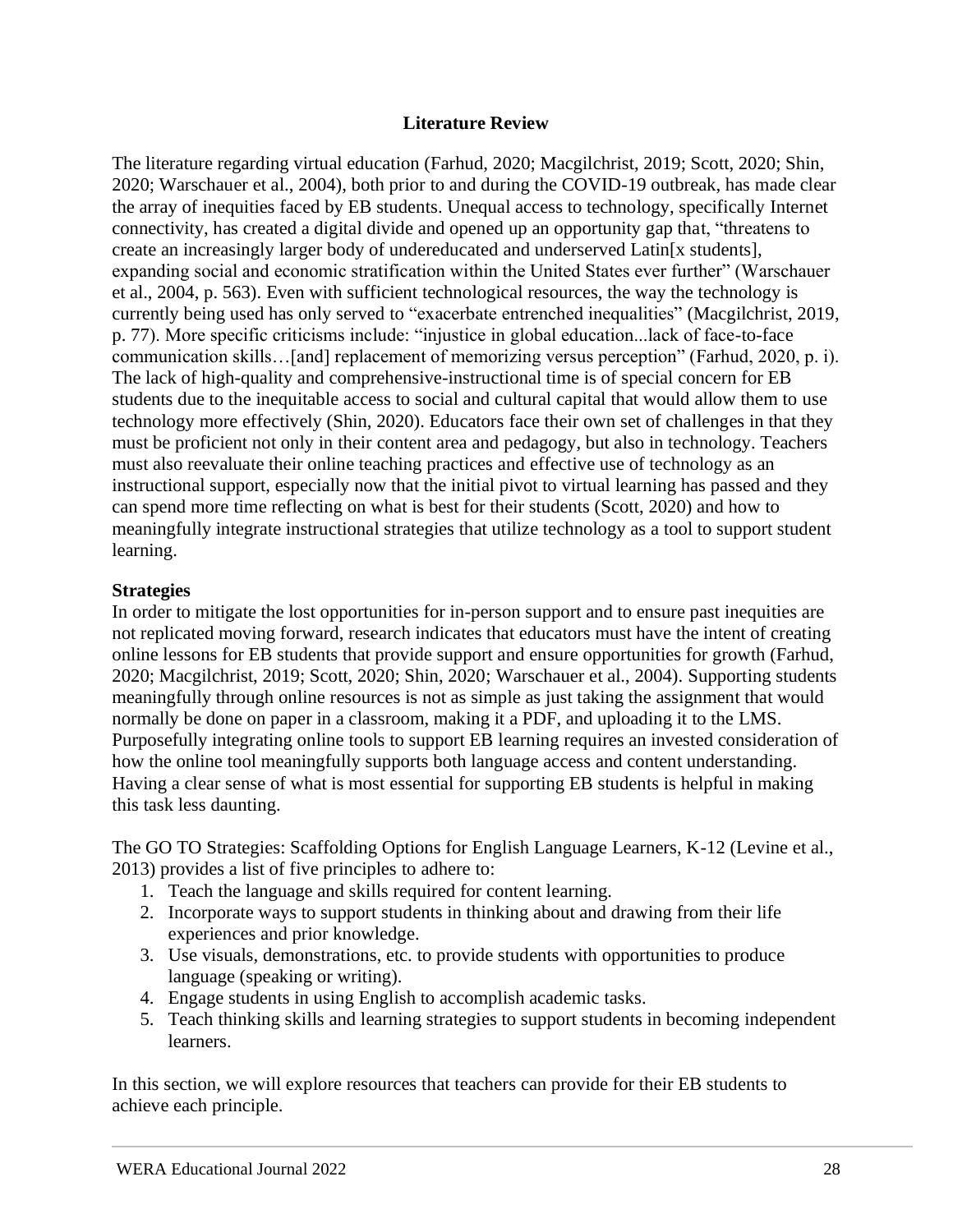# *Principle 1: Assisting Literacy and Content Knowledge*

This principle of assisting literacy and content knowledge goes to the heart of the challenges content-area teachers face if they are to support their EB students adequately. So what are teachers to do? Concerning the inequitable access to the Internet, teachers can work with their school districts, the State Office of Education, and local Internet providers to find free or lowcost solutions for Internet access. Many national Internet providers have stepped up to provide free or low-cost services for students. Some school districts pay for cell phone "hot spots." Of course, this is only a short-term fix, and there is still much more that needs to change if universal Internet access is to be achieved. Teachers can also ensure they offer online instructional resources that will benefit their EB students. Fortunately, a multitude of education companies have used the pandemic to offer quality materials that are available to everyone.

Some of the most utilized resources for assisting literacy and content knowledge are Newsela and Commonlit. These two sites are similar in that they both offer news articles and primary sources that can be read aloud, modified in terms of lexile level, or translated into another language. The sites differ in that Newsela requires a paid subscription and Commonlit is free of charge. Most online resources now provide a read-aloud and/or translate option. Other options include using the closed-caption option for videos and films and the teacher creating a YouTube video of the lesson with visual aids and added support for EB students. If time allows, teachers could also set up breakout rooms to work with students in smaller groups (Mahmood, 2020).

# *Principle 2: Activating Prior Knowledge*

Most teachers understand that activating prior knowledge is an essential strategy for getting students to think about and connect to what they are going to learn. For EB students, drawing from an asset-based pedagogical framework is paramount. Emergent Bilingual students come with their own unique experiences, community, cultural wealth (Yosso, 2005), and funds of knowledge (Little & Chesworth, 2017; Moll, 2019). Teachers will continue to come from homogeneous backgrounds (mostly white, female, monolingual, middle class), while the student population will increasingly become more diverse (primarily students of color from workingclass backgrounds) (Howard, 2003). Considering that the majority of teachers are of European descent and middle-class (Schaeffer, 2021), teachers need to encourage their students who are emergent bilingual to actively participate in accessing their own life experiences and knowledge in order to provide a foundation for new information. Conceptboard.com allows teachers to create interactive Know, Want to Know, Learned (KWL) charts, Venn diagrams, and other graphic organizers that provide endless possibilities for creativity. Other tools for accessing prior knowledge in an online environment include creating an anticipation guide in Google Forms, using the chat feature for discussion in virtual meetings, and setting up breakout rooms to encourage participation from quiet students. With all of these tools, multilingual communication should be encouraged.

# *Principle 3: Using Visuals and Demonstrations*

Visual aids and teacher modeling have always been excellent tools to support student learning. For EB students, these resources offer "understanding and participation boosters," which enhance their ability to acquire a second language (Halwani, 2017). YouTube.com is a fantastic source for educational videos. *The Language Lady* channel contains several videos covering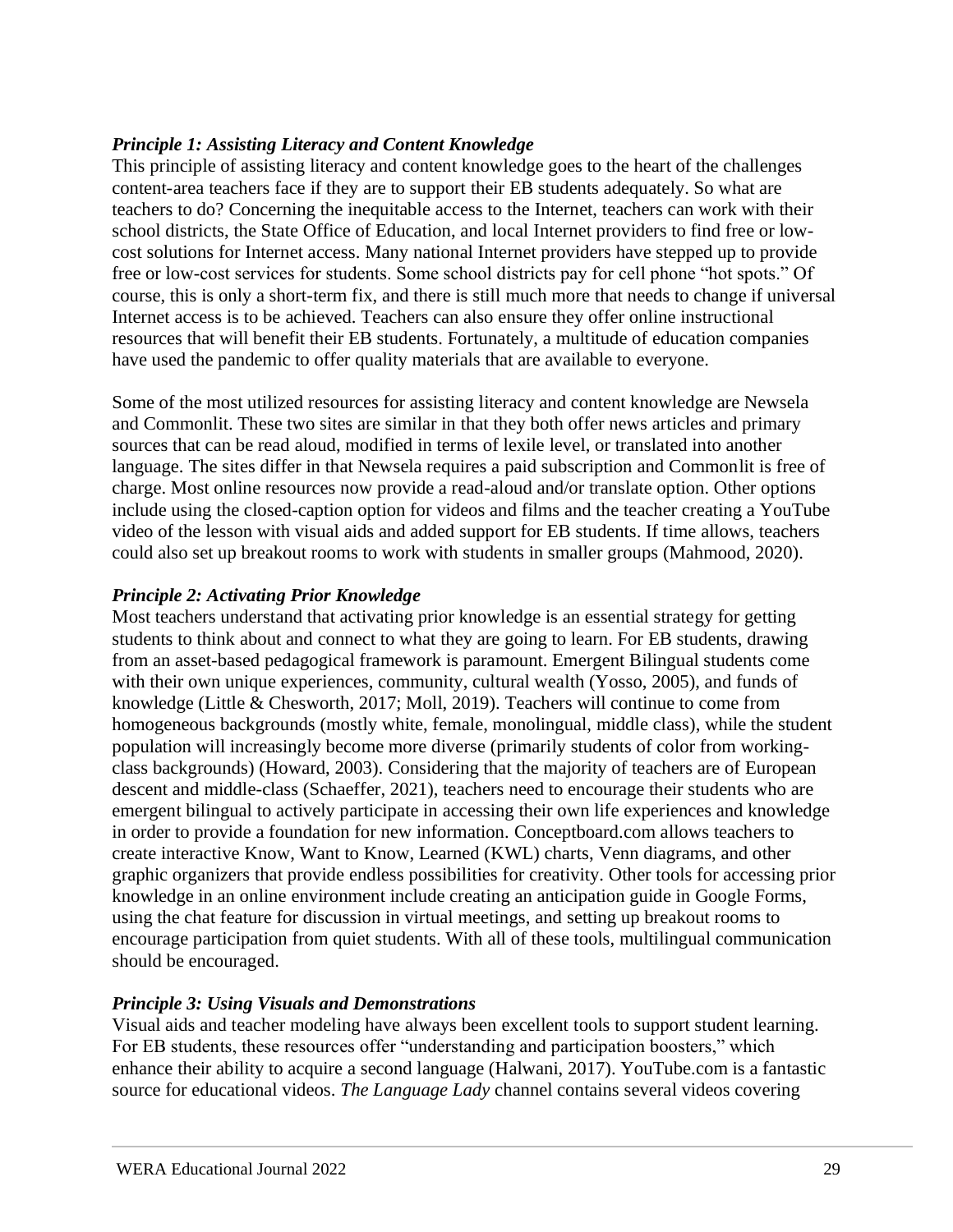multiple content areas. Each video focuses on specific strategies to assist educators in supporting EB students. The *Simple History* channel offers rich content students are able to connect with; these animated short videos use easy-to-understand language to cover a wide range of geographical regions and historical time periods. Storyboardthat.com is another helpful site that encourages student participation. Students can create their own storyboards or cartoon strips using pre-drawn images of locations, characters, and settings. This is particularly helpful for newcomers and early learners because they can show their understanding of content even if they are unsure of the vocabulary. Supplying a home-based set of manipulatives or artifacts and sharing or uploading pictures and video lessons are additional ways teachers can provide more visual tools.

# *Principle 4: Using English in Academic Tasks*

Holding space for EB students to practice using the variety of English they are comfortable with is essential for any subject area, especially as students are emerging in their English language development. Students should also be encouraged to engage in translanguaging when possible and purposed. Translanguaging, as defined by García (2020), is the ability of a student to use their entire language experience, regardless of social or political language boundaries. Flipgrid.com allows teachers to post a prompt students can respond to in a short video. EB students can do this at home and feel more confident in expressing themselves verbally. Weebly and YouTube are other formats that allow for students to show their content knowledge using their own words in a fun and interactive way. Scavenger hunts and storytelling activities during virtual meetings create a community environment where students can interact with each other in addition to using English to express their knowledge. It is important to remember to refrain from correcting EB students if they pronounce or spell something differently. Accept these differences as part of their learning process.

# *Principle 5: Creating Independent Learners*

Helping a student become an independent learner is one of the most important things an educator can do. By working to instill a sense of curiosity and purpose, and providing the tools students need to set and attain their goals, educators are giving them skills that last a lifetime. CDL provides the opportunity to work with small groups or individual students. Developing a relationship with EB students, having one-to-one or small group sessions, getting to know their interests and backgrounds, will build trust and confidence in you as their teacher. Help students think about and articulate in writing or orally their goals and aspirations by setting accessible milestones. There is a plethora of online tools (Calendly, Google Forms, Google Calendar, Slack, Discord, Class Dojo, Canvas and other LMS platforms, and Remind) that can be used to create a visual roadmap or checklist as well as to communicate with students regularly. These tools make it easy to plan before and after grading periods to check for progress and plan for improvement.

# **Conclusion**

The COVID-19 pandemic has brought a multitude of challenges, many of which we will be dealing with for years. However, thanks to renewed public interest in how we educate our children during times of crisis, there are also new opportunities for growth and change. Lessons learned include the fact that educators do not have to stick to time-honored traditions (standardized tests and categorizing students by language proficiency) that are out of date and out of touch with our society (García, 2020; Scott, 2020). We have seen resiliency, tenacity, and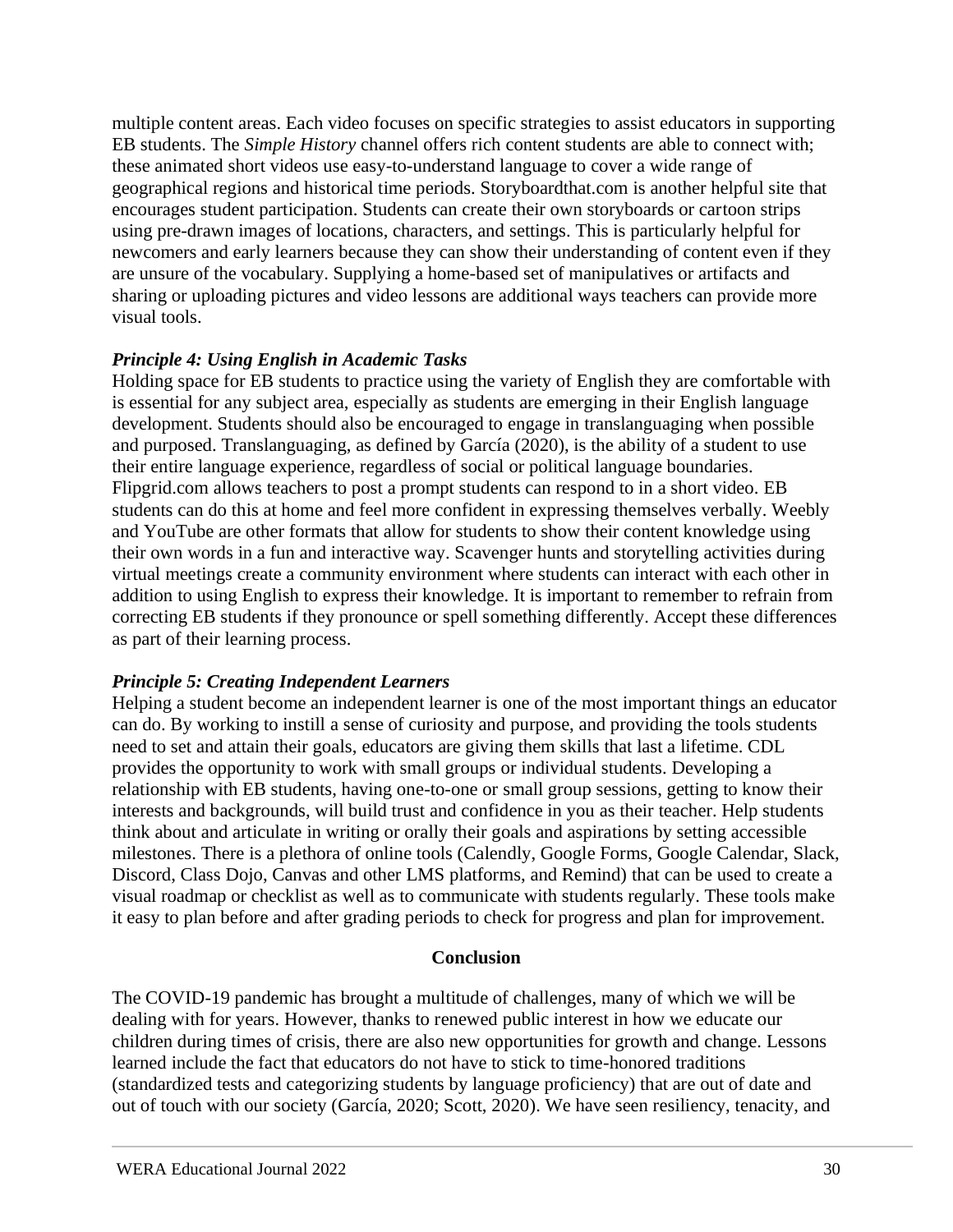ingenuity as educators around the world work to provide some form of normalcy for their students. We must allow the growth and change to continue and not fall back on old ineffective habits that did not serve all students, especially the most vulnerable. The shift to virtual education and the use of virtual tools to support learning does not mean educators cannot provide equitable access to resources for their EB students, and bridging the digital divide is imperative in the 21<sup>st</sup> century (Warschauer et al., 2004). Access to technology is a necessity, not a luxury, but it is not the only issue. By using available online tools and focusing on the five principles of assisting literacy and content knowledge, activating prior knowledge, using visuals and demonstrations, using English in academic tasks, and creating independent learners (Levine et al., 2013), teachers can provide quality online learning for their emergent bilingual students.

#### **Implications**

The implications lead to what is described as *difficult loving care* (García, 2020). In her reflections on the impact of the pandemic crisis on all children, but especially Latinx children, García advises educators to do more than focus on externally-imposed criteria by addressing how language has been used to other certain segments of societies throughout history. This should be done with the empathy of a shared traumatic experience such as the one we are currently living through. Shifting gears in this way not only allows teachers to reconnect with their students, it also allows emergent bilingual students the space to pick up and carry on with their educational goals.

#### **References**

- Almusharraf, Norah Mansour, & Bailey, Daniel. (2021). ONLINE engagement during Covid-19: Role of agency on collaborative learning orientation and learning expectations. *Journal of Computer Assisted Learning*. doi:10.1111/jcal.12569/v2/response1.
- Butnaru, G. I., Niță, V., Anichiti, A., & Brînză, G. (2021). The effectiveness of online education during Covid 19 Pandemic—a comparative analysis between the perceptions of academic students and high school students from Romania. *Sustainability, 13*(9), 5311. doi:10.3390/su13095311.
- Farhud, D. D. (2020). Adverse consequences of virtual education and virtual learning. *Iranian Journal of Public Health, 49*(11), i-ii. doi:10.18502/ijph.v49i11.4749.
- García, O. (2020). The education of Latinxbilingual children in times of isolation: Unlearning and relearning. *MinneTESOL Journal, 36*(1).
- Halwani, N. (2017). Visual aids and multimedia in second language acquisition. *English Language Teaching, 10*(6), 53. doi:10.5539/elt.v10n6p53.
- Howard, T. C. (2003). Culturally relevant pedagogy: Ingredients for critical teacher reflection. *Theory into Practice, 42*(3), 195-202. doi:10.1207/s15430421tip4203\_5.
- Levine, L.N., Lukens, L., & Smallwood, B.A. (2013). The GO TO Strategies: Scaffolding options for teachers of English language learners, K-12. For Project EXCELL, a partnership between the University of Missouri-Kansas City and North Kansas City Schools, funded by the U.S. Department of Education, PR Number T195N070316.
- Little, S., & Chesworth, L. (2017). Funds of Knowledge. *Make Literacy Meaningful*. http://euliteracy.eu/wp-content/uploads/2017/Funds-of-Knowledge.pdf.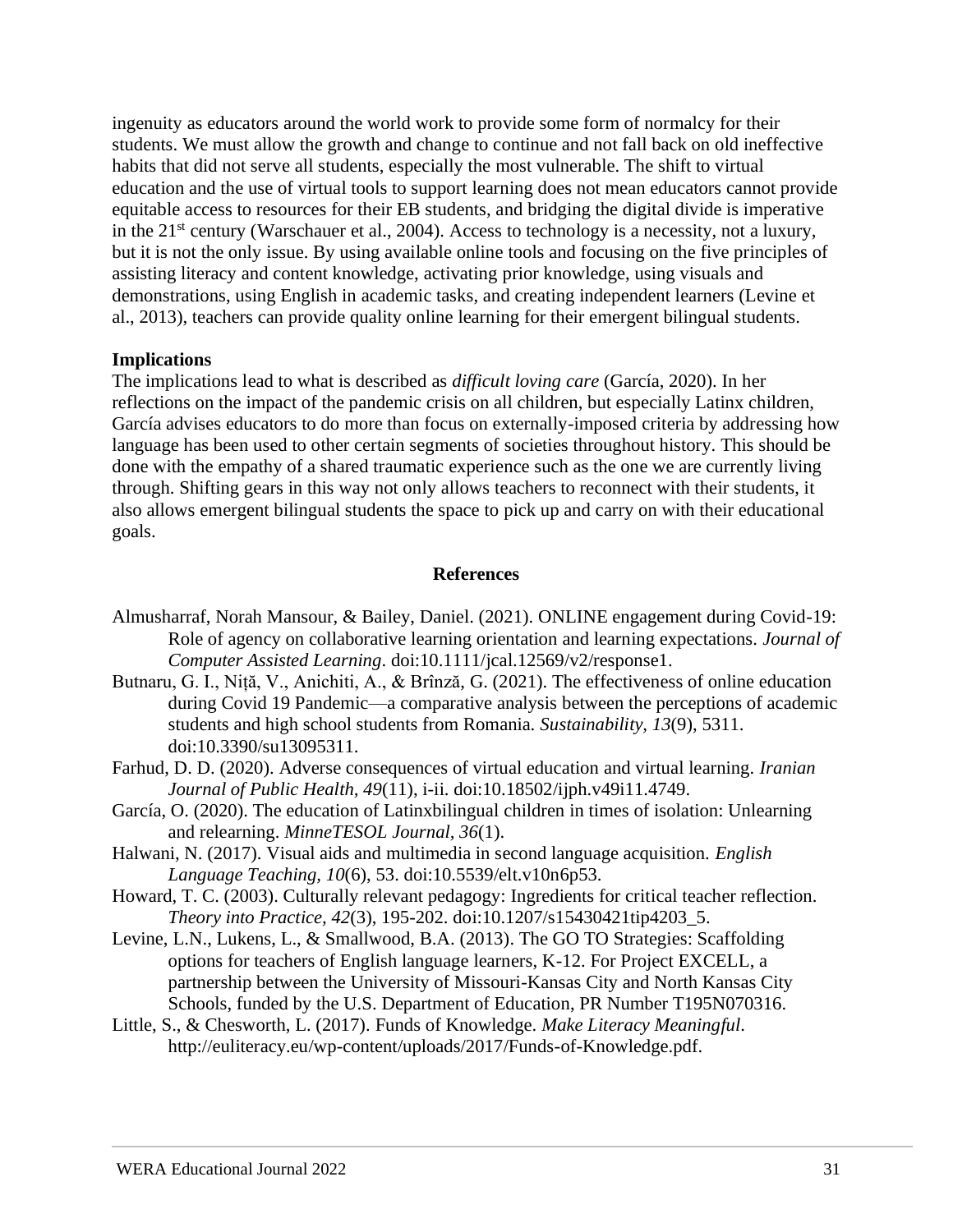- Macgilchrist, F. (2018). Cruel optimism in edtech: When the digital data practices of educational technology providers inadvertently hinder educational equity. *Learning, Media and Technology, 44*(1), 77-86. doi:10.1080/17439884.2018.1556217.
- Moll, L. C. (2019). Elaborating funds of Knowledge: Community-oriented practices in International contexts. *Literacy Research: Theory, Method, and Practice, 68*(1), 130-138. doi:10.1177/2381336919870805
- Schaeffer, K. (2021). America's public school teachers are far less racially and ethnically diverse than their students. *Pew Research Center*. [https://www.pewresearch.org/fact](https://www.pewresearch.org/fact-tank/2021/12/10/americas-public-school-teachers-are-far-less-racially-and-ethnically-diverse-than-their-students/)[tank/2021/12/10/americas-public-school-teachers-are-far-less-racially-and-ethnically](https://www.pewresearch.org/fact-tank/2021/12/10/americas-public-school-teachers-are-far-less-racially-and-ethnically-diverse-than-their-students/)[diverse-than-their-students/.](https://www.pewresearch.org/fact-tank/2021/12/10/americas-public-school-teachers-are-far-less-racially-and-ethnically-diverse-than-their-students/)
- Scott, I. (2020). Education during COVID ‐19: Pivots and consequences. *The Clinical Teacher, 17*(4), 443-444. doi:10.1111/tct.13225.
- Shin, D. (2020). Introduction: Tesol and THE COVID‐19 pandemic. *TESOL Journal, 11*(3). doi:10.1002/tesj.547.
- Shin, D., & Seger, W. (2016). Web 2.0 technologies and parent involvement of ELL students: An ecological perspective. *The Urban Review, 48*(2), 311-332. doi:10.1007/s11256-016- 0356-y.
- Warschauer, M., Knobel, M., & Stone, L. (2004). Technology and equity in schooling: Deconstructing the digital divide. *Educational Policy, 18*(4), 562-588. doi:10.1177/0895904804266469.
- Yosso, T. J. (2005). Whose culture has capital? A critical race theory discussion of community cultural wealth. *Race Ethnicity and Education, 8*(1), 69-91. doi:10.1080/1361332052000341006.

# **About the Author**

**Lauri Walker,** MSEd., is a social science teacher and ESOL graduate student at Western Oregon University.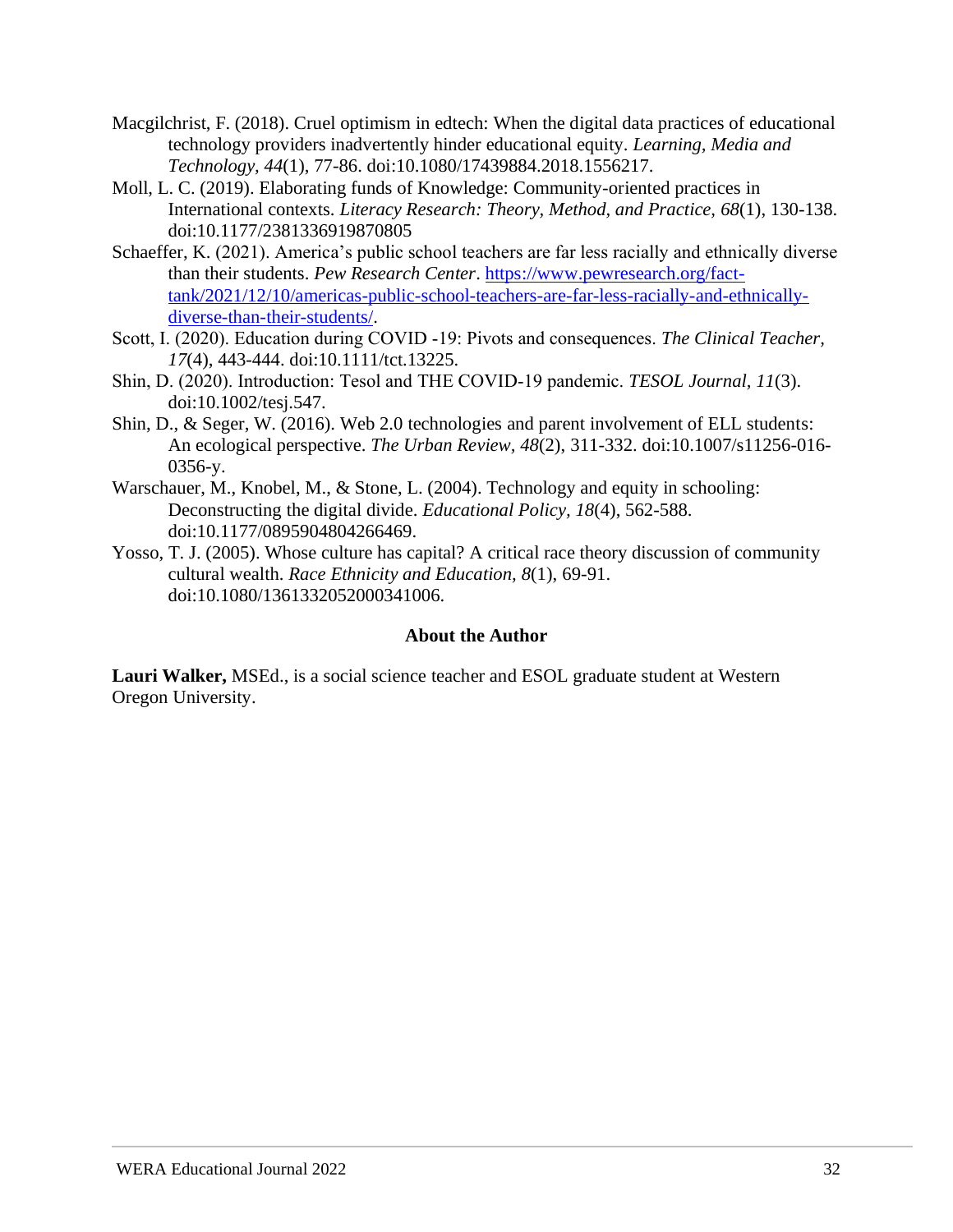# <span id="page-32-0"></span>**Positive Outlier Schools: Illuminating Strengths of American Indian/Alaska Native, Black, Latino/a, and Students Experiencing Poverty**

Greg Lobdell, Janet Gordon, John Steach, Gene Sharratt, Ceni Miles, Erich Bolz, and Roni Rumsey

*School administrators and educators are responsible for creating conditions that illuminate and build upon students' strengths. This study identified 38 Washington State schools successfully removing barriers and creating conditions allowing the strengths of Black, Latino/a, American Indian/Alaska Native, and students experiencing poverty to shine. Interviews of 238 individuals revealed practice-based evidence showing when the learning environment is set up for success, students make steep, continuous academic gains.* 

Positive outlier schools:

- create trust and a family-like atmosphere
- embrace the strengths of diverse students' cultures and ethnicities
- integrate relevant and family-engaged education into  $K-12$  schooling
- repurpose building leadership teams to equity leadership teams
- empower diverse students to teach others about racism based on lived experiences
- eliminate deficit-based vocabulary

# **Background/Study Context**

While the school selection phase was completed pre-pandemic, this study occurred during a time called the "twin pandemics"—the COVID-19 pandemic and intertwined structural racism in America. As schools closed, the pervasive inequities affecting students of color within our education system became inescapably apparent. For the school leaders and educators in this study, the pandemic experience confirmed what they knew already about the qualities of a school environment that illuminate the strengths of diverse students, including the need for an unshakable belief that all students can succeed.

# **Finding Positive Outliers in Washington State**

Out of the nearly 2,400 public schools in Washington State, this study identified 46 schools (2%) across all levels (elementary, middle, and high schools), urbanicities, and geographical areas. Positive outliers were identified using the five most recent years of student-level data available (2014-15 to 2018-19). Both academic and student engagement factors were used: Reading and mathematics performance on the Smarter Balanced Assessments, student attendance, Englishlanguage acquisition, percentage of ninth graders on track for high school, high school course rigor (participation in college-credit-bearing courses), graduation rates, and percentage of students enrolling in post-secondary education, including career and technical education programs, two-year programs, and four-year universities (Figure 1).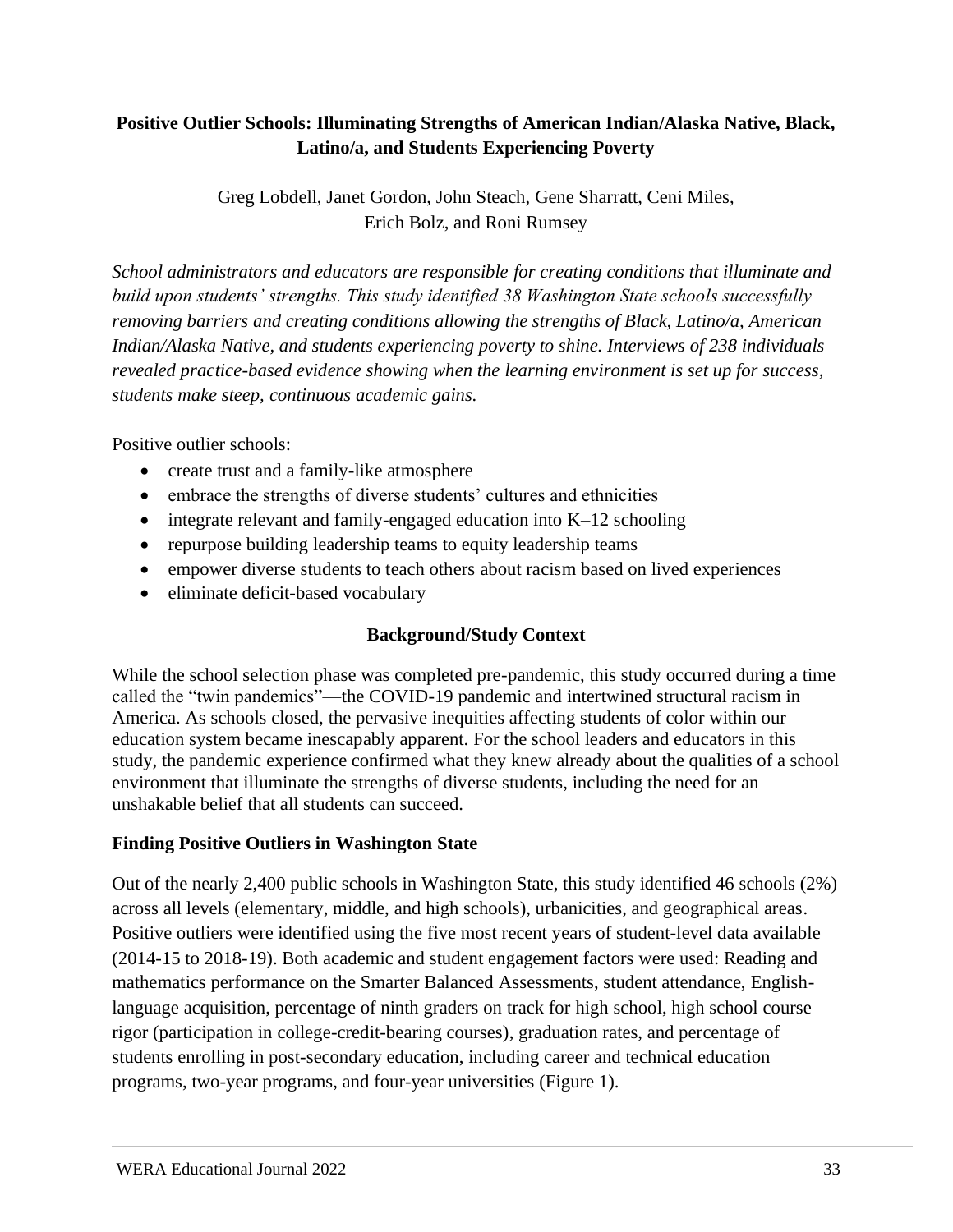# **Figure 1**



Schools designated in the positive outlier identification phase of the study were characterized by:

• *Positive outlier performance* in a majority of indicators for which they had data. For elementary and middle schools, at a minimum, this had to include ELA, math, and attendance. For high schools, this had to include ELA, math, attendance, and graduation rate;

#### *and*

• Show a *positive trend of improvement* in a majority of indicators for which they had data over the 2014–15, 2015–16, 2016–17, 2017–18, and 2018–19 school years;

#### *and*

• In the student group of interest, be *at or above the state in percentage of enrollment* for that student group.

For each of the student groups, American Indian/Alaska Native, Black, Latino/a, and students experiencing poverty, the performance for each group was compared by school based on data regressions relative to free and reduced-price lunch eligibility percentage. Residuals from these linear regressions surfaced those schools furthest from the regression line, and thus, those schools that were the "positive outliers" (McCoach et al., 2010). *Z* scores were generated for the most recent year as "performance" and also compared to *Z* scores of the three-year averages (2014-2017) to identify "improvement". Performance and Improvement were combined for all applicable variables for each school. Positive outliers were those schools far exceeding the performance of their peers for a student group of interest (Figures  $2 \& 3$ ). In each of the eight performance measures, the schools had to be positive outliers in all the measures, further demonstrating the excellence exhibited on both academic and non-academic measures. Selection was performed blind with a de-identified data set.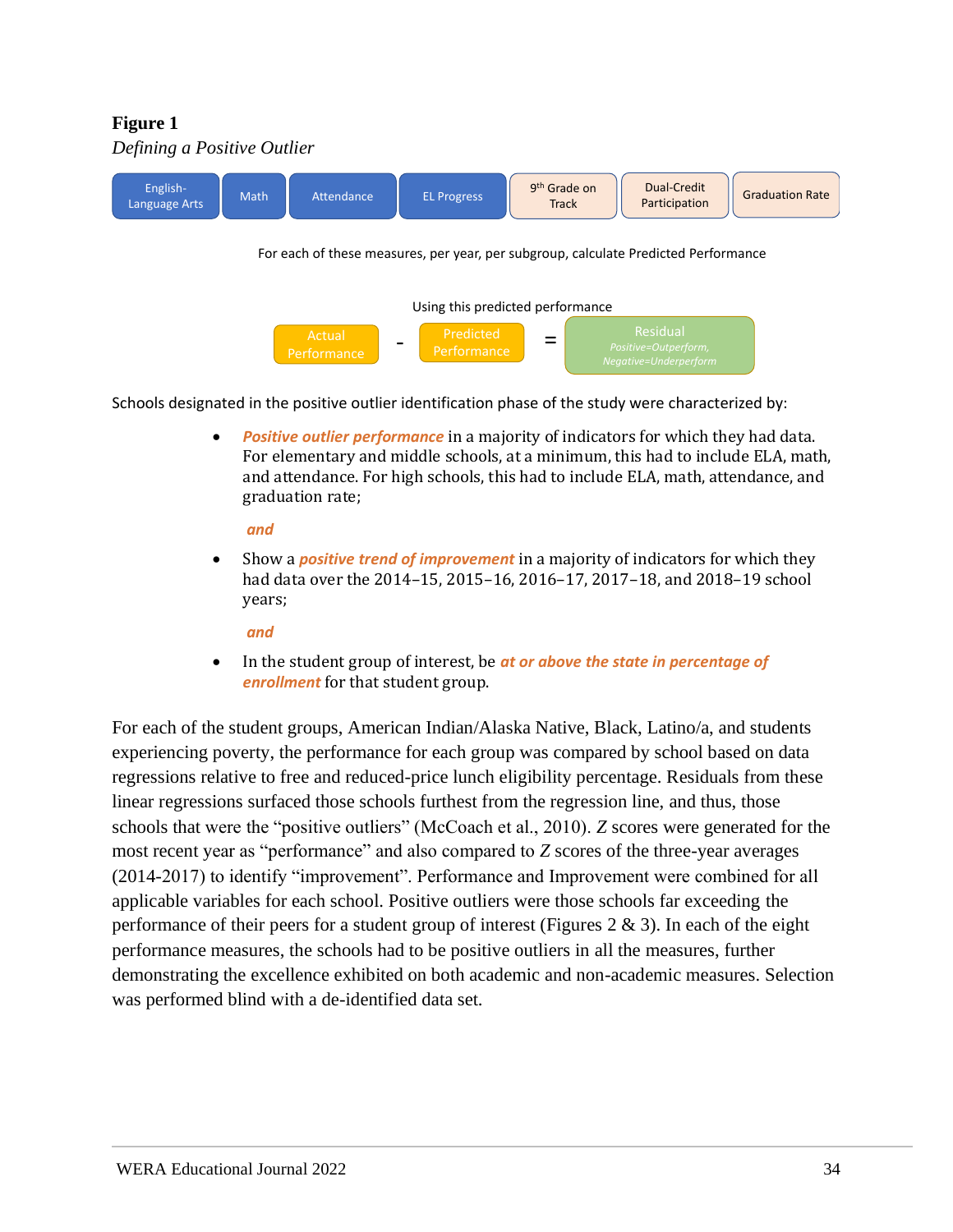# **Figure 2** *Positive Outlier Regression Result Example*



# Grandview School District: McClure Elementary





Of the 46 positive outliers identified, 38 participated in the study's second phase to determine characteristics present in these schools. Information on program/initiative emphasis was collected prior to performing interviews. District administration and building principals were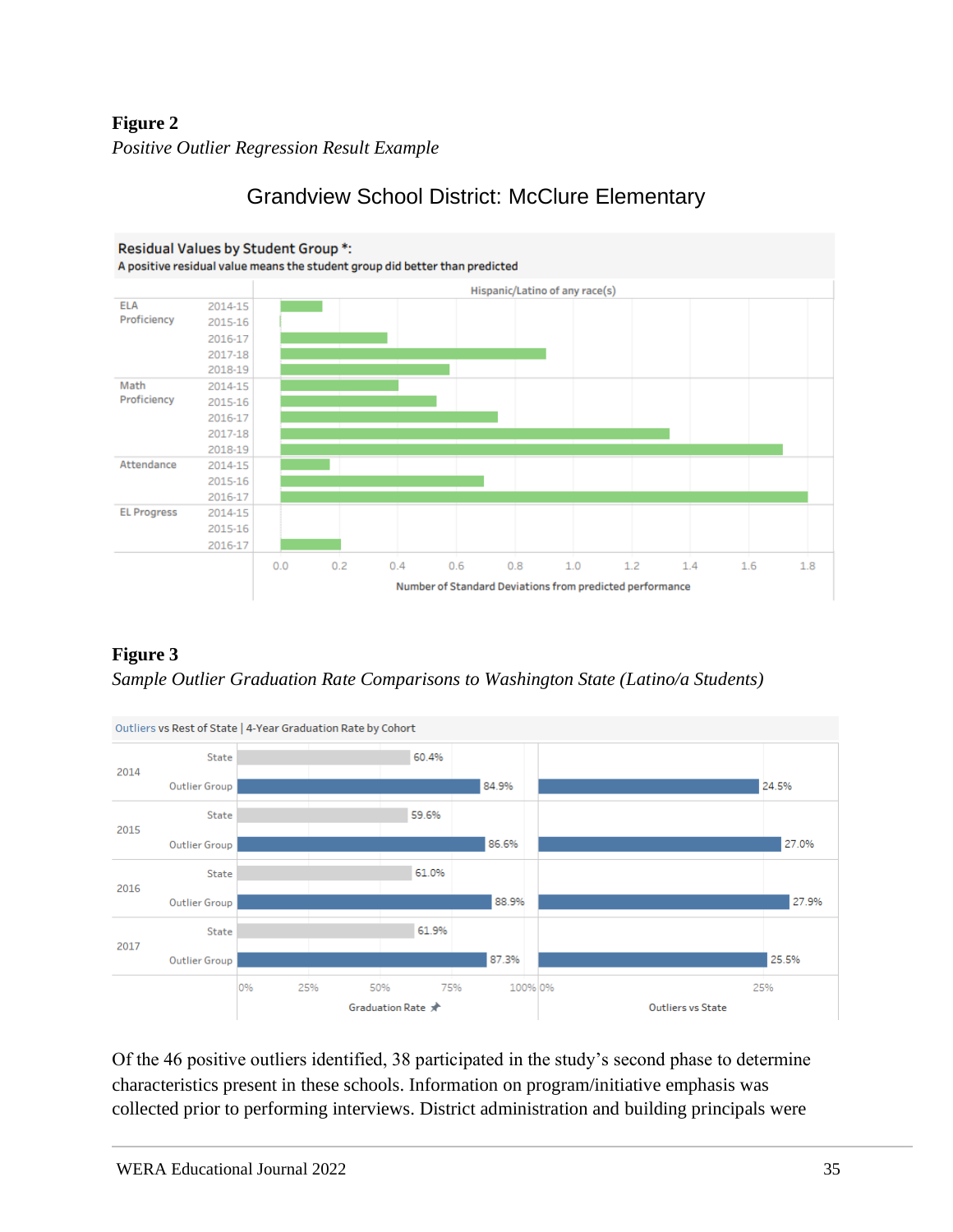interviewed first for each outlier school. Principals were asked to identify diverse and separate focus groups of four-to-six members of teachers, students, and parents. Interviews were performed using an established protocol (Figure 4), transcribed, and analyzed using Dedoose software in an iterative grounded-theory approach leading to final study findings.

#### **Figure 4**

*Sample Focus Group Interview Protocol*

#### Teacher and Staff Protocol

*Your school has been recognized as exceptional in a variety of ways that helps students make excellent progress in learning. We would like to learn about your strategies, programs and other things that potentially have influenced your school's ability to make continuous improvement. Thank you for coming and agreeing to share your experiences so we can learn from you.*

*Please share with us your name and your professional background, years in this building, as well as any other information you feel may be relevant to our study.* 

- *1. Please share the "top three" factors that you believe are associated with your school's success in demonstrating continuous student improvement.*
- *2. Please identify the professional development activities that have had the greatest impact on you and which have you felt were effective in promoting continuous student improvement?*
- *3. Please describe the attributes of your school culture that have had the greatest impact/contribute to continuous student learning?*
- *4. Please describe the ways that you work with other school staff. How do you collaborate to support student learning?*
- *5. Describe the school's level of cultural proficiency and how your personal development has been supported.*
- *6. How do you actively engage students in their own learning? (For secondary- how are student leaders involved in promoting/improving student learning?*
- *7. How does your school evaluate school improvement and student success? For example, what measures do you use and how often do you conduct evaluations?*
- *8. In what ways does the school help to mitigate challenges faced by students?*
- *9. For staff, how does the school a) recognize/celebrate staff assets and strengths, and b) support the social and emotional health of staff?*
- *10. What is being done to successfully engage parents in the school, especially those parents who have not been engaged?*
- *11. What programs and activities have strongly influenced the school's and students' continuous improvement?*
- *12. In what way does school leadership influence continued student improvement? How is the leadership of the school structured?*
- *13. Did preparing for this interview, give you a sense of the good work that you are doing at your school? Was it helpful for you to do this interview from your perspective?*
- *14. Finally, what else would like to share about your school or student's success? What did we not ask that you would like to share?*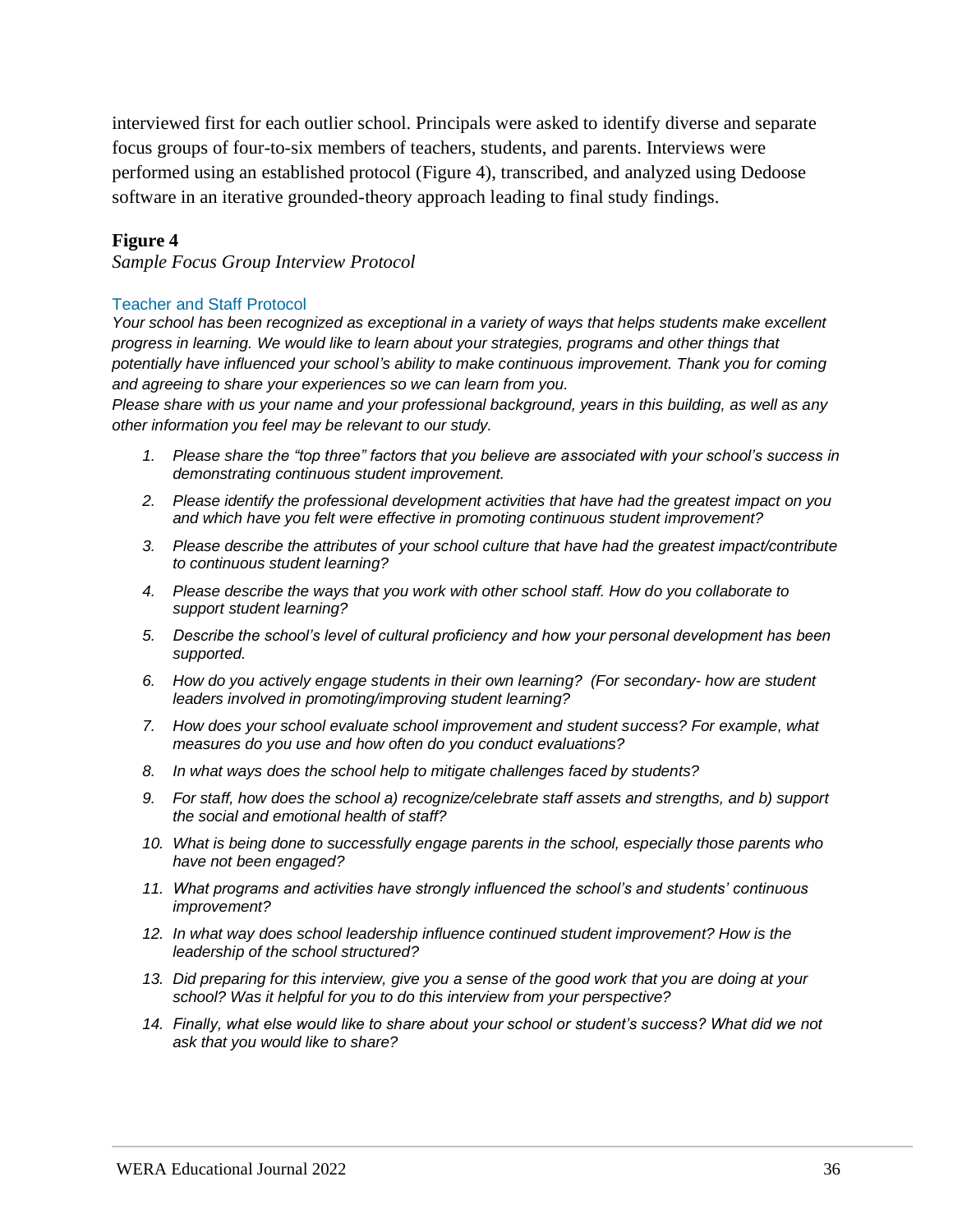# **Study Findings**

Surprisingly, 16 of the outlier schools were previously in the bottom 5% of Washington State schools. Referred to as *struggling schools* in the state accountability framework, federal No Child Left Behind (NCLB) and Every Student Succeeds Act (ESSA), these schools are testimony that all schools can create an upward trajectory for all students. The upward trajectory began with a catalyst sparking upward momentum and included: (1) new leadership; (2) an emotional charge; and (3) a strong commitment to community to begin the difficult work of transformation. This was often accompanied by manifestations of servant leadership philosophy across administrative levels.

School leaders in outlier schools helped staff recognize and affirm they could do better. "We are fed up … we are not a dropout factory," asserted an administrator who recalled the time they committed to begin transformative work. Throughout the years, school leaders continued to rally school staff with an emotional charge to improve student graduation and attendance rates, staff attrition, and community support for funding.

School leaders and staff made deliberate decisions to improve. They made commitments to the community and intentionally turned to the knowledge of people who have lived experience or have studied issues related to diversity, equity, inclusion, and racism. Rather than dismiss an insight or fall into racial arrogance, the administrators set out to learn from experts and challenge assertions historically embedded in their school systems that created barriers.

The study revealed that outlier schools work to serve as brokers between families, community, and students, providing human and capital resources supporting students who are at the heart of the system (Figure 5). The community, families, and school operate as a "giant school family" prioritizing equitable collaboration, thus departing from traditional power dynamics present in some education systems. This fosters information flowing between families, community, and the school—key information that helps administrators and teachers create student-centered environments for strong academic and social-emotional health.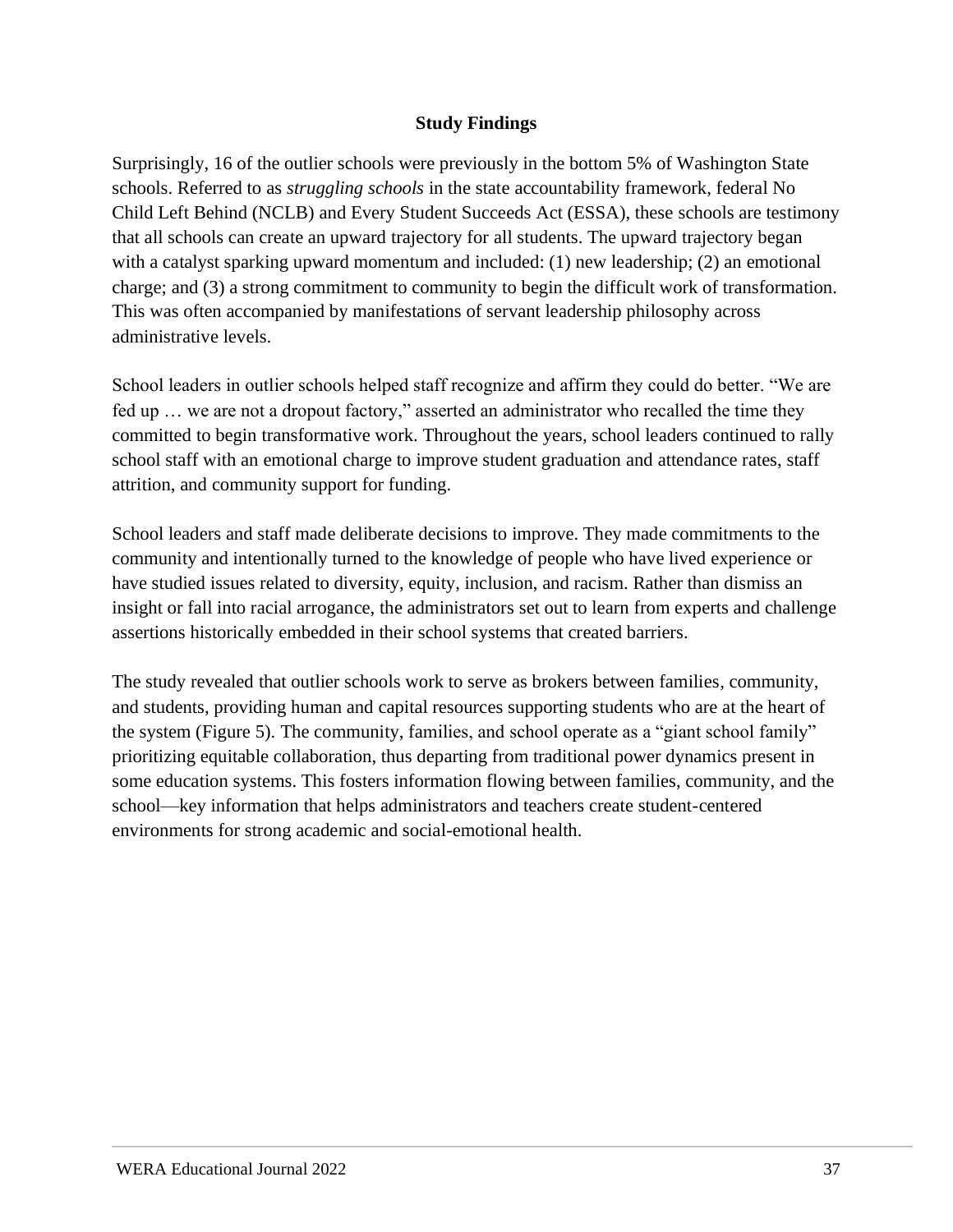# **Figure 5**

*"Giant School Family" Dynamics*



School leaders approached transformational work to become an equity-based school with a sense of urgency. They worked to communicate, promote, and embody specific values. They took actions supporting values and, when completed, achieved outcomes illuminating diverse students' strengths. Examples of what schools valued and prioritized are:

- fostering school as an extension of family and community
- supporting student and school staff social-emotional wellness
- creating a safe space for staff to take risks and grow professionally
- enabling and supporting students to work at their highest cognitive level
- prioritizing equity in instruction and grading practices
- building an anti-racist culture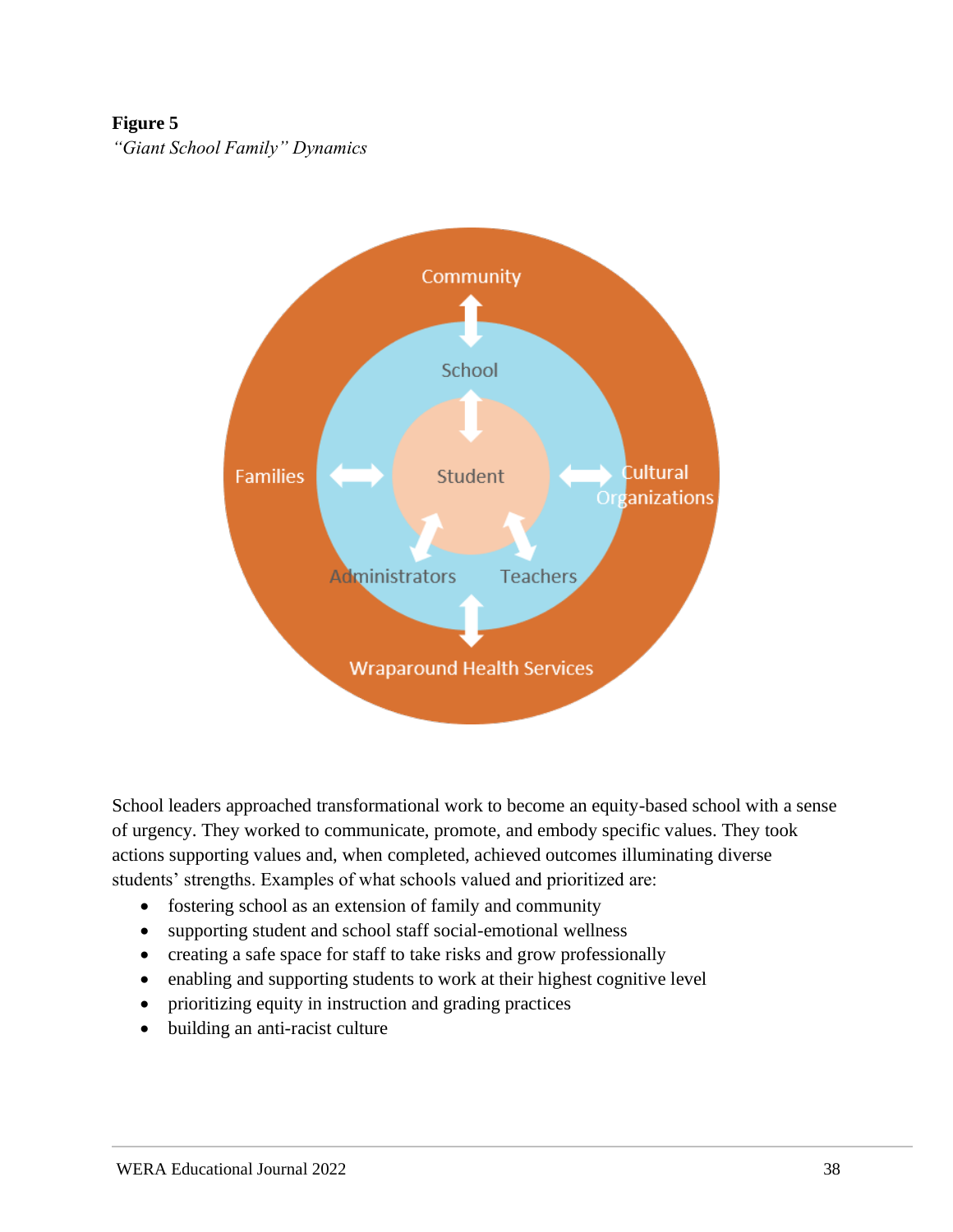These values are illustrated using quotes from the focus groups (Table 1). The table shows the through line between actions the schools took in support of the value and outcomes achieved supporting illumination of students' strengths.

# **Table 1**

|  |  | Building Level Values, Supportive Action, and Outcomes Illuminating Students' Strengths |  |  |
|--|--|-----------------------------------------------------------------------------------------|--|--|
|  |  |                                                                                         |  |  |

| Values (Building<br>Level)                                                                                                | School Actions in Support of<br>Value                                                                                                                                                                                                                                                                 | <b>Outcomes That Illuminated Student</b><br><b>Strengths</b>                                                                                                                                                                                                                                                                                                                                                                                                                                                              |
|---------------------------------------------------------------------------------------------------------------------------|-------------------------------------------------------------------------------------------------------------------------------------------------------------------------------------------------------------------------------------------------------------------------------------------------------|---------------------------------------------------------------------------------------------------------------------------------------------------------------------------------------------------------------------------------------------------------------------------------------------------------------------------------------------------------------------------------------------------------------------------------------------------------------------------------------------------------------------------|
| "We are a giant<br>school family."                                                                                        | Shift habits and practices to<br>better serve the community.<br>Prioritize creation of a sense<br>$\overline{\phantom{0}}$<br>of belonging/connectedness<br>to school.<br>Witness effective listening<br>$\qquad \qquad -$<br>exhibited by all staff.                                                 | Increased community trust in<br>school.<br>Greater participation of families<br>$\qquad \qquad -$<br>as leaders influencing schools'<br>actions.<br>Equitable collaboration with<br>$\overline{\phantom{m}}$<br>families.<br>Shared responsibility for all<br>students.                                                                                                                                                                                                                                                   |
| "Our district has<br>pushed<br>'generational<br>wellness'  not<br>just for our<br>students, but for<br>teachers as well." | Embed demonstrations of<br>$\qquad \qquad -$<br>SEL throughout school day.<br>Establish SEL team to<br>$\qquad \qquad -$<br>advocate for and remind<br>teachers about mindfulness<br>and self-care.                                                                                                   | Strengthened bonds between<br>$\qquad \qquad -$<br>school staff.<br>Increased collective<br>$\qquad \qquad -$<br>responsibility to provide SEL<br>support.<br>Elevated teachers at their best to<br>serve students.<br>Maintained happy, satisfied<br>school staff.                                                                                                                                                                                                                                                       |
| "It's a no<br>judgement zone<br>and people are<br>here to help you<br>process and<br>reflect."                            | Create of safe spaces for<br>administrators and teachers to<br>refine skills.<br>Promote interdependence not<br>$\qquad \qquad -$<br>independence between<br>teachers.<br>Ensure continuous vertical<br>and horizontal staff<br>collaboration to improve<br>student outcomes.                         | Improved trusting nurturing<br>$\overline{\phantom{0}}$<br>environment for employees.<br>Increased eagerness, enthusiasm<br>$\qquad \qquad -$<br>to continue to learn and grow<br>professionally.<br>Increased comfort in staff to<br>$\qquad \qquad -$<br>engage in critical conversations<br>about equity.<br>Increased willingness of staff to<br>$\overline{\phantom{m}}$<br>be vulnerable and open to<br>building trusting relationships<br>with peers, administration,<br>students, families, and the<br>community. |
| "Every grade level<br>has a gifted<br>teacher that is a<br>transitional<br>bilingual teacher."                            | Examine critically system-<br>$\qquad \qquad \longleftarrow$<br>level factors that create<br>barriers.<br>Instill an "above grade level"<br>$\qquad \qquad -$<br>mentality in educators.<br>Offer continuous ways that<br>$\qquad \qquad -$<br>students can work at their<br>highest cognitive level. | Equitable provision of gifted<br>$\qquad \qquad -$<br>program.<br>Steep increases in morale and<br>sense of belonging of students<br>and their families.<br>Reduction of student boredom<br>$\qquad \qquad -$<br>and diminished difficulties in<br>classroom.<br>Deeper student understanding of<br>instructional content.                                                                                                                                                                                                |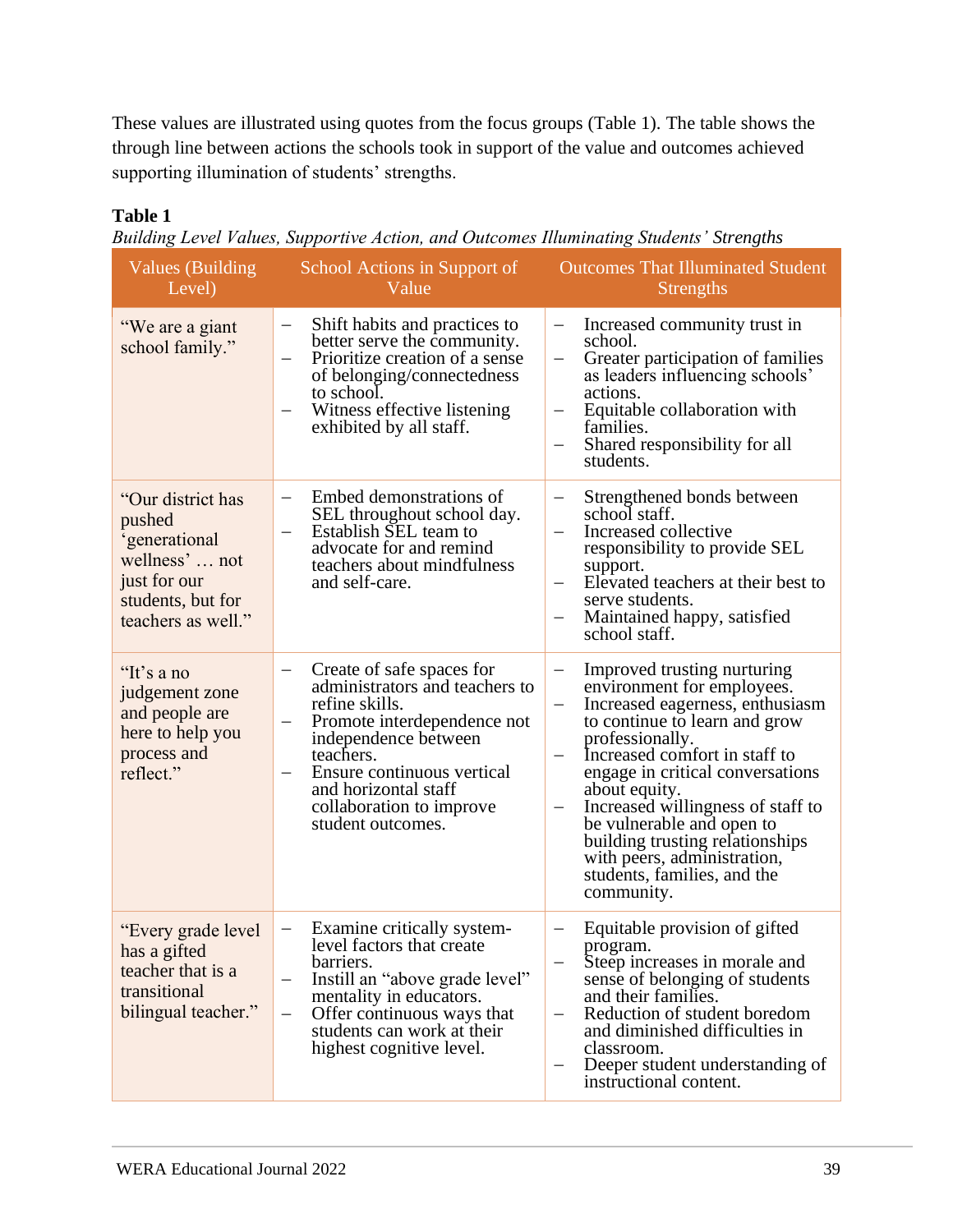| Values (Building)<br>Level)                                                                                                                             | School Actions in Support of<br>Value                                                                                                                                                                                                                                                                                  | <b>Outcomes That Illuminated Student</b><br><b>Strengths</b>                                                                                                                                                                                                                                                                                                                                                                |
|---------------------------------------------------------------------------------------------------------------------------------------------------------|------------------------------------------------------------------------------------------------------------------------------------------------------------------------------------------------------------------------------------------------------------------------------------------------------------------------|-----------------------------------------------------------------------------------------------------------------------------------------------------------------------------------------------------------------------------------------------------------------------------------------------------------------------------------------------------------------------------------------------------------------------------|
| "Are kids failing"<br>because they don't<br>know the content<br>or because they're<br>not complying<br>with our<br>expectations of<br>turning work in?" | Eliminate mechanisms that<br>increase the number of<br>students failing classes.<br>Implement more equitable<br>$\overline{\phantom{m}}$<br>and accurate grading<br>practices.                                                                                                                                         | Reduction of students failing<br>$\overline{\phantom{0}}$<br>classes.<br>Increased students engaged in<br>$\qquad \qquad -$<br>learning and sharing their<br>knowledge.                                                                                                                                                                                                                                                     |
| "We've made a<br>real commitment<br>to becoming an<br>anti-racist<br>organization."                                                                     | Provide continuous<br>$\overline{\phantom{0}}$<br>professional learning on<br>ethnic, racial, and cultural<br>diversity.<br>Implement multi-tiered<br>$\qquad \qquad -$<br>systems of support.<br>Use restorative discipline<br>$\overbrace{\phantom{12322111}}$<br>practices.<br>Eliminate deficit-based<br>language. | Improved equity-focused school.<br>$\overline{\phantom{m}}$<br>Improved strengths-based<br>School culture, acknowledging<br>that all students bring strengths<br>to schools.<br>Deepened understanding of anti-<br>$\qquad \qquad -$<br>racism.<br>Improved understanding of<br>diverse perspectives including<br>those from students of sovereign<br><b>Tribal Nations.</b><br>Improved culturally-relevant<br>curriculum. |

# **Student Voice at the Heart**

At the student level, administrators, teachers, and support staff promote student voice in everyday processes, curricula, and formal and informal activities. Structures are in place to center students' voices in decision-making and needs-identification processes to make improvements in their school-day experience. This helps ensure initiatives can survive changes in leadership.

Adults are not the only equity leaders in these schools. Exemplifying a framework of relational power as opposed to unilateral power (Warren, Tompson, & Saegert, 2001), students take a leadership role in educating peers and teachers about race. This perspective requires less dependence on institutional agents (e.g., schools) to serve as gatekeepers in the equity quest equity (Ishimaru et al., 2016).

Carrying out transformational work to become an equity-based school, leaders took actions supporting students' values that surfaced during student focus groups. These actions promote outcomes illuminating diverse students' strengths. Examples of what students valued and prioritized are:

- building a school culture focused on equity and anti-racism
- fostering school as an extension of their cultural and personal identity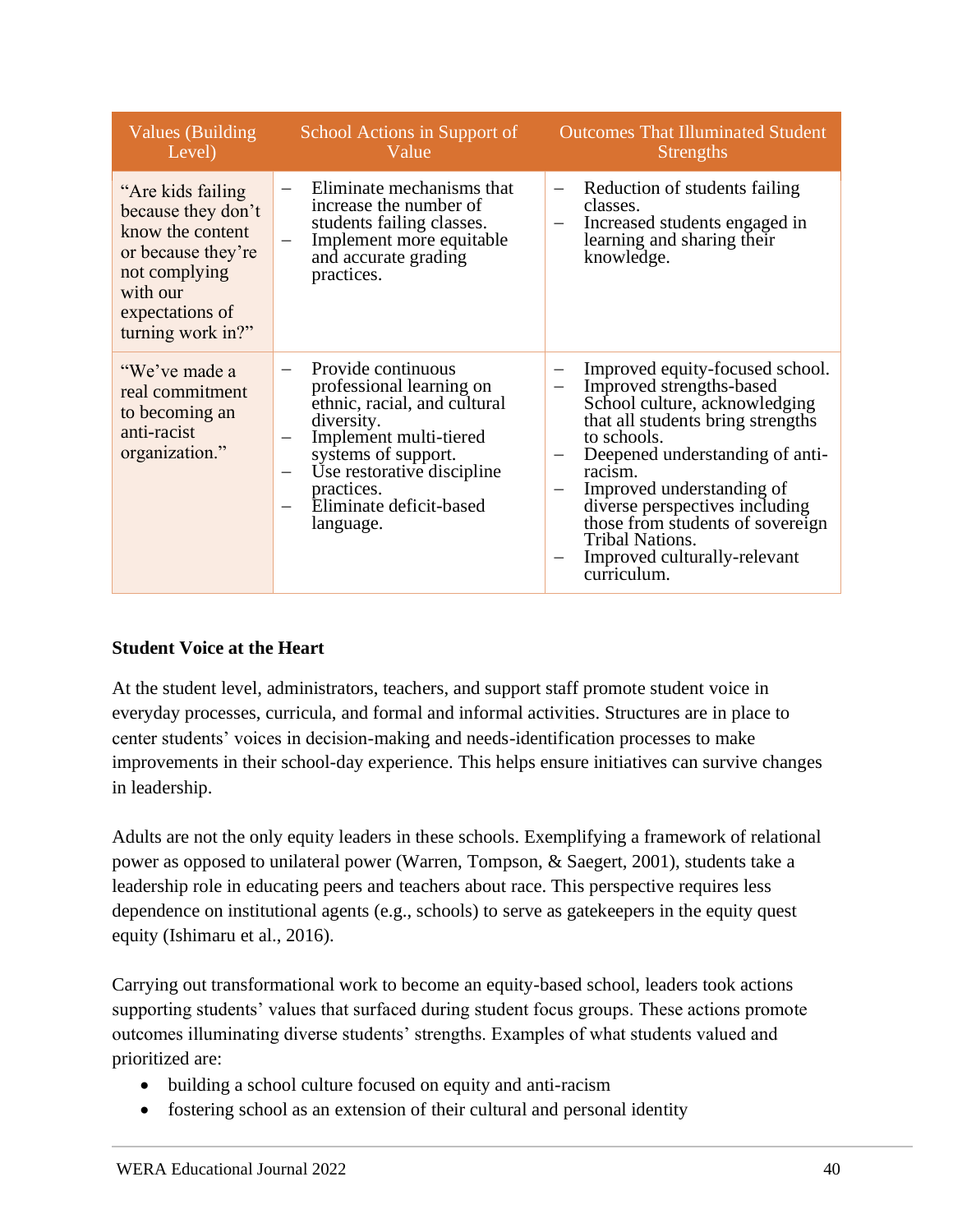- being agents of change, especially to support their peers
- exercising student leadership
- learning knowledge, skills, and abilities that enable a post-secondary family-living wage

These values are illustrated using quotes from student focus groups (Table 2). The table shows the through line between actions schools took in support of the value and outcomes achieved supporting illumination of students' strengths.

# **Table 2**

*Student Values, Supportive Actions, and Outcomes Illuminating Students' Strengths*

| <b>Values (Students)</b>                                                                                                                                                                   | <b>School Actions</b>                                                                                                                                                                                                                                                                                       | <b>Outcomes That Illuminated</b><br><b>Student Strengths</b>                                                                                                                                                                                                                                                                 |
|--------------------------------------------------------------------------------------------------------------------------------------------------------------------------------------------|-------------------------------------------------------------------------------------------------------------------------------------------------------------------------------------------------------------------------------------------------------------------------------------------------------------|------------------------------------------------------------------------------------------------------------------------------------------------------------------------------------------------------------------------------------------------------------------------------------------------------------------------------|
| "[We have] a club<br>called STARS, that<br>is Students Talking<br>about Race Safely,<br>who want to be<br>the social justice<br>warriors for<br>equity."                                   | Create ways for students to<br>$\overline{\phantom{0}}$<br>educate teachers and student<br>peers about race.<br>Arrange informal learning<br>$\overline{\phantom{0}}$<br>structures like clubs and<br>student-led events.<br>Invite students to take on<br>leadership roles to influence<br>school culture. | Increased comfort of teachers<br>$\qquad \qquad -$<br>and school staff when talking<br>about issues of race.<br>Increased staffs' knowledge<br>$\overline{\phantom{0}}$<br>about the culture of the<br>community they serve.<br>Increased cultural proficiency<br>$\overline{\phantom{0}}$<br>across the student population. |
| "We have a lot of<br>learning<br>experiences where<br>we can contribute<br>our differences<br>within ethnicity,<br>culture or even<br>genders."                                            | Center students' cultural<br>strengths and identity in<br>courses.<br>Invite students to create a<br>school campus that reflects<br>student identity and culture.<br>Create opportunities for<br>sharing of students' families'<br>oral histories.<br>Invite diverse motivational<br>speakers.              | Stronger personal identity.<br>—<br>Increased sense of belonging<br>$\qquad \qquad -$<br>of student and families on<br>school campus.<br>Increased engagement in<br>$\overline{\phantom{0}}$<br>content areas.<br>Higher academic achievement<br>$\overline{\phantom{0}}$<br>scores.                                         |
| "We see a little of<br>our responsibility to<br>get [our peers] on<br>track."                                                                                                              | Foster a sense of<br>$\equiv$<br>accountability in students for<br>their peers.<br>Create a peer-to-peer<br>$\qquad \qquad -$<br>mentorship program.                                                                                                                                                        | Increased student agency as<br>$\equiv$<br>student leaders.<br>Increased students' sense of<br>$\equiv$<br>responsibility.<br>Increased students' sense of<br>purpose.                                                                                                                                                       |
| "A lot of what I'm<br>taking in school<br>now influences my<br>future  financial<br>literacy  you<br>already have a pre-<br>mindset of what it<br>will be like before<br>experiencing it." | Increase dual credit courses<br>$\overline{\phantom{0}}$<br>offered at high school.<br>Align career connected<br>$\overline{\phantom{0}}$<br>learning for both 4-year post-<br>secondary education and<br>trades.<br>Increase life-skills and<br>financial literacy course<br>offerings.                    | Increased post-secondary<br>$\qquad \qquad -$<br>enrollment.<br>Increased community trust and<br>$\overline{\phantom{0}}$<br>engagement.                                                                                                                                                                                     |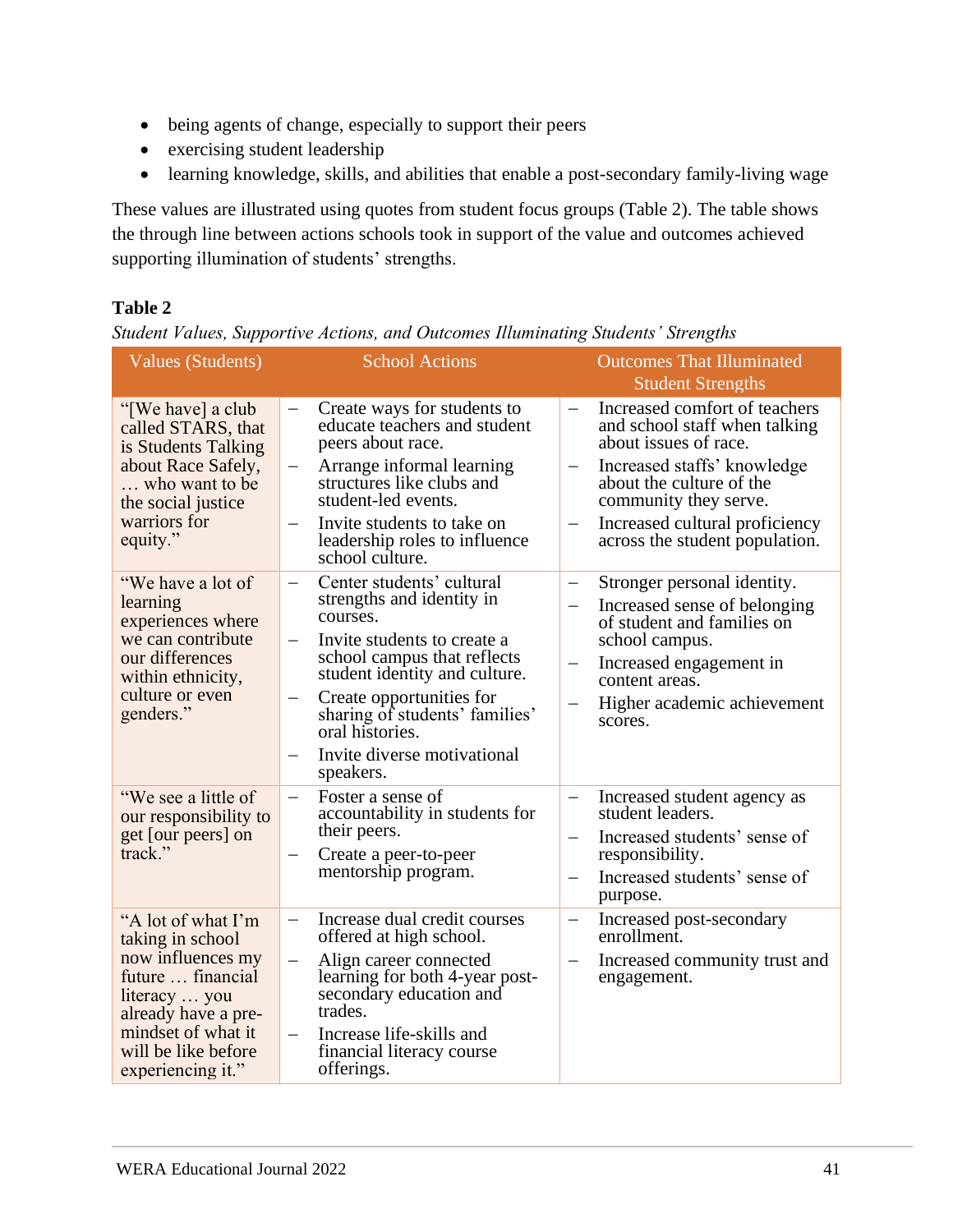Students shared enthusiasm to help reduce gaps in school staff members' knowledge about culture and the communities they serve. Outlier schools supported student clubs (e.g., Black Lives Matter, Latino/a Club, etc.) to act as a valued resource increasing staff cultural sensitivity and awareness. Empowered high school students in clubs planned and delivered professional development to staff and provided an honest account of race and racism as a social construct. This is an example of an "equity culture" where student voices are honored and they are provided opportunities to confront and change some of the oppressive structures that they may be privileged or harmed by (Fullan & Malloy, 2019).

Students are the agents of change. Empowered students expressed personal responsibility not only for their academic success but also for their peers' success. They embody the same care and guidance they received from school staff and extend it to peers. Cultural strengths and identity are centered at these schools, reducing students' need to straddle a line between home and school, and feeling the exhausting need to be a different person in each place.

The schools focused on preparing students for post-secondary endeavors: entrepreneurship, career, and/or college. Many administrators and students interviewed described the dual-credit program's benefits. Schools are responsive to families' desires, including finding opportunities to earn a living wage locally through entrepreneurial and professional trades, as well as providing a jumpstart for students to earn a college degree.

# **Family and Community**

In focus groups, family members were forthcoming about their positive experiences with the schools and feelings of respect, inclusion, and trust. Their responses can be categorized into three overarching values: (1) a student-centered environment; (2) regular communication; and (3) opportunity to share family voice, especially around culture.

Families placed a high value on a student-centered environment and described school administrators, teachers, and staff as dedicated people who care about and can be trusted with students. Schools provide students with engaging, context-specific learning opportunities, both formal and informal: after-school activities, arts, music, sports, social activism, and culture. Families prioritized regular communication from administrators and teachers. Communication occurred by email, mobile text messages, phone, U.S. post, and video conference calls about upcoming events, announcements, and students' academic progress. Parents expressed appreciation for accessing a web portal to check student progress, homework assignments, and grades. Families trusted the school to keep them informed.

Lastly, families valued invitations to district-wide events and opportunities to better understand the school planning process. They valued the ability to provide input into curricula choice especially around culture-based instruction. Family members applauded schools for recognizing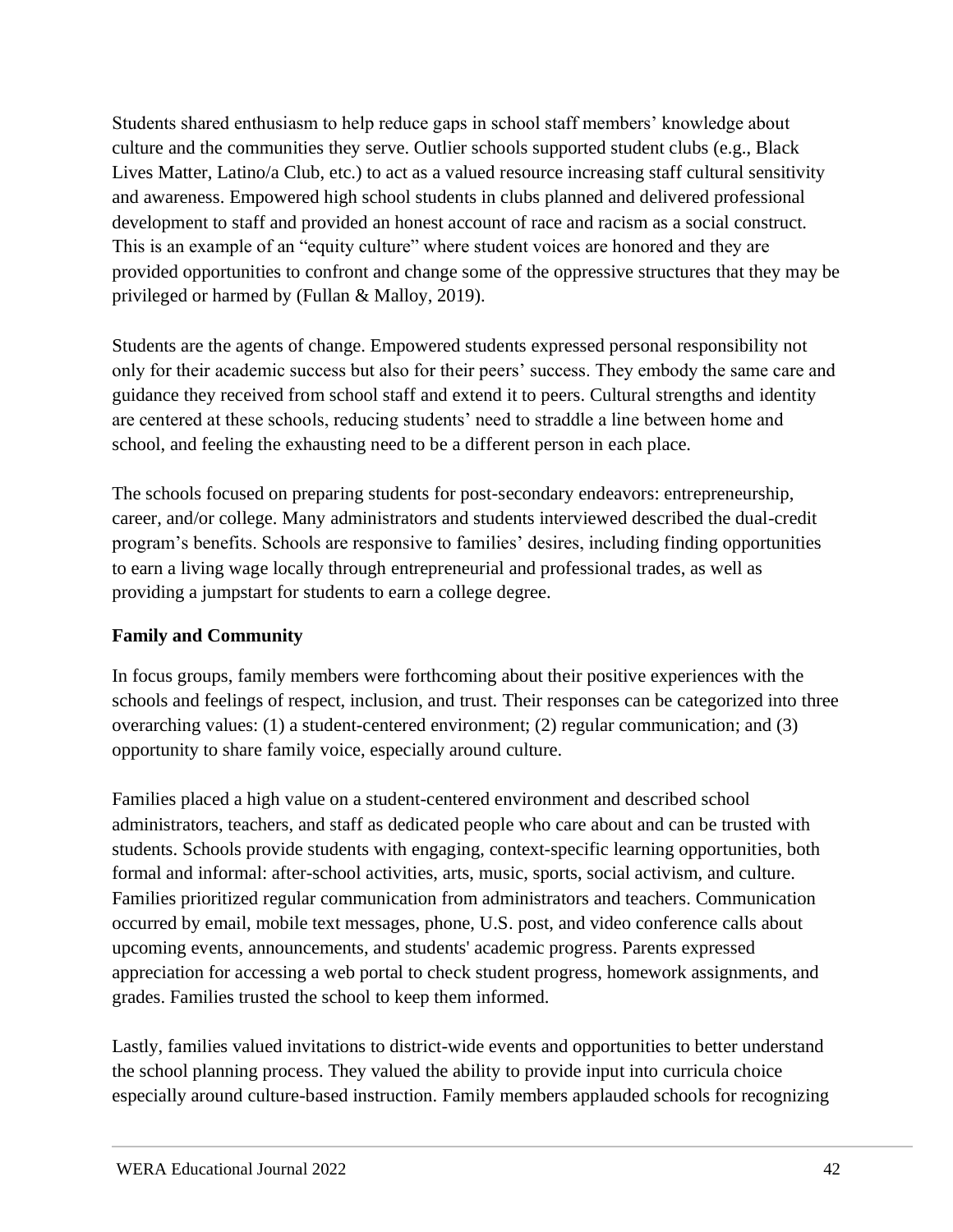the urgency to develop a mentor program designed to foster a sense of belonging, identity, and agency so that students remain engaged in school.

# **Best Practices**

Outlier schools engaged in best practices, including: (1) equitable access to high-quality teachers and principals for all students; (2) clear and visible learning objectives for all students; (3) a culture of lifelong learning among school staff; (4) continuous collaboration between staff at all levels, and (5) data-driven decisions within schools. To help classroom teachers provide instructional approaches illuminating the strengths of diverse students, a checklist of outlier school strategies is offered below.

# *Checklist for Instructional Strategies with Students at the Heart*

- $\checkmark$  Provide ways for gifted non-English speaking students to work at their highest cognitive level.
- $\checkmark$  Identify students' current content knowledge within their own epistemology and worldview.
- $\checkmark$  Expand student expectations to include their social context and community in responses.
- $\checkmark$  Self-reflect on language used that could be considered deficit-based and change to assetbased.
- $\checkmark$  Create flexible assignments so students can incorporate their passions.
- $\checkmark$  Be a listener and learner of students' races, ethnicities, and cultures, and incorporate this learning into content.
- $\checkmark$  Grow student leaders and demonstrate the value of their feedback by taking action.
- $\checkmark$  Develop a deeper understanding of sovereign Tribal Nations who are advocating for American Indian/Alaska Native students and how that advocacy work fits into the goal of equity.

# **Call to Action**

As students return to in-person learning following up to a year of online instruction and isolation, adopting the practices of the outlier schools can address the mounting social and emotional needs of students. Specifically, 1) creating a "giant school family" through targeted family communication and engagement strategies and 2) establishing a student-centered environment heavily embedded in student voice will not only meet current student needs but set a foundation for a more inclusive and equitable school culture.

The findings suggest schools must prioritize the development of an "equity culture," defined by Fullan and Malloy (2019) as "one that centers the voices and experiences of those most underserved in all decisions" (p. 5). Each outlier school made significant, continuous improvement in student academic and nonacademic outcomes. While they all started from a similar place in the public K–12 school system and each rejected historical narratives and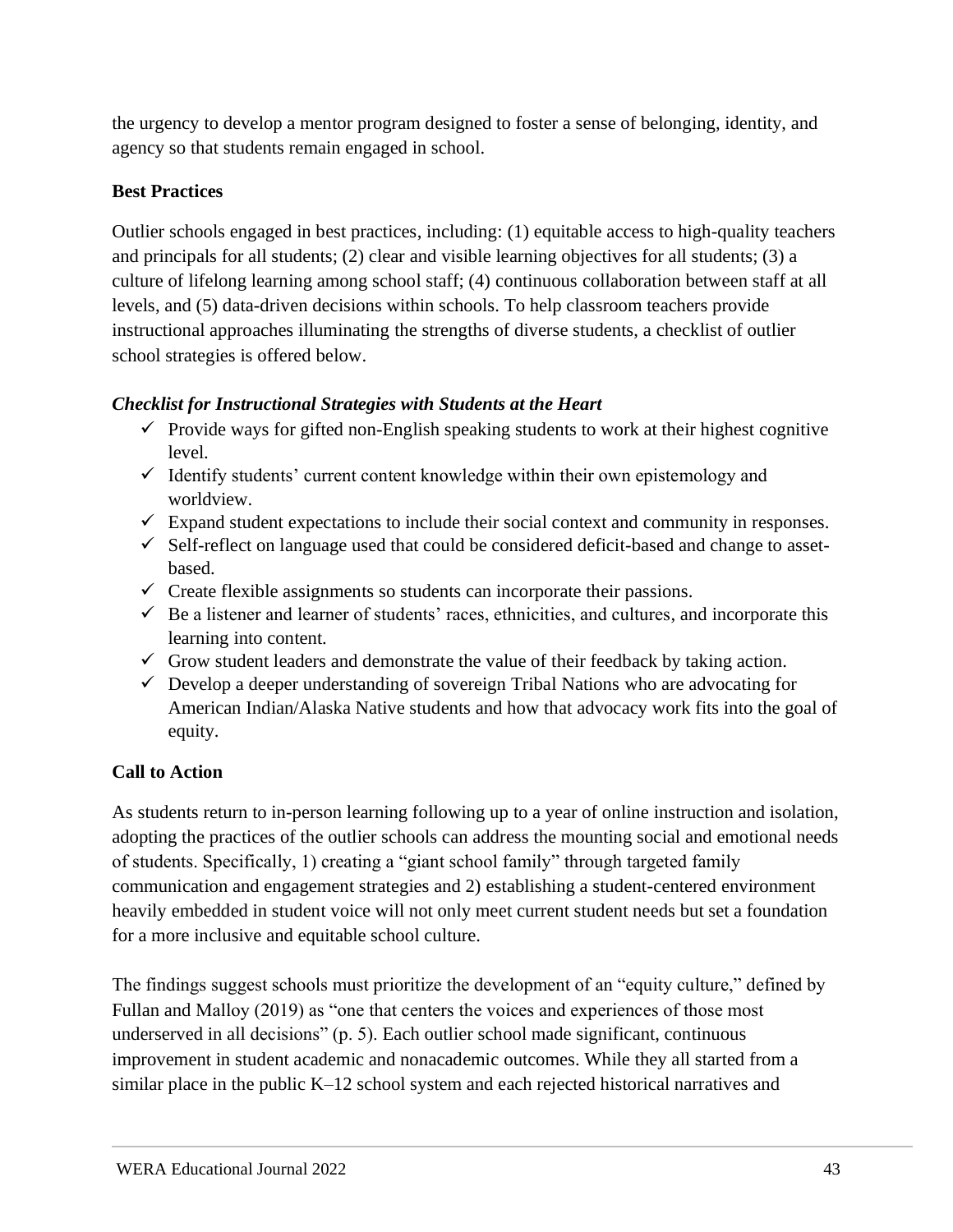established structures and supports illuminating the strengths of AI/AN, Black, Latino/a, and students experiencing poverty, they are all at different places on their equity journey.

Within these schools there are those doing the righteous work to stand up for and encourage student and family agency throughout their school experience and to eliminate the overt and covert institutional racism that exists in the education system (Young, 2011). As such, school leaders and educators are called to build relational trust, enhance capacity of teacher efficacy, initiate processes engaging authentic student, teacher, and community voice, consistently interrogate the current system, and realize hope. As cultural strategist, Durrell Cooper states,

*…that despite all of the historical evidence to the contrary, that one day Black, Indigenous and People of Color (BIPOC) students, could inhabit a full life of liberation from the structural oppression and violence enacted upon them daily by the very same system meant to lead to their emancipation (2020, p. 2).*

Illuminating the strengths of diverse students requires systemic change to dismantle unproductive systems put in place when the U.S. public school system began. Replacing unproductive systems with systems that promote a student-centered equity-based culture requires that school leaders, teachers, and staff be aware that communities and families have essential knowledge needed to inform school improvements.

# **References**

- Cooper, D. (2020). Tear the walls down: A case for abolitionist pedagogy in arts education teacher training programs. *ArtsPraxis 7*(2b), 1–11.
- Fullan, M., & Malloy, J. (2019, Nov. 24). Why Is the Relationship Between 'Learning Culture' and 'Equity Culture' So Lopsided? [https://www.edweek.org/education/opinion-why-is](https://www.edweek.org/education/opinion-why-is-the-relationship-between-learning-culture-and-equity-culture-so-lopsided/2019/11)[the-relationship-between-learning-culture-and-equity-culture-so-lopsided/2019/11](https://www.edweek.org/education/opinion-why-is-the-relationship-between-learning-culture-and-equity-culture-so-lopsided/2019/11)
- Ishimaru, A. M., Torres, K. E., Salvador, J. E., Lott, J., Williams, D. M. C., & Tran, C. (2016). Reinforcing deficit, journeying toward equity: Cultural brokering in family engagement initiatives. *American Educational Research Journal*, *53*(4), 850–882.
- McCoach, D. B., Goldstein, J., Behuniak, P., Reis, S. M., Black, A. C., Sullivan, E. E., & Rambo, K. (2010). Examining the unexpected: Outlier analyses of factors affecting student achievement. *Journal of Advanced Academics,* 21, 426–468.
- Warren, M.R., Tompson, J.P., & Saegert, S. (2001). The role of social capital in combating poverty. *Social Capital and Poor Communities, 3,* 1–28.
- Young, E. (2011). The four personae of racism: Educators' (mis)understanding of individual vs. systemic racism. *Urban Education*, *46*(6), 1433–1460.

# **About the Authors**

**Greg Lobdell**, MA Ed., co-founded the Center for Educational Effectiveness (CEE) located in Bellevue, Washington, retired in 2021 after 20 years of leading CEE work in research, data analytics, and consulting.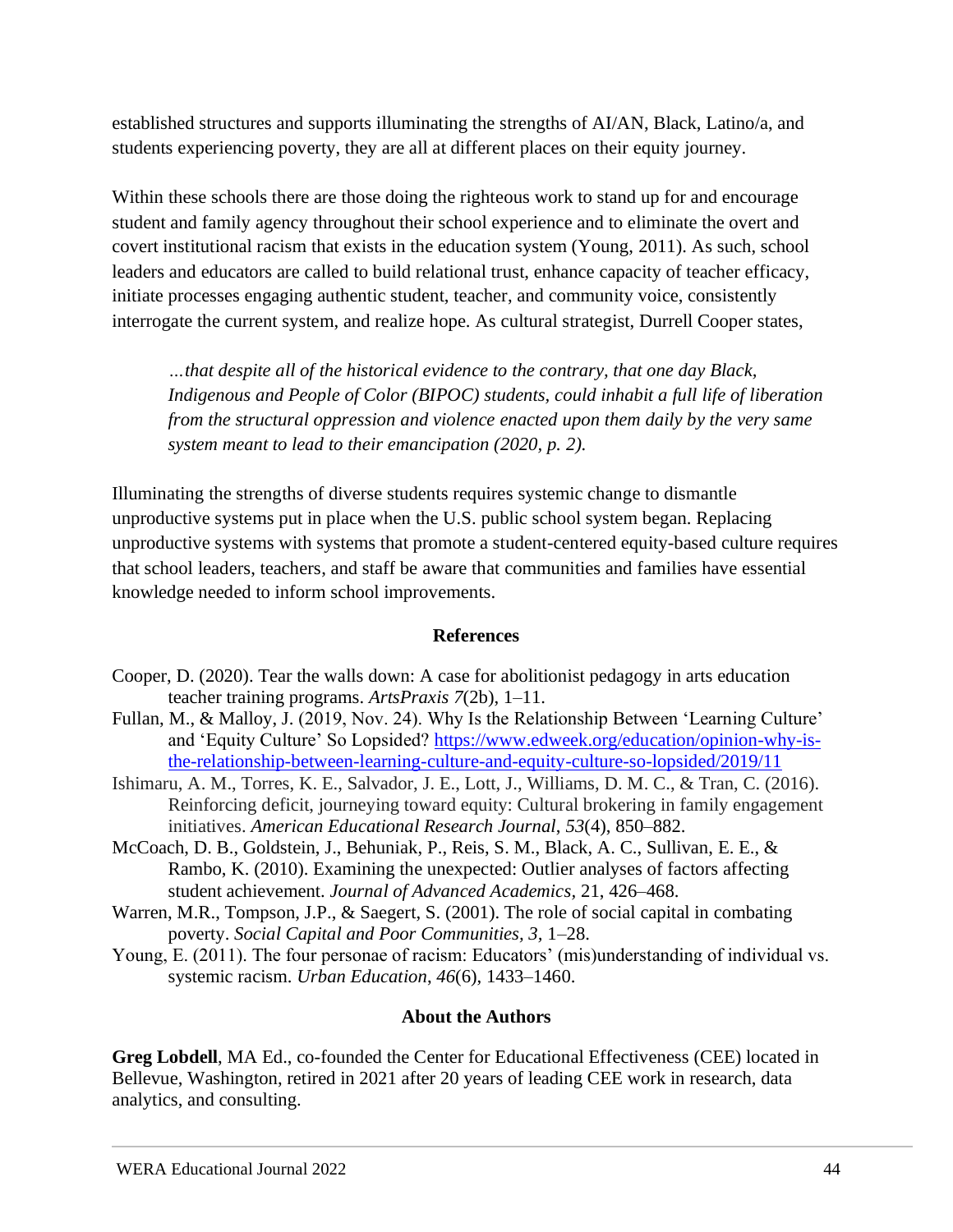**Janet Gordon**, Ed.D., has 35 years of experience with research and evaluation and serves as Vice President for Education Systems at a Native-owned organization. She is the lead on national studies for the Bureau of Indian Education, Indian Health Service, Office of Indian Education, as well as small, local programs in indigenous communities.

**John Steach**, Ed.D., is a former engineer, school board member, district administrator and superintendent in both Washington and Oregon and presently serves as the Chief Executive Officer for CEE.

**Gene Sharratt**, Ph.D., is currently a project researcher with CEE. After 30 years of K-12 experience as a teacher, career counselor, principal, school superintendent, and ESD superintendent in public (Washington & Alaska) and international schools (Norway), he served for ten years as a clinical associate professor for Washington State University.

**Ceni Miles** (Navajo and Mohegan), MA Ed., is an independent researcher and evaluator. She has worked at the Smithsonian's National Museum of the American Indian, Washington, D.C., and at Boston Children's Hospital as the Project Director of the Tribal Touchpoints Program for the Brazelton Touchpoints Center.

**Erich Bolz**, MA Ed., is a former teacher, principal and district administrator in eastern Washington and presently serves as the Vice-President of Research and District Engagement for CEE.

<span id="page-44-0"></span>**Roni Rumsey**, MA Ed., is a former teacher, principal and district administrator in Washington and presently serves as Director of Professional Learning for CEE.